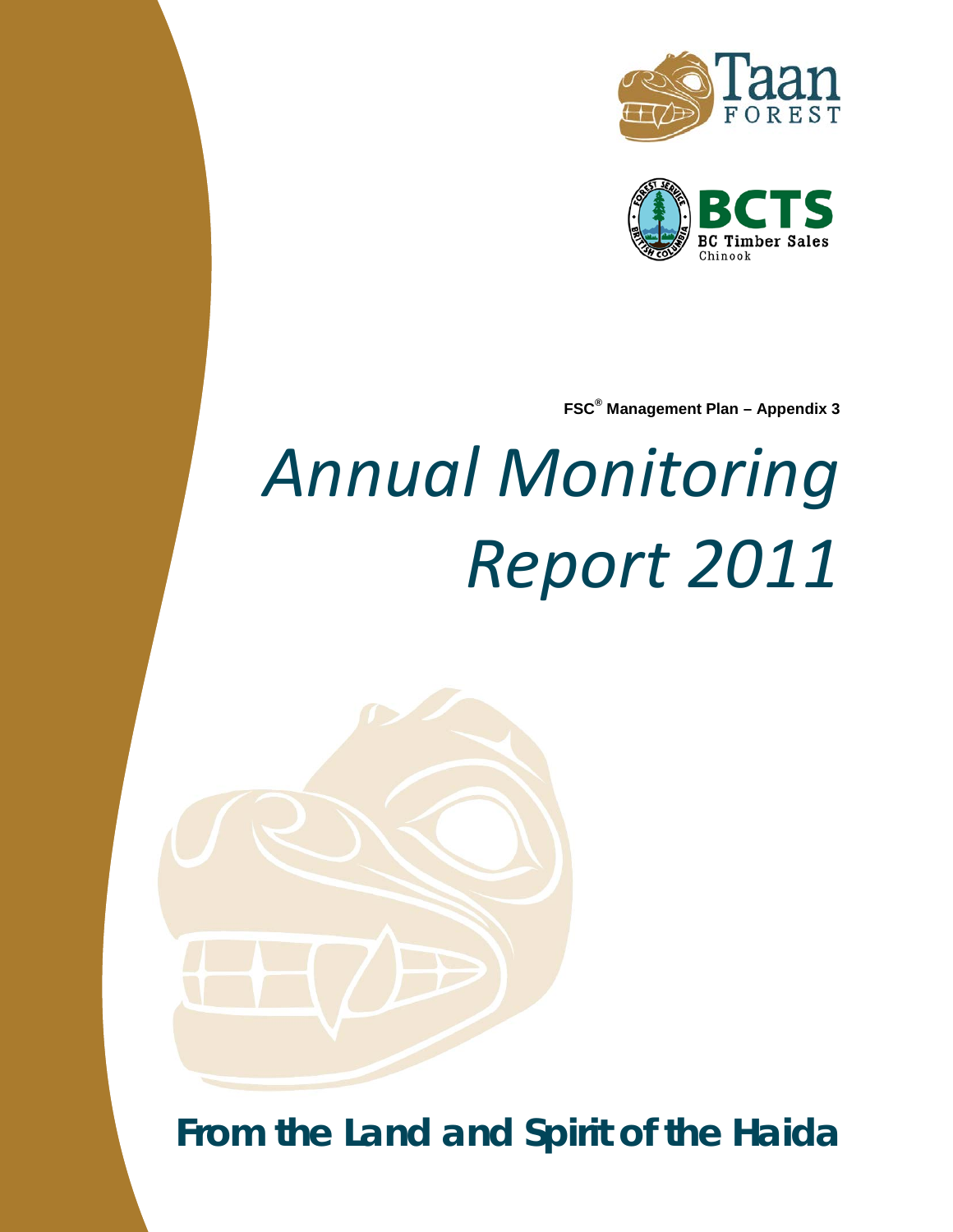



# **Table of Contents**

| Indicator:<br>Indicator:<br>Indicator:<br>Indicator:                                                                                                                                                           |  |  |  |  |  |  |
|----------------------------------------------------------------------------------------------------------------------------------------------------------------------------------------------------------------|--|--|--|--|--|--|
| Indicator:<br>Indicator:<br>Indicator:<br>Indicator:<br>Indicator:<br>Indicator:<br>Indicator:<br>Indicator:                                                                                                   |  |  |  |  |  |  |
| Indicator:<br>Indicator:                                                                                                                                                                                       |  |  |  |  |  |  |
| Indicator:<br>Indicator:<br>Indicator:<br>Indicator:<br>Indicator:<br>Indicator:<br>Indicator:<br>Indicator:<br>Indicator:<br>Indicator:<br>Indicator:<br>Indicator:<br>Indicator:<br>Indicator:<br>Indicator: |  |  |  |  |  |  |
| Indicator:                                                                                                                                                                                                     |  |  |  |  |  |  |
| Indicator:<br>Indicator:<br>Indicator:<br>Indicator:<br>Indicator:<br>Indicator:                                                                                                                               |  |  |  |  |  |  |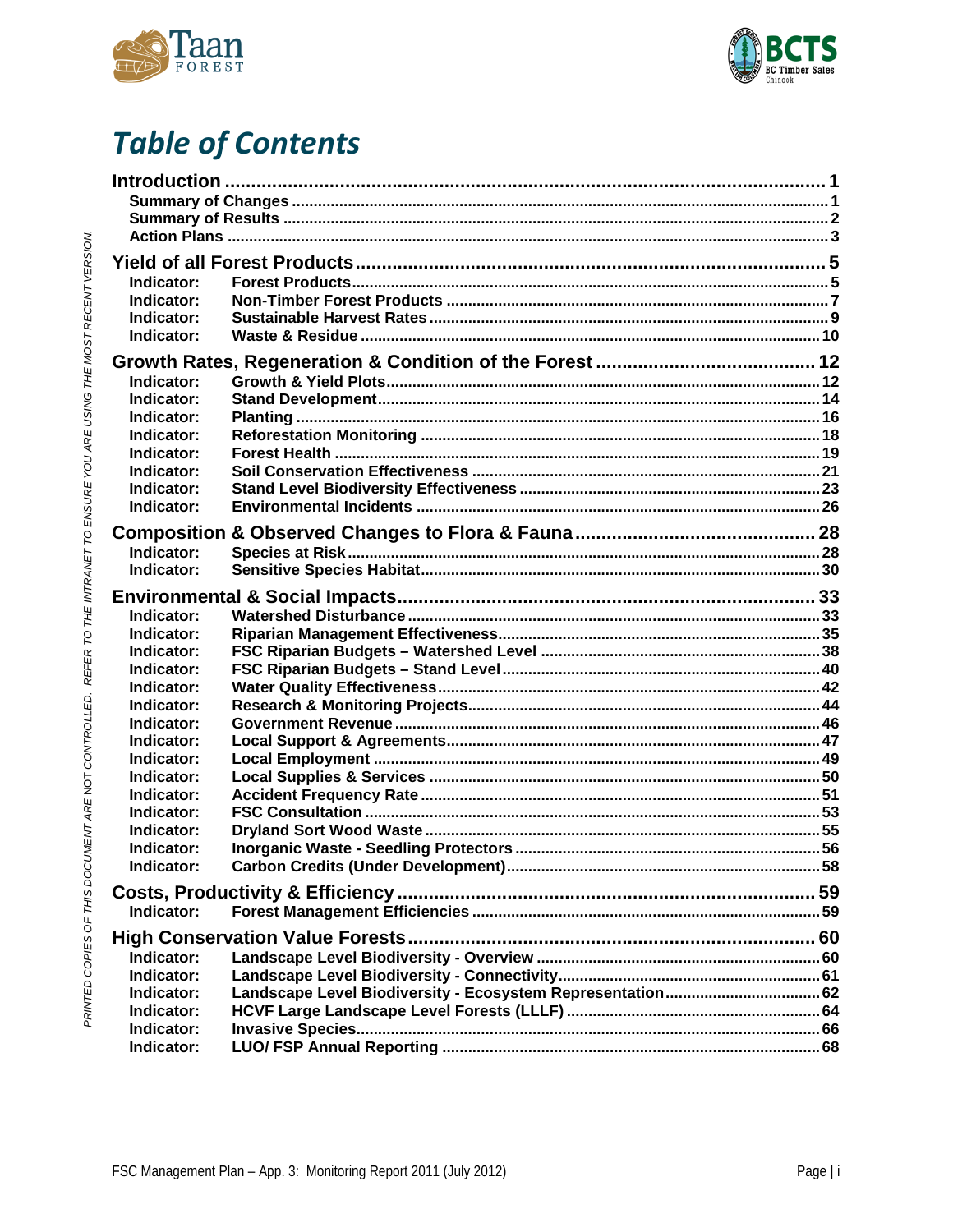



# <span id="page-2-0"></span>*Introduction*

A monitoring report will be compiled on an annual basis, in support of the FSC certification of Group Members and the monitoring plan contained within the FSC Management Plan.

The Monitoring Report and development of indicators was completed by Jillene West, RPF and Shayne Boelk, RPF, BIT (Zimmfor Management Services Ltd.) and Laurie Kremsater, M.Sc., RPF, RPBio. Support and data was also provided by several key staff at Taan Forest LP and BC Timber Sales. Performance reporting for several key indicators was also generated utilizing the Forest and Range Evaluation Program (FREP) monitoring data.

Indicators have been developed to address the FSC requirements for monitoring (i.e., Elements) and establishing benchmarks to enable assessment of current performance against historical performance. Group Members have also developed targets in addition to reporting current status or benchmarks, to reflect internally established "goal posts" that in some cases may be the same as the benchmark or historical performance (for example any indicators based on legal requirements) and at times may vary from the benchmark (for example where we are striving for improved performance or continual improvement). It is anticipated that in some cases, targets will be periodically reviewed and revised to drive continual improvement, where applicable. Management Strategies associated with each indicator outline typical management actions to achieve targets and also outline adaptive strategies should targets fail to be met. These approaches form the backbone of the 'Adaptive Management' cycle and ensure results of monitoring will feedback to appropriately change management.

The default timeline for indicator reporting and the period which targets should be met is one year (based on annual reporting). Where specific indicators and targets are to be measured on alternate timeframes, it will be specified under the indicator descriptions.

In general, the reporting period includes January 1 to December 31 of each year. This may be re-aligned in future with the timeframes of the Land Use Order annual reporting requirements, once they are set (for example, a data 'cut-off' date of early December may be selected to facilitate compilation prior to the submission date).

The monitoring report is provided to stakeholders, the Haida Nation and to the general public under the FSC Consultation requirements in the FSC Management Plan.

In addition, the results of monitoring are also reviewed during the Taan (Group Manager) Management Review process under the Corporate Management System to review and discuss continual improvement and adaptive management in terms of both implementation and effectiveness (documentation of the review and any proposed changes to the FSC Management Plan, Assessments, Monitoring Plan and/ or indicators, benchmarks and targets are recorded within the Management Review meeting minutes and/ or the Taan Corporate Tracker (action plan tracking)).

### <span id="page-2-1"></span>*Summary of Changes*

This section includes a summary of the changes to the Indicators or Targets that have been made since the last version as a result of continual improvement, management review, monitoring and adaptive management, results of audits, or feedback from stakeholders and the Haida Nation.

| Date, |     | Change<br>NTh.<br>. |
|-------|-----|---------------------|
| N/A   | N/A | N/A                 |

2011 is the first annual monitoring report to be published. It includes the preliminary indicators and benchmarks from the first version of the FSC Management Plan (August 2011). Many significant changes have been made to the first set of indicators to address gaps and audit findings (too many to summarize above in a meaningful way). As such, this report will serve as the indicator set going forward and future changes will be highlighted above.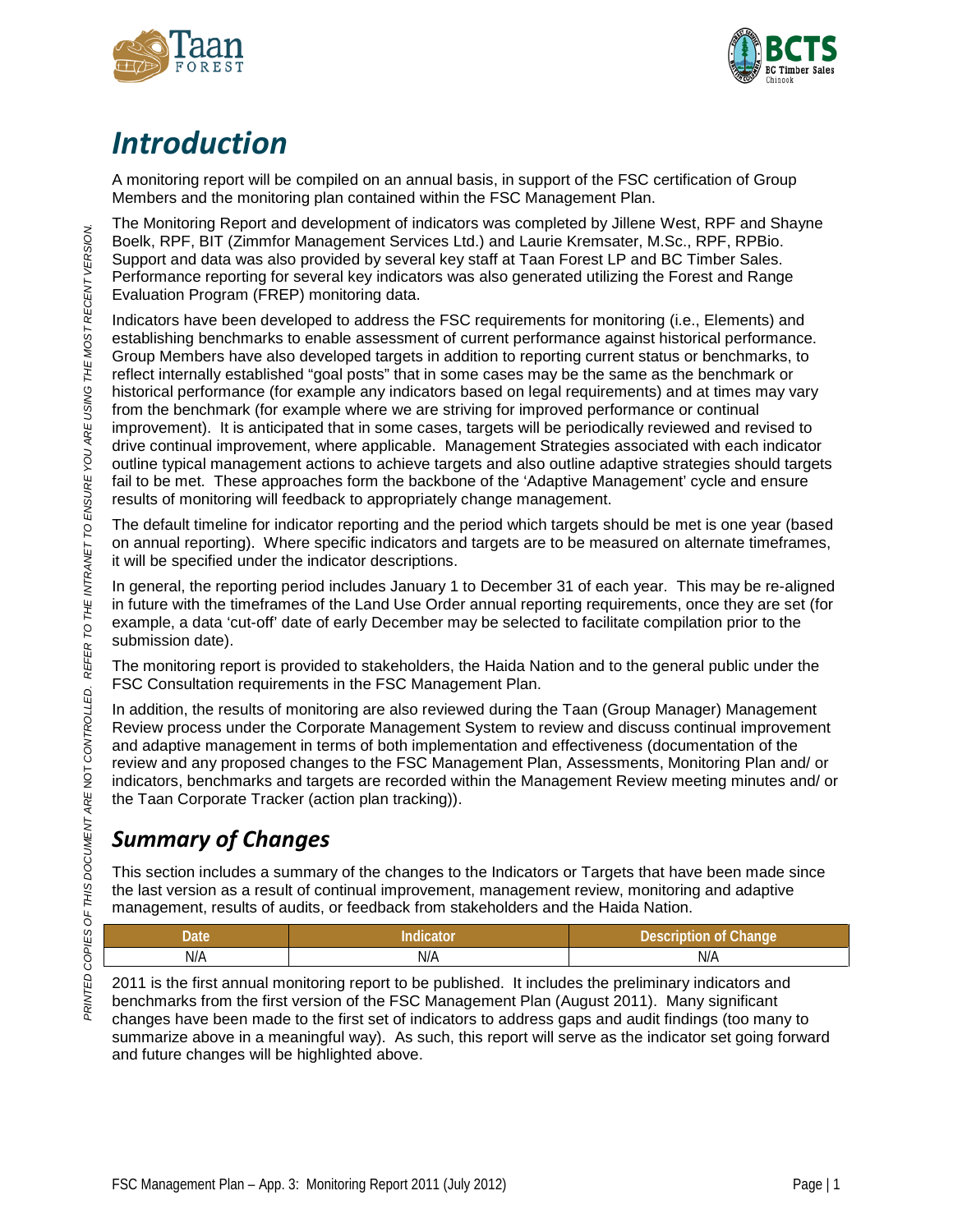



### <span id="page-3-0"></span>*Summary of Results*

In 2011, Group Members achieved the established targets on 29 of 36 indicators (overall performance score of 81%).

The following table provides an overview summary of the indicators where the targets were not achieved, as well as the proposed action items to address deficiencies and adapt management strategies to achieve improved performance:

| Indicator                                 | Summary of Results - Target not Met                                                                                                                                                                                                                                                            | <b>Action Required1</b>                                                                                                                                                                                                                                                                                                                                                                                                                                                                                                                                                                                                                                                                                                                 |
|-------------------------------------------|------------------------------------------------------------------------------------------------------------------------------------------------------------------------------------------------------------------------------------------------------------------------------------------------|-----------------------------------------------------------------------------------------------------------------------------------------------------------------------------------------------------------------------------------------------------------------------------------------------------------------------------------------------------------------------------------------------------------------------------------------------------------------------------------------------------------------------------------------------------------------------------------------------------------------------------------------------------------------------------------------------------------------------------------------|
| Waste & Residue                           | Waste & Residue results for 2011<br>showed elevated results as a result of a<br>time period of poor market conditions for<br>pulp wood. FSC requires adequate<br>management strategies to be in place to<br>ensure that waste and residue is<br>minimized, regardless of market<br>conditions. | Internal thresholds were established to reflect continual<br>improvement over 2011 results. Taan has developed<br>new strategies to address waste, including tighter<br>supervision on logging crews to minimize waste as well<br>as commitments to bring pulp logs to roadside during<br>poor markets to facilitate future utilization of the wood<br>at a later date, either for pulp markets when they<br>improve or for salvage/ firewood and/ or bioenergy fuel<br>in the event that the project comes to fruition.<br>BCTS is increasing the component of timber sales sold<br>under the new Innovative Timber Sale program, which<br>is proving to contain lower waste levels than<br>conventional TSLs.                         |
| Stand Level Biodiversity                  | Target for number of internal retention<br>patches for cutblocks >10ha not met<br>under FRPA.                                                                                                                                                                                                  | Review and discuss at Management Review Meeting -<br>consider development more specific management<br>strategies for internal retention required on larger<br>cutblocks as well as minimum patch size of 2ha per<br>monitoring recommendations. Future development of<br>management strategies regarding forest influence<br>calculations is also being reviewed and may replace<br>this indicator.                                                                                                                                                                                                                                                                                                                                     |
| Sensitive Species<br><b>Habitats</b>      | MAMU - deficits have been identified for<br>the LUO targets.                                                                                                                                                                                                                                   | FSP Signatories must locate and identify areas of<br>suitable MAMU habitat to recruit (i.e., areas of younger<br>stands) to set aside from harvesting and identify as<br>MAMU recruitment areas.                                                                                                                                                                                                                                                                                                                                                                                                                                                                                                                                        |
| Riparian Management<br>Effectiveness      | S4, S5 and S6 streams -, falling and<br>yarding across streams and stream<br>crossings demonstrated erosion and<br>sedimentation into the streams (road<br>surface and cut/ fill slope).                                                                                                       | Review and discuss in August 2012 Management<br>Review Meeting to develop action plans; assess cross<br>stream falling/ yarding and road sedimentation during<br>internal audit 2012.                                                                                                                                                                                                                                                                                                                                                                                                                                                                                                                                                   |
| FSC Riparian Budgets -<br>Watershed Level | Target of 100% of watersheds meeting<br>FSC Riparian Budgets was not met using<br>the analysis criteria.                                                                                                                                                                                       | Implementation of the Stand Level FSC Riparian<br>Budget Tracker and Management Strategy was<br>developed in early 2012 to address the deficits.<br>It is also anticipated that errors in site series<br>information in the forest inventory data resulted in<br>underestimates of the contributions of the riparian<br>buffers under the Land Use Order for Type I and Type<br>Il streams (fish streams). Recommendations for future<br>analysis include correcting or using alternate methods<br>that may be more accurate. The analysis will be<br>updated and corrected during 2012/2013 and the<br>updated results will be incorporated into the FSC<br>Management Plan, operational implementation and<br>this monitoring report. |
| <b>Accident Frequency Rate</b>            | Taan Contractor and BCTS accident<br>rates need to be reduced to meet targets.                                                                                                                                                                                                                 | Review and discuss at Management Review Meeting<br>2012 to generate effective action plans.                                                                                                                                                                                                                                                                                                                                                                                                                                                                                                                                                                                                                                             |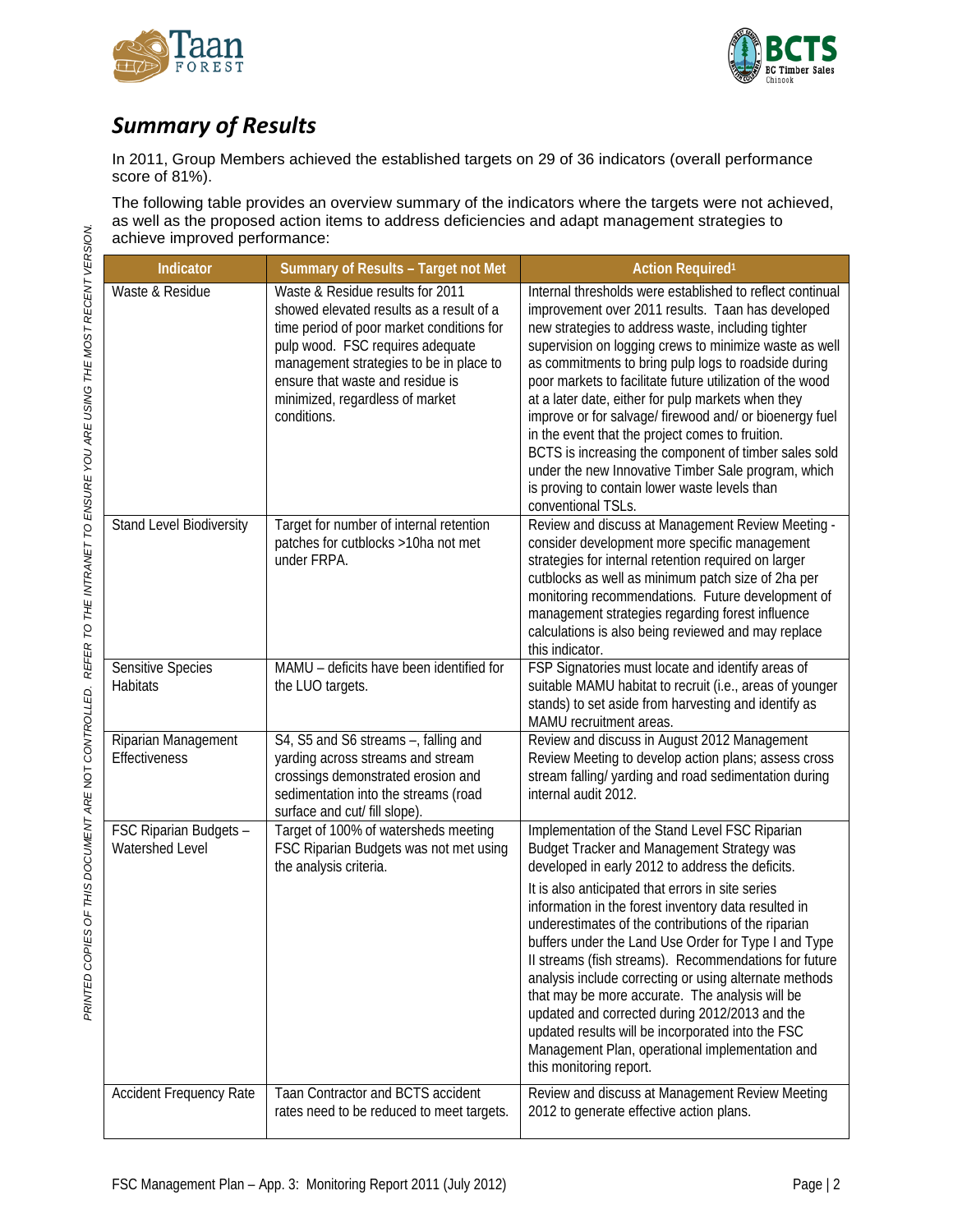



| Indicator                                        | Summary of Results - Target not Met                                                                                                                             | <b>Action Required1</b>                                                                                                                                                                                                                                             |
|--------------------------------------------------|-----------------------------------------------------------------------------------------------------------------------------------------------------------------|---------------------------------------------------------------------------------------------------------------------------------------------------------------------------------------------------------------------------------------------------------------------|
| Inorganic Wastes -<br><b>Seedling Protectors</b> | At the time of the Annual Monitoring<br>Report the required information has not<br>been compiled in regards to an inventory<br>of existing seedling protectors. | The inventory and action plan to address removal of<br>seedling protectors where they are no longer needed is<br>an existing action item resulting from the external audit<br>2011 that is already being tracked for completion. No<br>new action item is required. |
| <b>High Conservation Value</b><br>Forests        | Analysis and monitoring plans are under<br>development.                                                                                                         | Analysis and monitoring plans are under development.                                                                                                                                                                                                                |

<sup>1</sup> Refer to the Action Plans section below for further explanation of actions required to address any indicators where the target was not achieved. Actions are entered into and tracked using the Taan Forest (Group Manager) Corporate Action Tracker.

### <span id="page-4-0"></span>*Action Plans*

The results of the 2011 annual report have generated several action items for 2012 (these are tracked for follow-up and completion in the Group Manager Corporate Tracker):

- 1. Management Review Meeting 2012 discussion items:
	- − Closely monitor the results of waste and residue assessments as they are completed during 2012 to ensure that thresholds are achieved and management strategies can be adjusted accordingly in the event that further actions are required. Review categories of waste by stumps, bucking versus sawlog.
	- Discuss accident frequency rates and brainstorm ideas to address accident rates for Taan Contractors and BCTS. Specific action plans to be developed and tracked through the Management Review process and the Taan Corporate Tracker (action tracker).
	- Review and discuss solidifying the commitment to plant cedar (western red cedar and yellow cedar) at target stocking levels that exceed the minimum cedar content requirements in the Forest Stewardship Plan (group members currently strive to plant at levels higher than required, but this is not documented as part of the corporate management strategies).
	- − Group Members should consider development of cutblock planning procedures to assess forest influence on proposed blocks as well as addition of some minimum thresholds to achieve on a cutblock basis to achieve forest influence and stand level retention objectives (e.g., larger blocks required to have internal retention, consider minimum patch size of 2ha). Communications with BCTS indicate that this is already being implemented.
	- − Review and discuss cross stream falling/ yarding prescriptions (i.e., are we implementing fall/ yard away where we can?) Review road sedimentation/ monitoring plans and follow up to ensure progress is being made. Review effectiveness of the monitoring in next year's report.
	- − Discuss potential for conducting fertilization projects on the Haans Creek Residual3 (TFL 60); Heather Lake (Haida Tenure); and Newcombe Inlet Residual6 watersheds (BCTS) to expedite the hydrological recovery of these watersheds that are demonstrating current conditions much lower than the LUO & FSC ECA thresholds (these are not sensitive watersheds).
	- − Discuss proposed management strategy for Goshawk known nest sites and protection of 30- 40% of foraging habitat within 3.5kms of the nest sites, as recommended via discussions with local biologist (Todd Manning). Need to get the updates modelling info in Sept. 2012 to assess potential impacts of the proposed management strategy. May work well with watershed constraints already in place?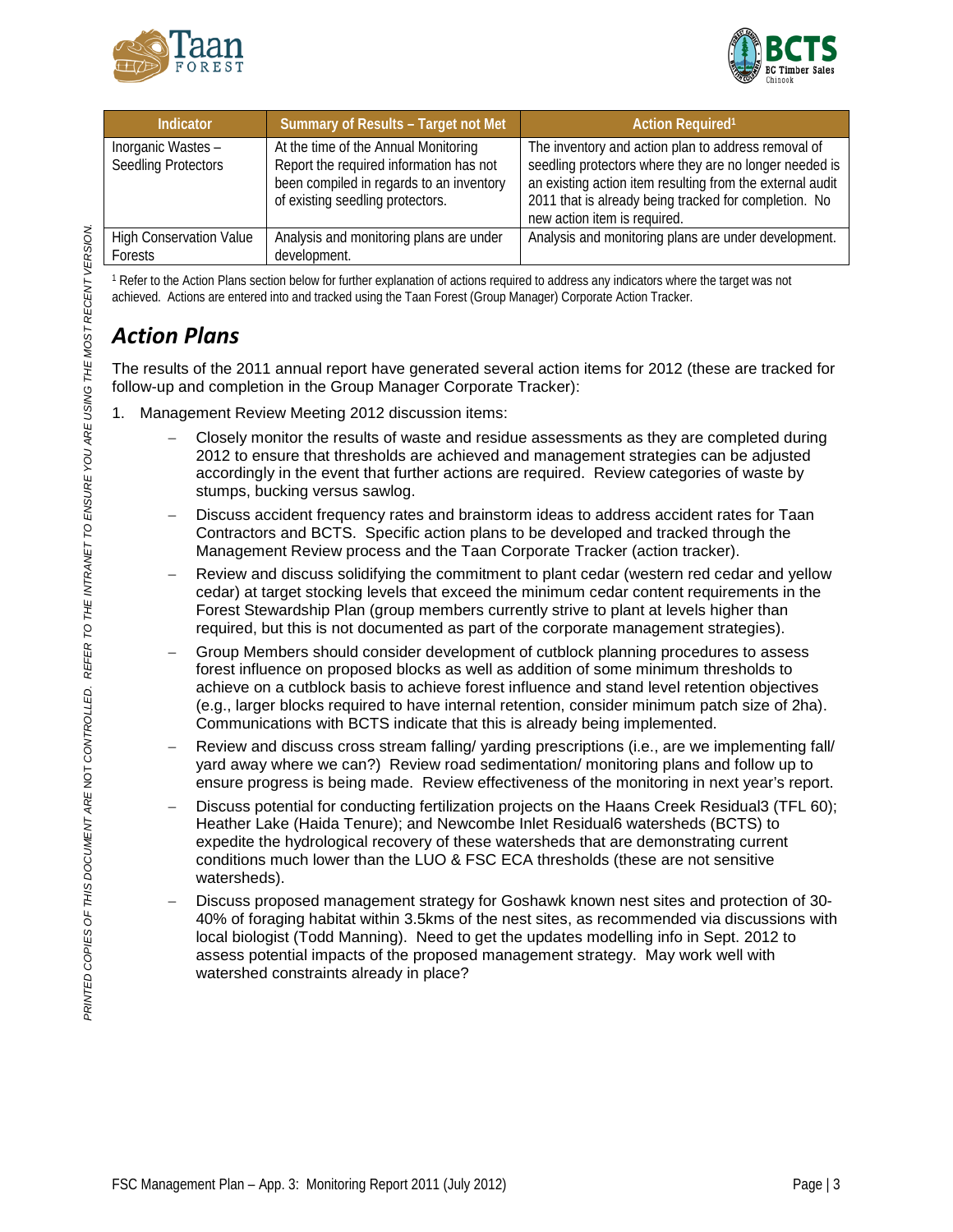



- 2. Explore opportunities for aligning the FREP monitoring program for CWD (method of measurement) with waste and residue surveys. FREP conducts transects and records the diameter of the CWD at the point of intersect with the transect as well as a length. This is not conducive to generating any accurate reports of volume of CWD but reports in pieces/ ha and length categories. Conversely, waste and residue assessments and legal thresholds for maximum waste include measurements of bottom diameter, top diameter and length and a volume measurement of  $m^3/n$ a is reported. Some sort of alignment of the data collection is required in order to properly assess whether current waste and residue thresholds (above which penalties are issued to licensees) are consistent with natural stand benchmarks. Possible to conduct some waste and residue assessments on natural stands to create a natural benchmark of CWD m ${}^{3}$ /ha in diameter categories?
- 3. Report on the status update on addressing the deficits of MAMU habitat in the FSP Area and specifically for Group Members in the FSC Management Unit. Per the FSP, areas of younger stands must be designated for recruitment to facilitate the requirements for representation targets of old and mature seral stages.
- 4. Explore opportunities to cooperate with FREP to increase the sample size to measure soil conservation/ disturbance and stand level development (mid seral growth for TSR comparisons).
- 5. Explore opportunities for MFLNRO to set the BEC or the VRI plots as PSPs to enable tracking of ecosystem changes as a result of climate change (further discussion required on mechanism to implement).
- 6. Continue work on analysis and forecasting of coarse woody debris, snags, sensitive species and landscape level biodiversity indicators such as seral stages, ecosystem representation, forest interior, etc. to further examine effectiveness of current management strategies and revise if forecasting indicates objectives may not be achieved.
- 7. Consider updating the Watershed level analysis of FSC Riparian Budgets and consider adding in the non-contributing land-base portions of each watershed to contribute to the riparian retention contributions. Can also consider factoring in Watersheds with current ECA constraints where no harvesting can occur until the watersheds recover their hydrological conditions to the established ECA thresholds (FSC 25% all watersheds, LUO 20% for Sensitive Watersheds. It is also anticipated that errors in site series information in the forest inventory data resulted in underestimates of the contributions of the riparian buffers under the Land Use Order for Type I and Type II streams (fish streams). Recommendations for future analysis include correcting or using alternate methods that may be more accurate.
- 8. Continue work on the forest health indicator to obtain the GIS info from the Ministry of Forests, Lands and Natural Resource Operations (MFLNRO) and review for applicability of forest health issues in the FSC Management Unit. Determine if any field inspections are required to follow up and assess any 'severe' forest health issues in the MU (as categorized by MFLNRO).
- 9. Consider conducting an on-site review of the specific cublocks and stream locations identified within the Management Unit as moderate sedimentation potential to assess potential for rehabilitation as well as whether changes to management strategies could have improved the results.
- 10. Contact MOE to explore cooperation regarding species recovery plans for key species northern goshawk and marbled murrelet. Obtain updated modeling for northern goshawk from MOE (expected to be completed September 2012) and update monitoring plans/ management strategies as required. Complete current status reporting for Sensitive Species indicator (heron reserves, bear dens, monumentals).
- 11. Continue work on analysis and further development of monitoring plans for Landscape Level Biodiversity & HCVF. Preliminary analysis is in progress at this time.
- 12. Report progress on pilot project to establish plots within retention patches to collect stand description information at time of cruise (assessing feasibility and economics).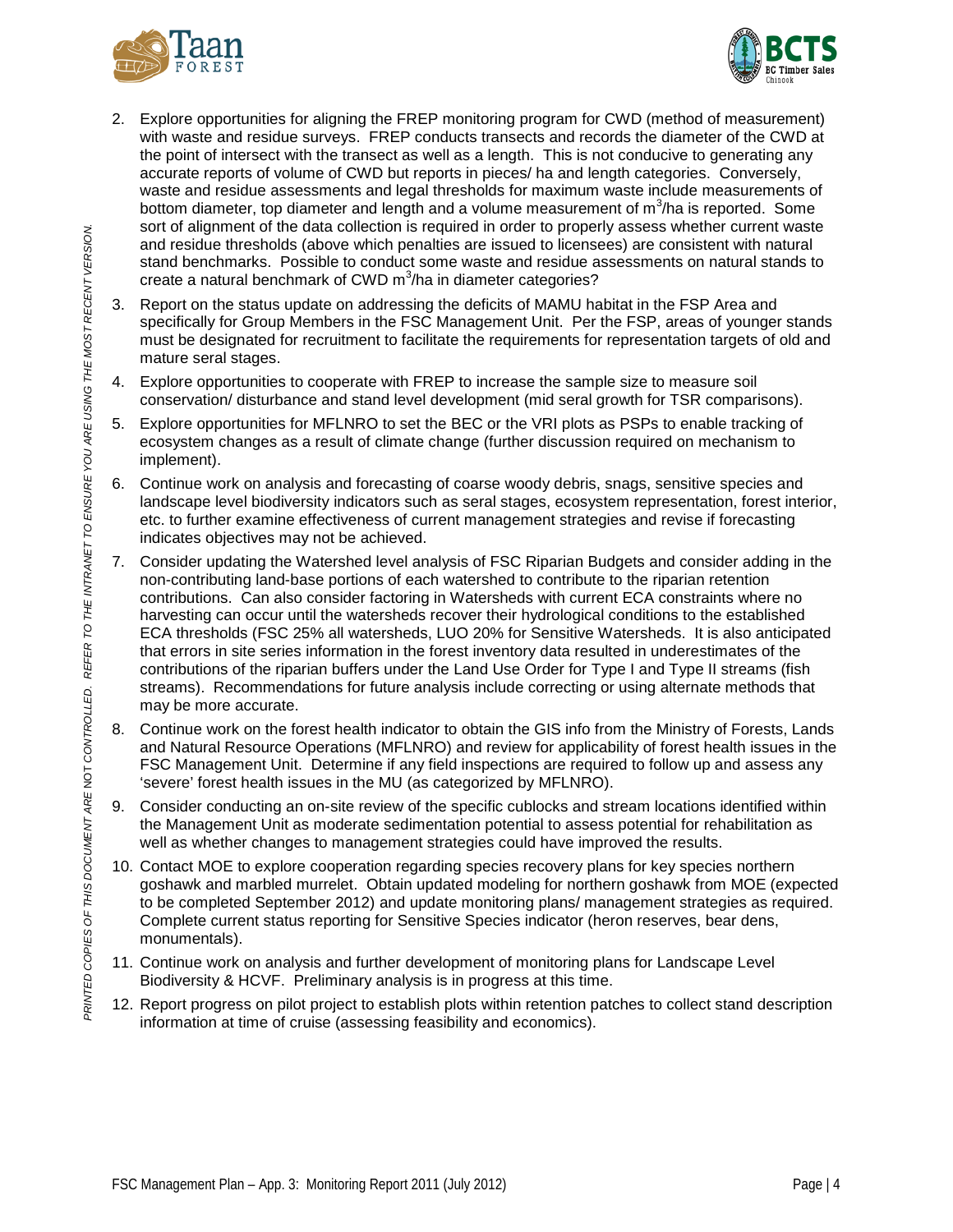



# <span id="page-6-0"></span>*Yield of all Forest Products*

### <span id="page-6-1"></span>*Indicator: Forest Products*

| Element                                               | <b>Objective</b>                                     | Indicator                                                                                             | <b>Target</b>                                                                                                                                 |
|-------------------------------------------------------|------------------------------------------------------|-------------------------------------------------------------------------------------------------------|-----------------------------------------------------------------------------------------------------------------------------------------------|
| FSC 8.2.1 & 5.2.2: Yield of<br>all products harvested | Ensure optimal yield and<br>value of forest products | Volume and species<br>harvested is relatively<br>consistent with the forecasted<br>harvesting profile | Harvest Volumes are within<br>$+/- 20\%$ of the 20 year<br>forecasted harvesting profile<br>each year, but within 5% over<br>a 10 year period |

### **Rationale for Indicator & Target**

By ensuring a balanced harvest profile that is consistent with the forecasted profile, Group Members can help demonstrate that optimal yield is achieved without high-grading (or harvesting only the best timber). The target is based on the results of the recent Timber Supply Review by the Haida Gwaii Management Council (Analysis Report, Figure 10 and associated data tables) demonstrating the allocation of the harvest by species forecasted into the future; a twenty year term was selected out of the forecasted 400 years for relevance to annual reporting periods. This target assumes that the species profile is evenly apportioned across tenure holders (which it may not be in reality). However, since the current ACC does not include partitions based on species, assuming even distribution was the most achievable scenario. The targets will need to be adjusted later in 2012 once the new AAC for Haida Gwaii is allocated.

### **Current Status/ Results**

|      |                        | Total                                     | Volume Harvested by Species (m3) |                |                |               | Lumber       |                       |                |                            |
|------|------------------------|-------------------------------------------|----------------------------------|----------------|----------------|---------------|--------------|-----------------------|----------------|----------------------------|
| Year | Group<br><b>Member</b> | <b>Volume</b><br><b>Harvested</b><br>(m3) | Red<br><b>Cedar</b>              | <b>Cypress</b> | <b>Hemlock</b> | <b>Spruce</b> | <b>Other</b> | <b>Sales</b><br>(fbm) | Value<br>Added | <b>Target</b><br>Met (Y/N) |
| 2011 | Taan                   | 186,050                                   | 72,319                           | 7,616          | 35,957         | 68,820        | 1,338        | 466.48                |                |                            |
|      | <b>BCTS</b>            | 60,438                                    | 28,910                           | 20             | 16,134         | 4,733         | 7,198        | n/a                   | n/a            |                            |
|      | Total                  | 246,488                                   | 101,229                          | 7,636          | 52,091         | 73,553        | 8,536        |                       |                | ν                          |
|      |                        |                                           | 41%                              | 3%             | 22%            | 30%           | 4%           |                       |                |                            |
|      |                        | 20 year forecast                          | 41%                              | 7%             | 39%            | 11%           | 2%           |                       |                |                            |

<sup>1</sup> Other species include minor species such as pine, deciduous etc.

In 2011, a small component of 'other' species was comprised of Lodgepole Pine and Red Alder. A detailed breakdown of the various log grades can be obtained upon request to the Taan Forest CMS Administrator and the BCTS SFI Certification Annual Report. A trial is also underway by Taan in spring 2012 to produce value added cedar planks for cooking use.

Lumber Sales and value added products for Taan are also reported under this indicator. While there are no specific targets set, they provide valuable additional information in relation to reporting of the forest products produced in the Management Unit.

The recent Timber Supply Review completed by the Haida Gwaii Management Council indicates (Analysis Report section 3.1.5-Species Distribution) that the harvesting profile is anticipated to change the next 80 years, as the volume of harvested cedar declines as a result of the lag between diminishing harvestable old growth and contributions from second growth stands to the harvest profile.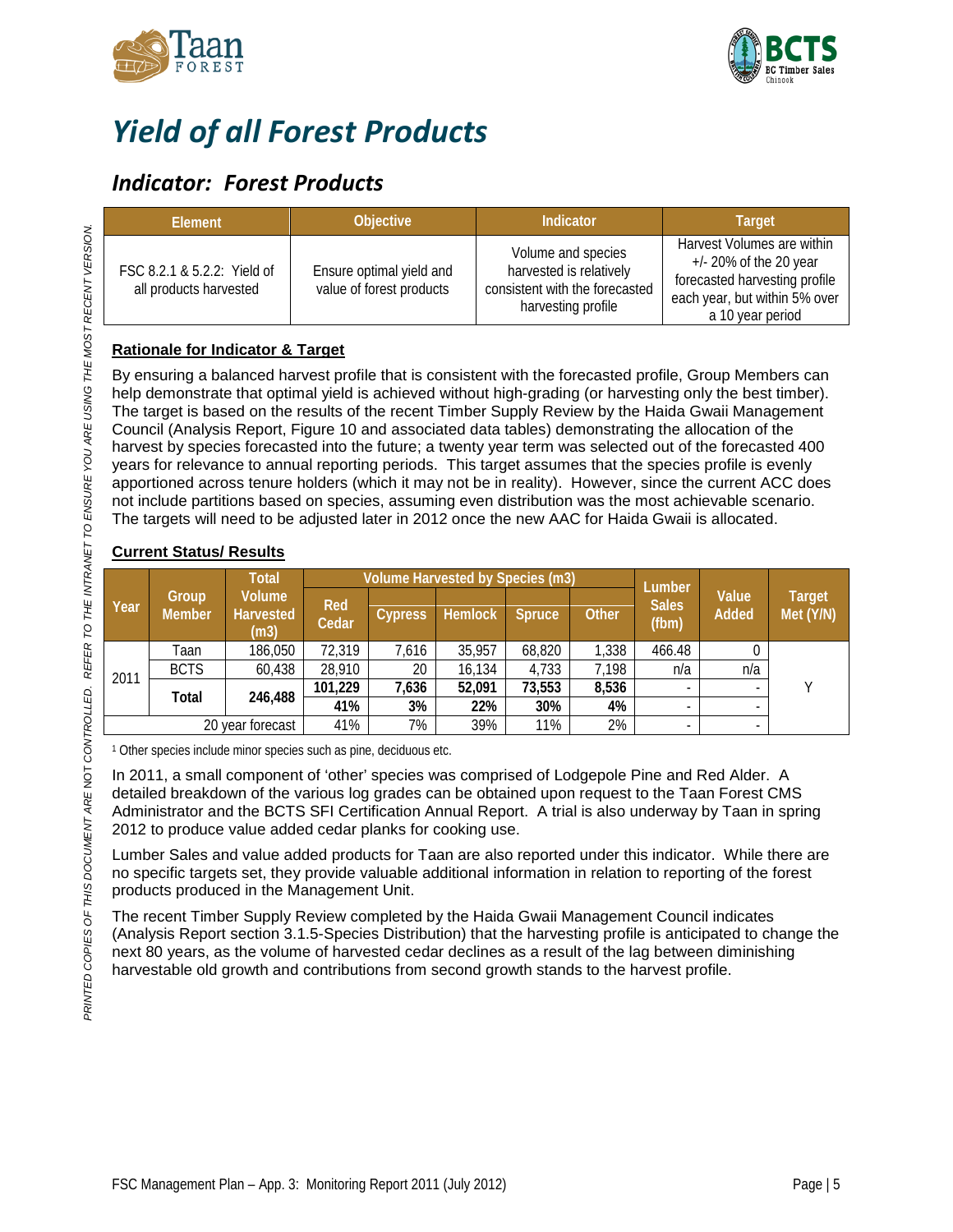



### **Summary of Management Strategies**

There general management strategies related to optimizing the yield for Taan is based on balancing the economic returns with available markets with planning and development of blocks. The goal is to work towards increasing planning and development to enable a more diverse selection of areas to choose from when examining economic margins and markets when doing harvest planning. The objective is to allow for annual variations and flexibility in harvesting the forecasted profile, but ensure that over the long term, the harvesting profile is generally consistent with the forecast in the timber supply analysis. In addition, Taan maintains bucking specifications for each area/ sale in order to ensure maximum utilization based on the parameters of the current market conditions and sale orders.

The BCTS mandate is to provide competitive cost and price benchmarks for timber harvested from public land in British Columbia. Harvesting a representation of the profile is paramount to producing competitive costing as well as the BCTS sustainable forest management commitments. BCTS does not maintain or enforce utilization requirements on Timber Sale Holders other than implementing the waste and residue monetary penalties for volumes in excess of the allowable waste thresholds.

Each Group Member maintains internal analysis in relation to ensuring economic efficiencies of each Cutting Permit/ Road Permit and or Timber Sale based on the current market conditions and stumpage fees, costs, etc.

Waste and residue generated from harvesting is a key component to assessing optimal utilization and is discussed under the Waste & Residue Indicator.

### *Adaptive Management Strategies*

Not applicable at this time.

#### **Database & Reporting Parameters**

Annual harvest volumes are recorded and maintained by the Ministry of Forests, Lands and Natural Resource Operations (MFLNRO) [Harvest Billing System Database](https://www15.for.gov.bc.ca/hbs/) (based on submitted scale data). The database can be accessed by members of the public, industry and government. Various options exist for generating queries and reports that can be downloaded or emailed to the recipient generating the query.

The query report includes Harvest Reports by Date of scale: volume harvested January 1 to December 31 for all of Haida Gwaii, including normal and waste, by client/ licensee, volume, species and grade (for reference, parameters of each report are also recorded at the bottom of the report print-out).

Taan also maintains internal records related to production (harvest volume) by species (reports can be generated by log scaling personnel through the Netscale software).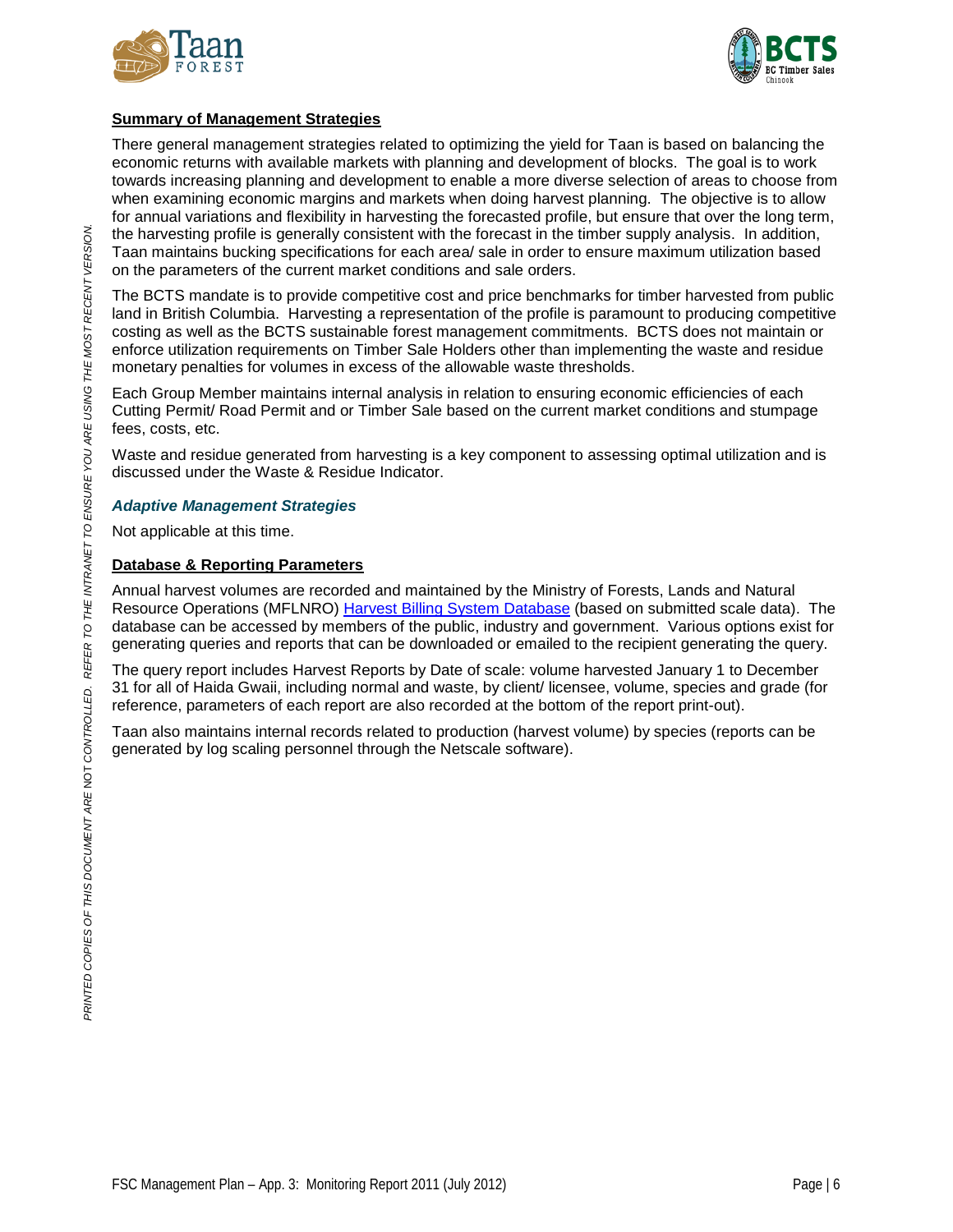



### <span id="page-8-0"></span>*Indicator: Non-Timber Forest Products*

| <b>Element</b>                                | Objective                                            | Indicator                                | Target                                                                      |  |
|-----------------------------------------------|------------------------------------------------------|------------------------------------------|-----------------------------------------------------------------------------|--|
| FSC 8.2.2: Yield of all<br>products harvested | Ensure optimal yield of<br>harvested forest products | Volume of NTFP by type (m3,<br>kg, etc.) | Cooperate with local<br>organizations/ groups<br>requesting access to NTFPs |  |

### **Rationale for Indicator & Target**

The Indicator is based on the FSC requirements to ensure optimal use of forest products, including nontimber forest products (where applicable), as well as monitor the harvesting profile to compare with management objectives over time. The target reflects that harvesting of non-timber forest products (NTFPs) is currently not regulated/ measured by Group Members (i.e., there are no established maximum cut levels nor is any 'stumpage' or fees charged to user groups for accessing the forests for NTFPs).

### **Current Status/ Results**

| Year | Group<br><b>Member</b> | $#$ of<br><b>Requests</b><br>for access<br>to the MU<br>for NTFP | $#$ of<br><b>Requests</b><br><b>Granted</b> | Summary of<br>Communication/<br><b>Cooperation to develop</b><br><b>NTFP</b>          | <b>NTFP</b><br>Type <sup>1</sup> | Volume<br><b>Harvested</b><br>(various<br>units) | <b>Target</b><br>Met (Y/N) |
|------|------------------------|------------------------------------------------------------------|---------------------------------------------|---------------------------------------------------------------------------------------|----------------------------------|--------------------------------------------------|----------------------------|
| 2011 | Taan                   |                                                                  |                                             | Cooperation with local<br>resident for Conifer Oil<br><b>Extraction Pilot Project</b> | Conifer<br>Oil                   | <b>Not</b><br>available                          |                            |
|      | <b>BCTS</b>            |                                                                  |                                             |                                                                                       |                                  |                                                  |                            |

In 2011, a local individual contacted Taan to inquire about access to the management unit for developing a local NTFP business for tree oils. A pilot project is under way to collect boughs and create oil and planning is underway to expand the project with a larger boiler in 2012. Access to the Management Unit and communications have been on-going and continue into 2012.

### **Summary of Management Strategies**

Group Members are committed to continuing to explore cooperative efforts with interested parties in regards to maintaining access to the forests for NTFPs, including the mushroom habitat areas. At this time, NTFPs are not regulated, measured or tracked on the Management Unit.

Mushroom picking occurs across Haida Gwaii but harvests are not currently regulated. Key mushroom habitat areas have been identified in various studies and are highlighted on overview maps provided in the FSC Management Plan. A significant amount of mushroom habitat is located within protected areas and other Land Use Order constrained areas as well as in the non-contributing land-base (i.e., areas that are typically not economical to be harvested). In addition, for mushroom habitat areas located in the harvestable area, Group Members include consideration of mushroom picking during cutblock level planning by reviewing the ecosystem classification in relation to habitat suitability for mushrooms as well as noting the level of mushroom populations to determine potential for activity. Placement of stand level reserves can also assist in protecting any specific areas noted with higher populations of mushroom habitat.

In future, Taan may explore regulation of NTFPs through the new First Nations Woodland License that includes provisions to permit regulation of botanicals.

In the event that progress is achieved in regards to a regular non-timber forest products program, the target will be re-visited to consider developing a numerical target.

### *Adaptive Management Strategies*

Not applicable at this time.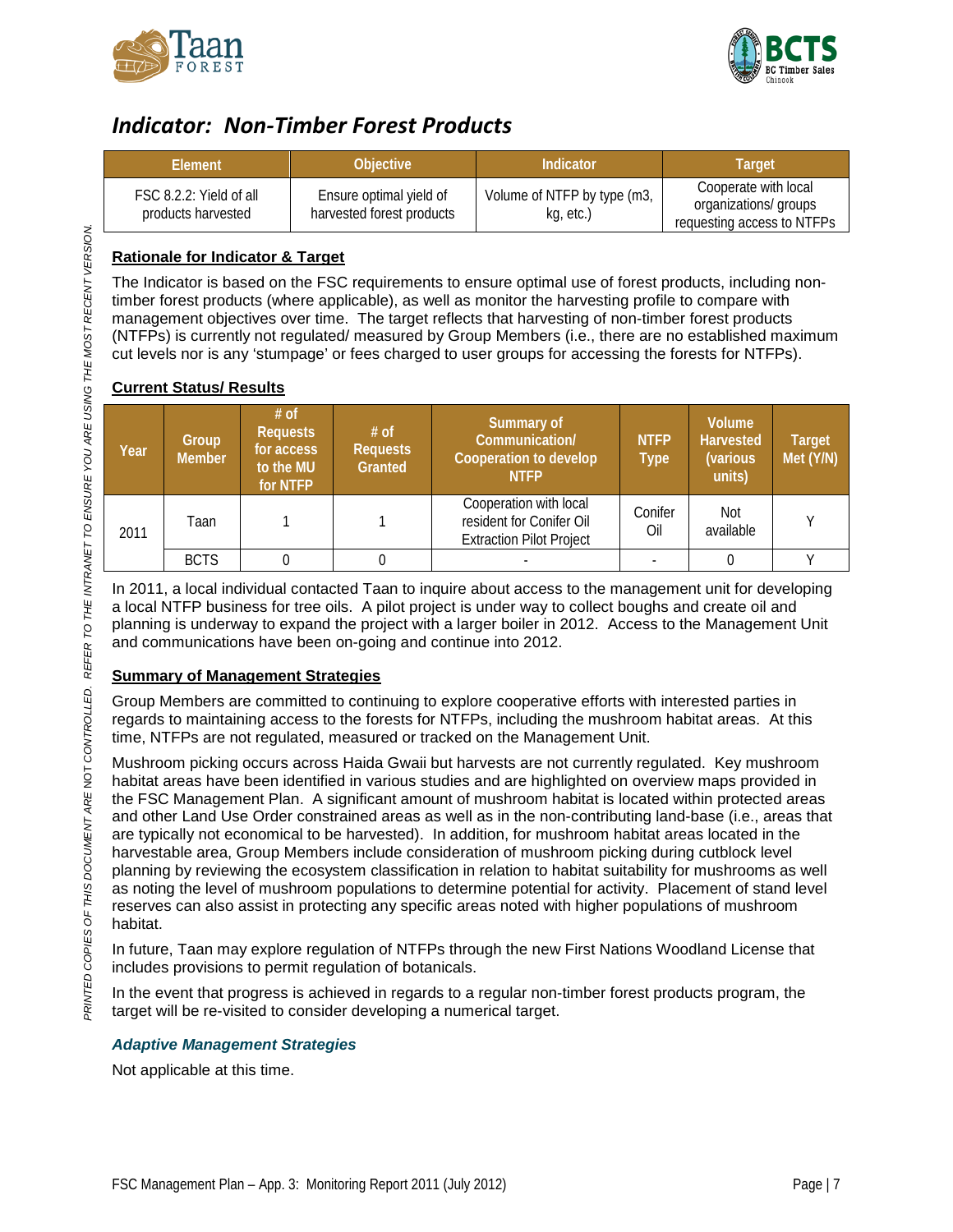



### **Database & Reporting Parameters**

Communication regarding cooperation with local organizations/ groups in relation to non-timber forest products is maintained within each Group Members central File System.

In the event that an industry is developed, associated volumes harvested from the Management Unit will be recorded by Group Members (likely excel format or within accounting systems) and reported.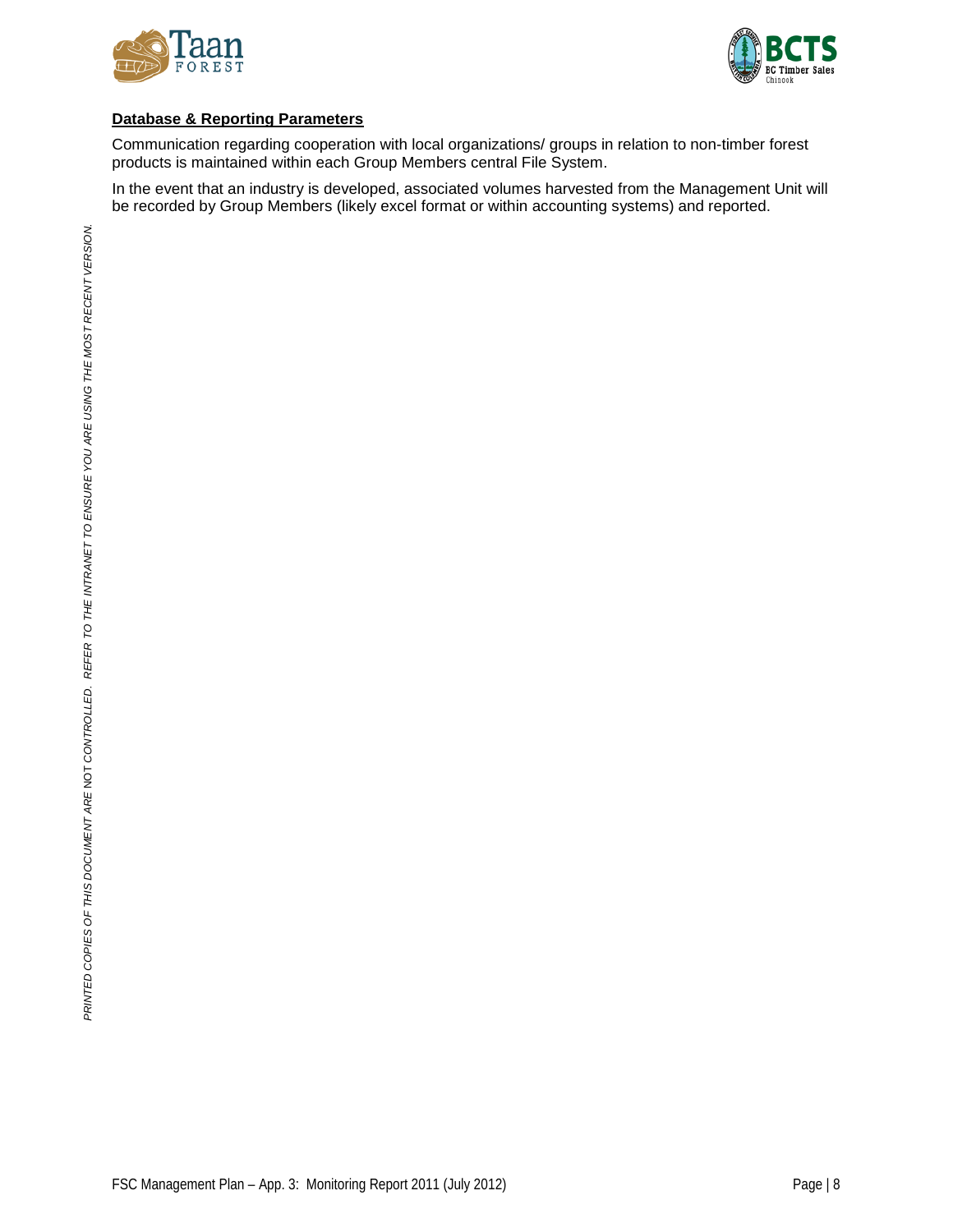



### <span id="page-10-0"></span>*Indicator: Sustainable Harvest Rates*

| <b>Objective</b><br>Element                     |                                                                                           | Indicator                                                                  | Target                                                                                                                                                     |
|-------------------------------------------------|-------------------------------------------------------------------------------------------|----------------------------------------------------------------------------|------------------------------------------------------------------------------------------------------------------------------------------------------------|
| FSC 5.6.5 & 5.6.6:<br>Sustainable Harvest Rates | Maintain sustainable<br>harvest rates consistent<br>with the FSC Standard<br>requirements | Total volume harvested (m3)<br>as a % of Long Term Harvest<br>Level (LTHL) | Annual harvest rate is ≤125% of<br>the projected LTHL; the ten year<br>average following initial<br>certification is $\leq 100\%$ of the<br>projected LTHL |

### **Rationale for Indicator & Target**

The indicator and target reflect specific FSC requirements for Indicator 5.6.5 and 5.6.6.

### **Current Status/ Results**

| Year | Group<br><b>Member</b> | Tenure         | <b>Volume Harvested</b><br>(m3) | LTHL<br>(m3) | % of LTHL | <b>Target Met</b><br>(Y/N) |
|------|------------------------|----------------|---------------------------------|--------------|-----------|----------------------------|
| 2011 | Taan                   | TFL 60         | 115,412                         | 342,462      | 33.7      |                            |
|      |                        | Haida Tenure   | 70,637                          | 129,300      | 54.6      |                            |
|      | <b>BCTS</b>            | TSA 25/ TFL 25 | 60,438                          | 221,819      | 27.2      |                            |
| 2010 | Taan                   | TFL 60         | 26,000                          | 1,040,000    | 2.5       |                            |
|      |                        | Haida Tenure   | 26,000                          | 129,300      | 20.1      |                            |
|      | <b>BCTS</b>            | TSA 25/ TFL 25 | 43,828                          | 323,000      | 13.6      |                            |

The Long Term Harvest Level (LTHL) is derived from the Haida Gwaii Management Council Timber Supply Review Analysis Package (January 2012) and resulting Allowable Annual Cut (AAC) determination for Haida Gwaii. The AAC announced April 4, 2012 significantly reduced the harvest levels as a result of the timber supply analysis that incorporated the implications of the Haida Gwaii Land Use Objectives Order (ecosystem based management objectives). The LTHL for the portions of the Management Unit within the TSA have been pro-rated using the current AAC distribution and the total LTHL for the TSA (550,000  $m^3$ ).

### **Summary of Management Strategies**

Harvest rates are determined through the *Forest Act*, Allowable Annual Cut requirements. In consideration of establishing the AAC for Haida Gwaii, the Haida Gwaii Management Council considers the Long Term Harvest Level indicates by the various inventory layers and management scenarios. At this time, no special management strategies are required to meet the target, as they are generally consistent with legal requirements. However, this indicator must be monitored closely on an annual basis and in the event results are showing significant deviation from the target, then appropriate management strategies will need to be developed within the FSC Management Plan, in order to ensure that targets are maintained.

### *Adaptive Management Strategies*

Not applicable at this time.

### **Database & Reporting Parameters**

Annual harvest volumes are recorded and maintained by the Ministry of Forests, Lands and Natural Resource Operations (MFLNRO) [Harvest Billing System Database](https://www15.for.gov.bc.ca/hbs/) (based on submitted scale data). Various options exist for generating queries and reports that can be downloaded or emailed to the recipient generating the query.

The query report parameters include Harvest Reports by Date of scale: volume harvested January 1 to December 31 for all of Haida Gwaii, including normal and waste, by client/ licensee, volume, species and grade (for reference, parameters of each report are also recorded at the bottom of the report print-out).

BCTS completes an annual review of the Volume Harvested versus the Volume Allocated by Management Unit Form (Summary of Timber Sale Volumes) and reports the results.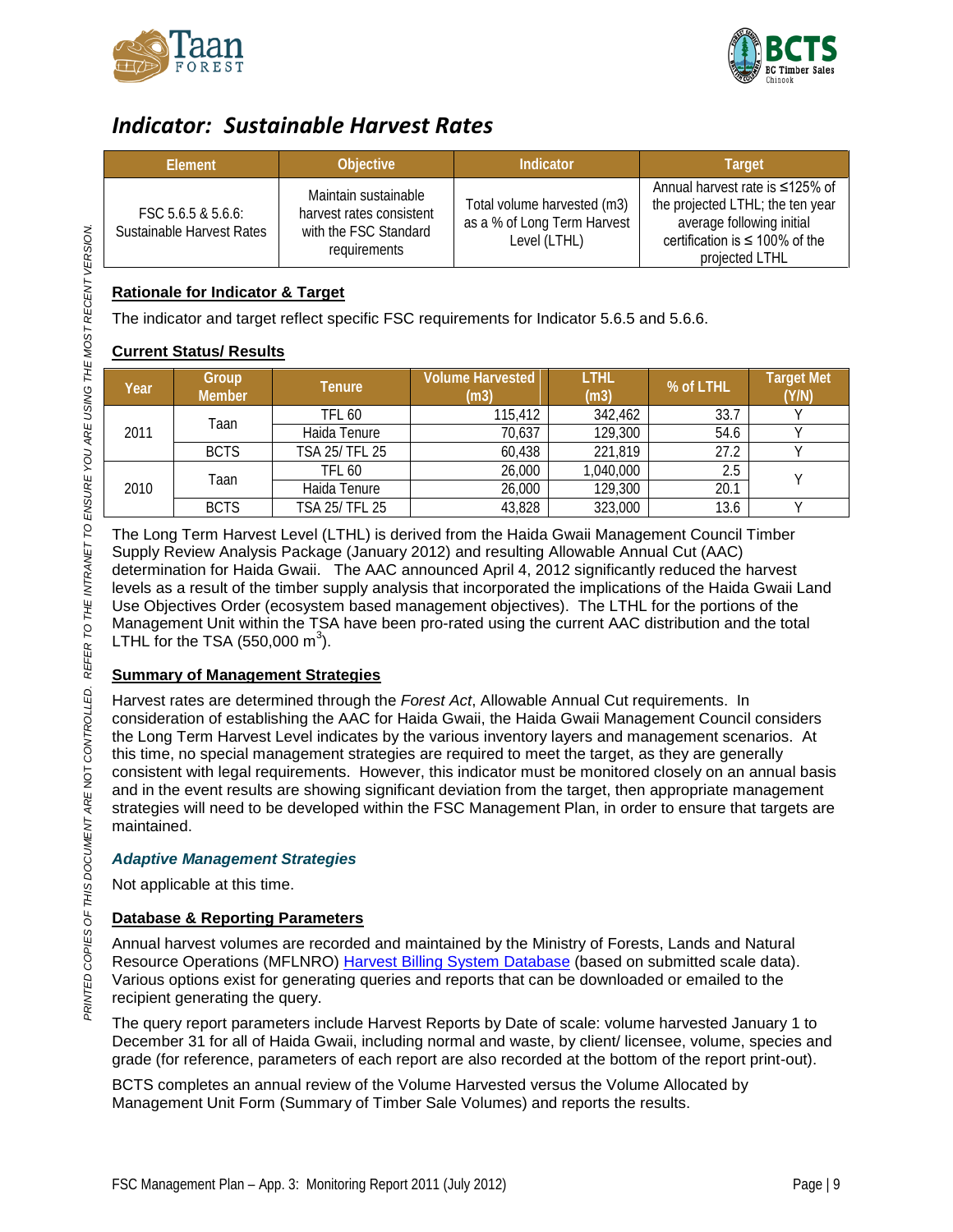



### <span id="page-11-0"></span>*Indicator: Waste & Residue*

| Element                                                                | <b>Objective</b>                                     | Indicator                                                                          | Target                                                                                                                                   |
|------------------------------------------------------------------------|------------------------------------------------------|------------------------------------------------------------------------------------|------------------------------------------------------------------------------------------------------------------------------------------|
| FSC 5.2.2, 5.3.1, 8.2.1 &<br>8.2.9: Yield of all products<br>harvested | Ensure optimal yield of<br>harvested forest products | Average billable waste results<br>of as a function of harvest<br>area ( $m^3/ha$ ) | Avoidable Waste is $\leq 25$<br>m <sup>3</sup> /ha for second growth<br>stands and $\leq 45$ m <sup>3</sup> /ha for old<br>growth stands |

### **Rationale for Indicator & Target**

The indicator is based on FSC requirements to minimize waste and ensure maximum utilization. Avoidable waste is the portion of the waste and residue that is evaluated for penalties under the *Forest*  Act. Avoidable waste above thresholds of 10m<sup>3</sup>/ha for second growth and 35m<sup>3</sup>/ha for old growth are subject to penalties. Ideally, the target would reflect the thresholds established in the Waste and Residue Manual. However, historically these thresholds have not been achieved on a consistent basis as a result of a combination of market conditions and harvesting practices. Therefore, the target established in the spring of 2012 is based on discussions with operations personnel to set a threshold that demonstrates the commitment to continual improvement in harvesting practices to increase utilization but reflects results that operations feel are achievable based on allowing for some flexibility to respond to poorer market conditions. A larger margin is set for second growth timber, as these stands tend to include a higher level of pulp wood than old growth stands. Maintenance of a component of Large Woody Debris (LWD) is also very important or biodiversity values and further work is needed to explore the relationship between minimizing waste and still providing for biodiversity values provided by LWD (also refer to the Stand Level Biodiversity Indicator for CWD values).

### **Current Status/ Results**

| Year |                   | Avoidable Waste (m <sup>3</sup> /ha) |                 |                  |                                          |                              |                            |
|------|-------------------|--------------------------------------|-----------------|------------------|------------------------------------------|------------------------------|----------------------------|
|      | <b>Stand Type</b> | Taan                                 | <b>BCTS-TSL</b> | <b>BCTS-ITSL</b> | Haida Gwaii<br>Forest<br><b>District</b> | Coast<br>Region <sup>1</sup> | <b>Target Met</b><br>(Y/N) |
|      | Second Growth     | 110.27                               |                 | 47.79            | 95.26                                    | 67.30                        | N                          |
| 2011 | Old Growth        | 37.48                                | 85.29           | 50.40            | 80.77                                    | 123.90                       | N                          |
|      | # of Samples      |                                      |                 | ົ                | 309                                      | Not available                |                            |

<sup>1</sup> Historical waste and residue records for Haida Gwaii and the Coast Region were obtained via email communication from MFLNRO Coast Cruising and Waste Specialist (generated from the MFLNRO WASTE System database) and includes data from 2004-2011. Discussion with the MFLNRO Waste Specialist indicates that waste levels for the last few years have been higher than historical averages as a result of the poor markets for lower grade and pulp markets.

In 2011, waste levels were generated from a very low sample size (as little harvesting was completed). One second growth block (LAW005) was assessed for Taan Forest and the results were used to reflect the levels for two other cutblocks (i.e., the parent block option was selected for the assessment type).

BCTS only had one regular Timber Sale License (TSL) sale in 2011 where harvesting was completed and waste surveys were done. The rest of the regular TSL's are ongoing and no waste information is available. The other BCTS timber sales were all Innovative Timber Sales Licenses (see description below), which are anticipated to reduce waste levels over traditional TSLs. The monitoring data from 2011 supports this concept. Further monitoring should be planned for 2012 to allow for an increased sample size to further support the claims of less waste.

Taan has also initiated cooperation with FP Innovations to begin bioenergy assessments in order to gather information to support planning initiatives for an on-island Co-gen facility. If this project proceeds, there is significant opportunity to manage post-harvest waste levels through this program. Work will continue in 2012. BCTS has also been working with FP Innovations on this same issue and will work cooperatively with Taan.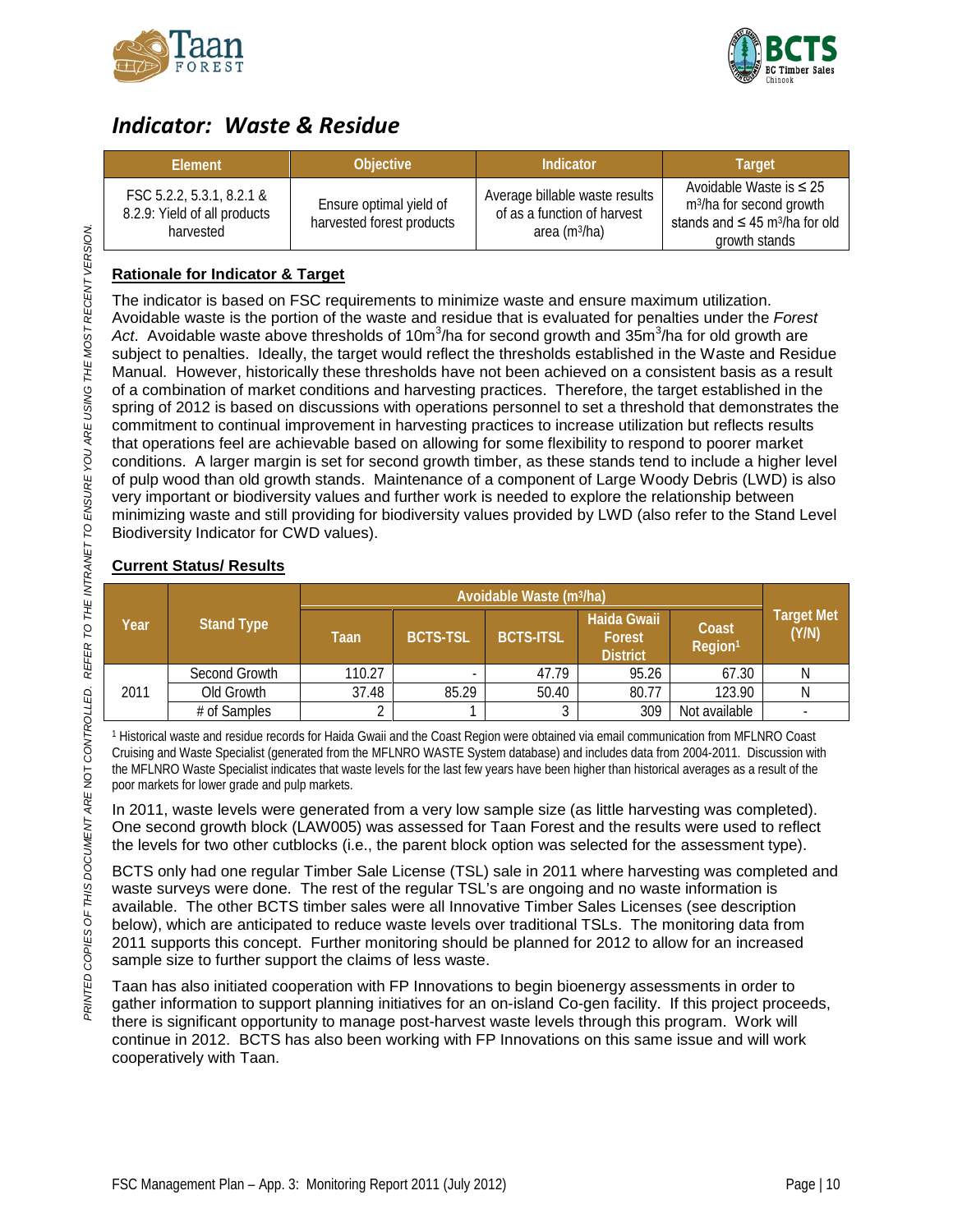



### **Summary of Management Strategies**

Specific management strategies in relation to minimization of waste and optimization of large coarse woody debris are located within the FSC Management Plan – Coarse Woody Debris section. The general management strategies are to increase development opportunities (cutblock planning) so that operations have a greater selection of areas to select from when developing harvesting schedules to better facilitate responding to market conditions (e.g., when pulp markets are low, avoiding harvesting of blocks with identified high contents of pulp). Secondly, close monitoring of harvesting operations to ensure optimal utilization and adherence to bucking specifications help to minimize waste.

Taan is also exploring the potential to focus material and wood fibre collection priorities on the cutblocks with high waste and residue results through the bioenergy program (under development), the salvage program and firewood cutting. The bioenergy project will involve moving more material to roadside for collection and use and thus leaving less debris dispersed in the cutblock.

The BCTS Innovative Timber Sale License (ITSLs) pilot program do not require waste assessments as the cutblock is sold as a whole unit, with all of the volume available being owned by the TSL holder, thus encouraging maximum utilization. BCTS has undertaken an assessment of a few ITSL sales to determine their waste levels to determine if ITSL's result in greater fibre utilization; i.e., lower waste. There were insufficient plots to be able to generate any meaningful waste information for reporting period at this time.

### *Adaptive Management Strategies*

Adjustments to management strategies were completed during 2012 and are included above. This indicator will be monitored closely through 2012 (waste and residue assessments are anticipated for 2012 cutblocks in late August/ early September). Analysis of new results will also include review of different categories of waste of logs, stumps and bucking waste to better determine specific areas where improvement may be required and to direct management strategy changes (if applicable). Results will be reviewed in detail in the fall of 2012 and adjustments will be made where required to address any concerns if the current management strategies are not resulting in targets being achieved.

### **Database & Reporting Parameters**

The [Logging Residue and Waste System \(WASTE\)](http://www.for.gov.bc.ca/hva/waste/) System allows for the recording, viewing, updating and printing of logging waste information, to allow the Ministry of Forests, Lands and Natural Resource Operations (MFLNRO) to invoice licensees for monetary and cut control charges. WASTE is a webbased system which allows clients to enter, view, update print and submit waste assessment plans and data via the internet. A "ledger' report can be generated for specified date ranges and generates an excel spreadsheet report detailing the avoidable and unavoidable waste in m<sup>3</sup>/ha for immature (2<sup>nd</sup> growth) and mature (old growth).

In addition, waste reports can also be generated out of the MFLNRO Harvest Billing System database, although the database is more limited in ability to create queries of more detailed information.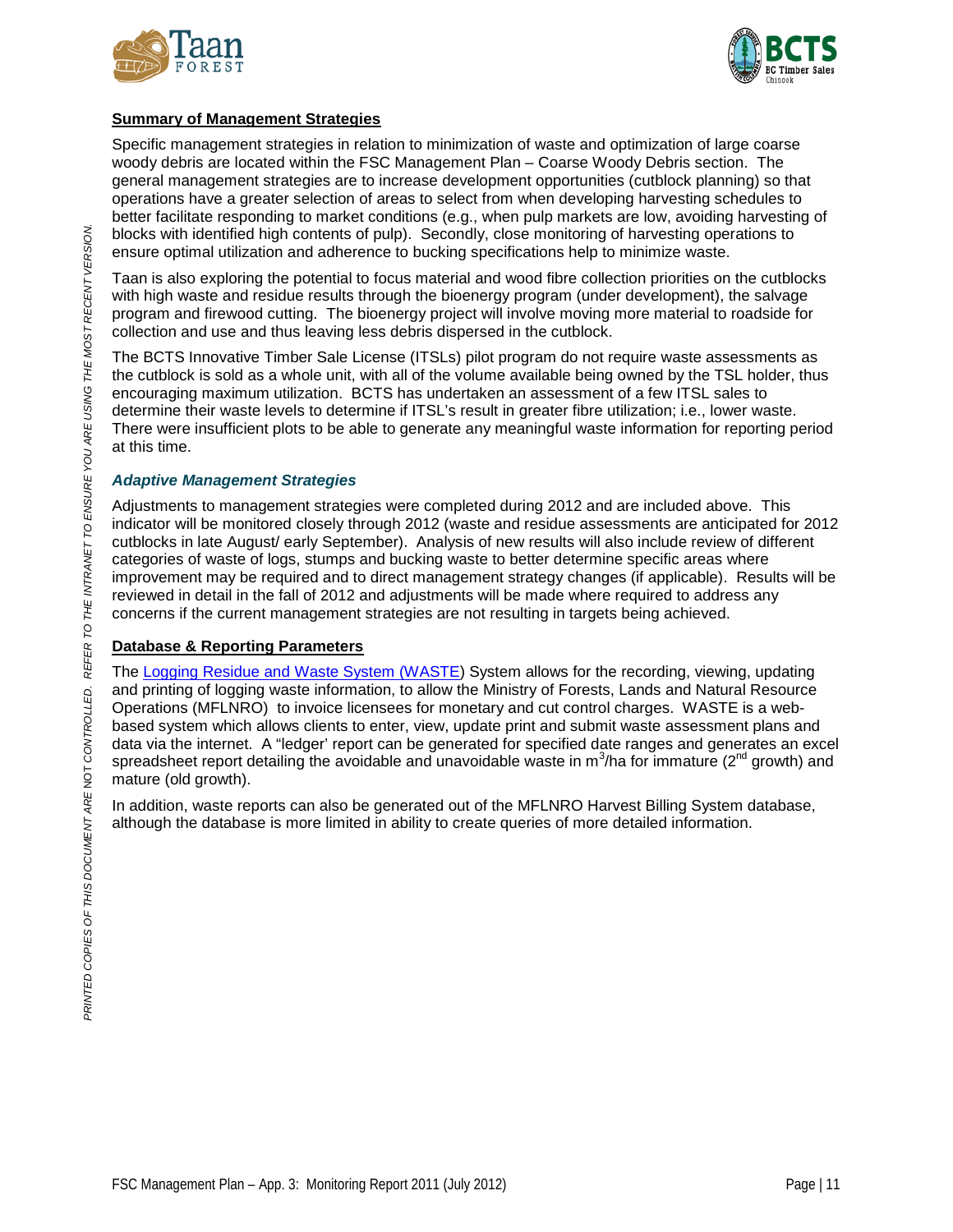



# <span id="page-13-0"></span>*Growth Rates, Regeneration & Condition of the Forest*

### <span id="page-13-1"></span>*Indicator: Growth & Yield Plots*

| Element                                                                 | <b>Objective</b>     | Indicator                                                                              | Target                                                                                           |
|-------------------------------------------------------------------------|----------------------|----------------------------------------------------------------------------------------|--------------------------------------------------------------------------------------------------|
| FSC 8.2.3: Growth rates,<br>regeneration and condition of<br>the forest | Monitor growth rates | # of PSP/ G&Y plots<br>identified during forest<br>management planning; #<br>harvested | No MFLNRO PSP/ G&Y plots<br>are harvested unless<br>'approval' is received from<br><b>MFLNRO</b> |

### **Rationale for Indicator & Target**

The indicator represents the provincial initiatives for monitoring of forest growth rates in support of the timber supply review processes and calculations of the Allowable Annual Cuts for licensees. The target is based on the results of re-measuring monitoring in 2010 that demonstrated that a significant number of Permanent Sample Plots (PSPs) had been harvested and valuable data/ information was lost. There are currently no legal requirements established to protect PSPs from harvesting. However, Group Members are working closely with MFLNRO to identify critical plot locations and ensure that they are protected from harvesting. There may be specific cases where MFLNRO consents to harvesting of specific PSPs (e.g., if not needed for future monitoring for various reasons, sufficient number of additional plots exist in the same stand composition/ site series, re-measurement is completed prior to harvesting, etc.).

### **Current Status/ Results**

| Group<br>Year |               | # of Growth & Yield Plots<br><b>Identified</b> |             | # of Growth & Yield Plots<br><b>Harvested</b> | Target Met (Y/N) |  |
|---------------|---------------|------------------------------------------------|-------------|-----------------------------------------------|------------------|--|
|               | <b>Member</b> | <b>MFLNRO</b>                                  | Licensee    | <b>MFLNRO</b>                                 | Licensee         |  |
|               |               | <b>Established</b>                             | Established | <b>Established</b>                            | Established      |  |
| 2011          | .<br>Taan     | 207 (163 active)*                              | 58          |                                               |                  |  |
|               | <b>BCTS</b>   | $463*$                                         |             |                                               |                  |  |

\*Note: Further work is needed in 2012 to improve on the information obtained for growth and yield plots in the Management Unit as there are several sources for information and discrepancies noted between the sources. Taan will work with MFLNRO to rectify the information in 2012.

For Taan, one block harvested in 2011 (MAM001) identified a plot within the block that was later removed from the harvest area (even though approval was received from MFLNRO to harvest the plot location). The block boundary was located slightly within the 300m buffer area from the plot center. 1 additional plot was later located outside of the block boundary in the south west corner.

The Ministry of Forests, Lands and Natural Resource Operations is planning a Vegetation Resource Inventory (VRI) for Haida Gwaii from 2012-2014 (Strategic Plan released June 20, 2011). The VRI contains information related to forest inventory and is comprised of photo interpretation and ground sampling. This project should provide for updated base layer/ inventory information that will be a valuable asset for many monitoring aspects. The Group Manager will also explore getting BEC or the VRI plots set as PSPs to enable tracking of ecosystem changes as a result of climate change.

### **Summary of Management Strategies**

The BC Forest Branch (now MFLNRO) began installing permanent GY plots in the 1920's, many of which are still active today. The program evolved over time and in 1986, many different programs and plots were amalgamated into one provincial Permanent Sample Plot (PSP) program. Long-term PSP data are an exceptionally important source of stand dynamics, regeneration and mortality data for Growth and Yield modelling. Recently, long term PSP data and age cores have been used in calibration of Carbon/Climate models.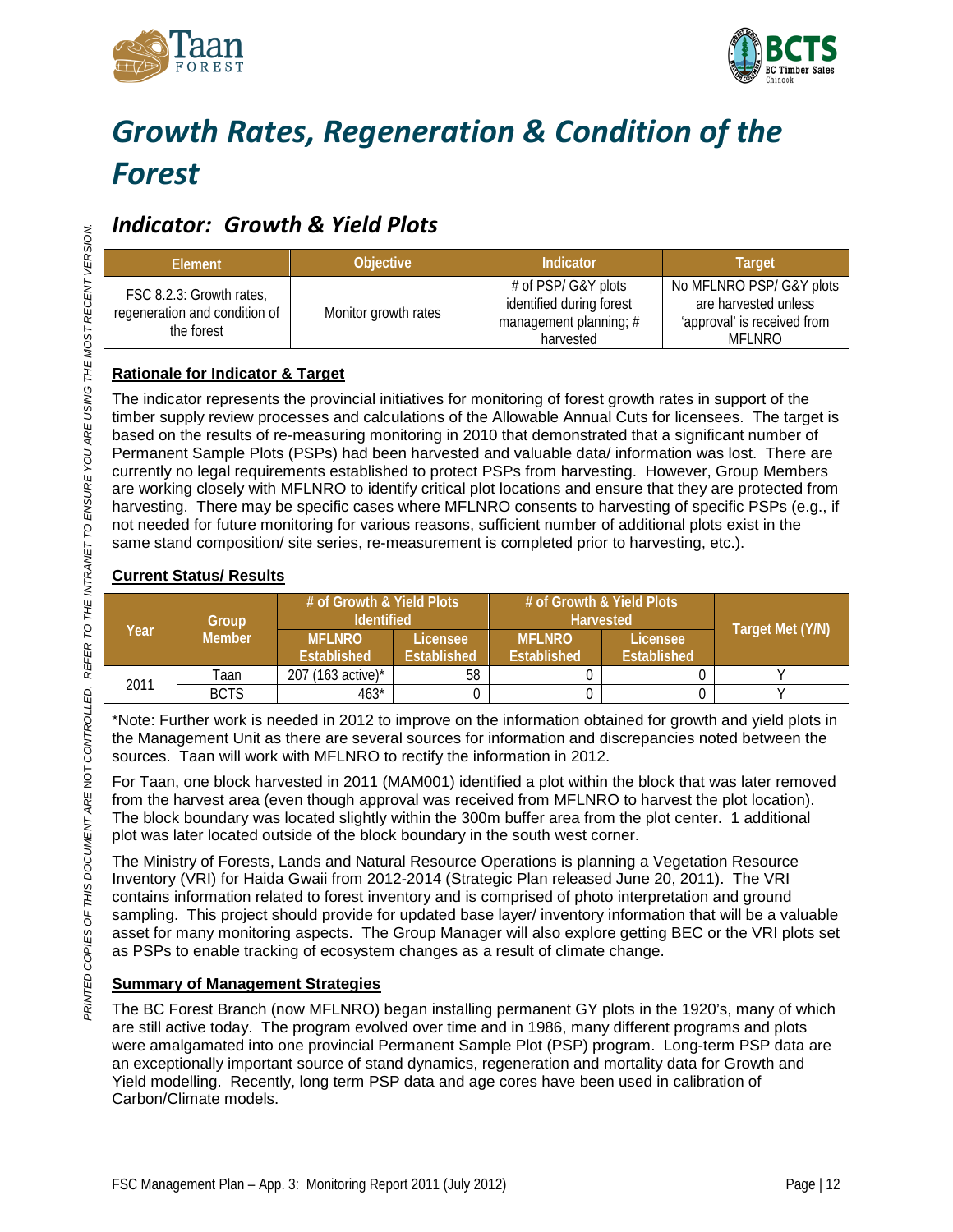



The Ministry of Forests, Lands &Natural Resource Operations has the responsibility for maintaining the Ministry Permanent Sample Plots (PSPs) and the associated data base for the province. There are approximately 9,000 Permanent Sample Plots located in the province of which approximately 5,000 are owned or managed by the Ministry [\(http://www.for.gov.bc.ca/hts/vri/psps/psp.html\)](http://www.for.gov.bc.ca/hts/vri/psps/psp.html). Some of the sample data has been re-measured several times over many years and have provided the ministry with valuable information.

PSP's are not officially protected from harvesting; however Group Members have committed to ensuring that the specific plots identified by MFLNRO and/ or the licensee are not harvested through their individual Management System Operational and Planning Procedures (e.g., Taan Planning SOP).

The total MFLNRO plots identified above within the reporting data for Taan Forest, have been identified by MFLNRO as being of importance and selected for protection from harvesting (i.e., there are additional plots that may be located within the MU, but these have not been selected for keeping by MFLNRO).

### *Adaptive Management Strategies*

Discrepancies exist in the different data sets for G&Y/ PSP plots that have been provided to Taan (e.g., some plots are listed as active in the MFLNRO data set but have been identified to Taan from another MFLNRO contact as inactive or harvested). Work is continuing through 2012 to rectify the datasets and ensure one accurate data set is used going forward.

### **Database & Reporting Parameters**

Group Members maintain GIS mapping layers related to previously identified MFLNRO and individual licensee PSPs, where applicable. Planning procedures include provisions to ensure that these known locations are considered during planning, field locations confirmed, and measures established during site level planning to ensure that the MFLNRO PSPs are not harvested.

The Land and Resource Data Warehouse (LRDW) maintain a database containing the majority of the known locations of established PSPs in BC: <http://geobc.bc.ca/> . Group Member GIS personnel are responsible for ensuring that the GIS database remains current and is updated periodically to match the data sources.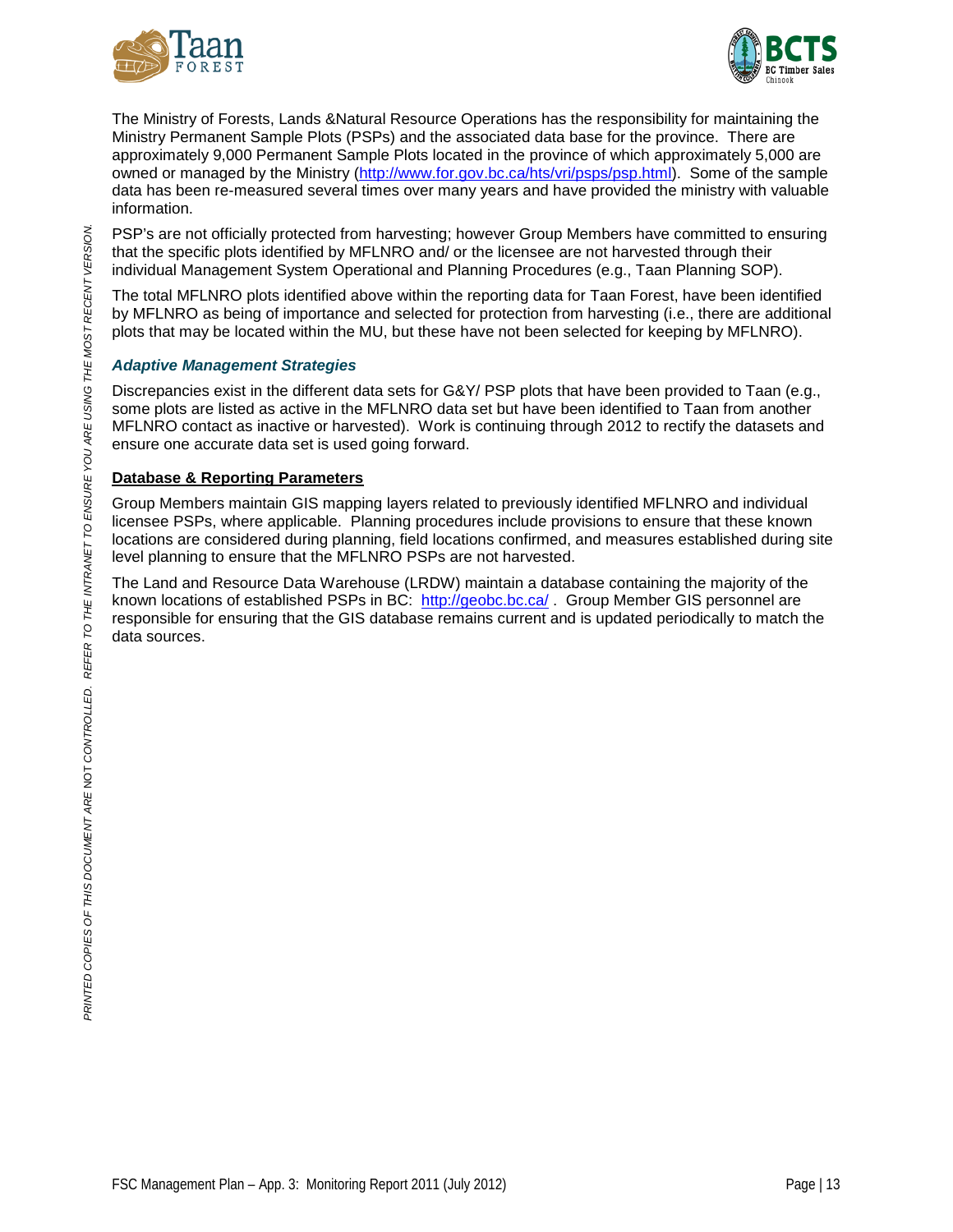



### <span id="page-15-0"></span>*Indicator: Stand Development*

| Element                                                                 | <b>Objective</b>     | Indicator                                                                                   | Target                                                          |
|-------------------------------------------------------------------------|----------------------|---------------------------------------------------------------------------------------------|-----------------------------------------------------------------|
| FSC 8.2.3: Growth rates,<br>regeneration and condition of<br>the forest | Monitor growth rates | Actual growth rates<br>compared to those used in<br>the Timber Supply Review<br>(mid seral) | Develop and implement<br>monitoring plan; respond to<br>results |

### **Rationale for Indicator & Target**

The recent Timber Supply Review completed by the Haida Gwaii Management Council identified a need to evaluate actual growth rates in comparison to those used in the Timber Supply Analysis in order to provide for more accurate analysis in the future. Assessment of actual growth rates in comparison to the models used in the TSR is paramount to ensuring sustainable harvest rates.

This indicator and target are based on the Forest and Range Evaluation Program (FREP) monitoring for Stand Level Development that is currently under development. "The Stand Development Monitoring (SDM) protocol has been designed to assess the health and productivity of young stands between the ages of 15 and 40 years. Stands in this age range will have typically achieved the FG milestone, and are currently assumed to remain in that healthy well-stocked condition. SDM collects and provides introductory analysis of data in five specific areas: stand density (total, well-spaced (WS) and freegrowing (FG) stems per hectare), stand species composition, pest incidence, tree volume and site index. SDM data can be used for a variety of purposes in tracking how stand attributes change in managed forests. Given its direct tie to management practices through the use of operational silviculture records, SDM is uniquely positioned to provide a benchmark measure on which to base a systematic approach of adaptive management for many silvicultural practices" (FREP SDM Protocol). There are four objectives to SDM:

- Assess the health and productivity of young stands under changing environmental conditions;
- Review the effectiveness of government policies and forest management practices that govern stand initiation, resource sustainability and risk to the Crown;
- Support sustainable forest management (SFM) certification processes; and
- Develop in-house expertise within the Ministry regarding the health and productivity of managed stands in all Timber Supply Areas (TSAs).

### **Current Status/ Results**

The FREP monitoring protocol for Stand Level Development is currently being created (a draft was completed in March 2011). A training session for field data collection to meet this indicator (and support several other indicators) is being held in July 2012 (Taan is sending 2 staff to the training).

### *Adaptive Management Strategies*

Not applicable at this time.

### **Summary of Management Strategies**

Taan is working with FREP representatives in Haida Gwaii to cooperate and support the FREP monitoring program in general, and specifically in relation to this indicator as well.

The primary focus of the FREP stand development monitoring is to report on forest health issues, but also to compare growth rates to those expected. Taan will assess FREP results for the blocks in the Taan area (9 plots at least) and determine if further plots targeted to specific areas (e.g., BEC, productivity class) would be useful. Opportunities exists to cooperate with MFLRNO to augment or participate in FREP's stand development monitoring activities.

Taan is also considering LIDAR technology which would enable a high level of accuracy in analysis of forest inventory, growth rates, etc. from the LIDAR data (e.g., accurate tree heights can be obtained from LIDAR imagery).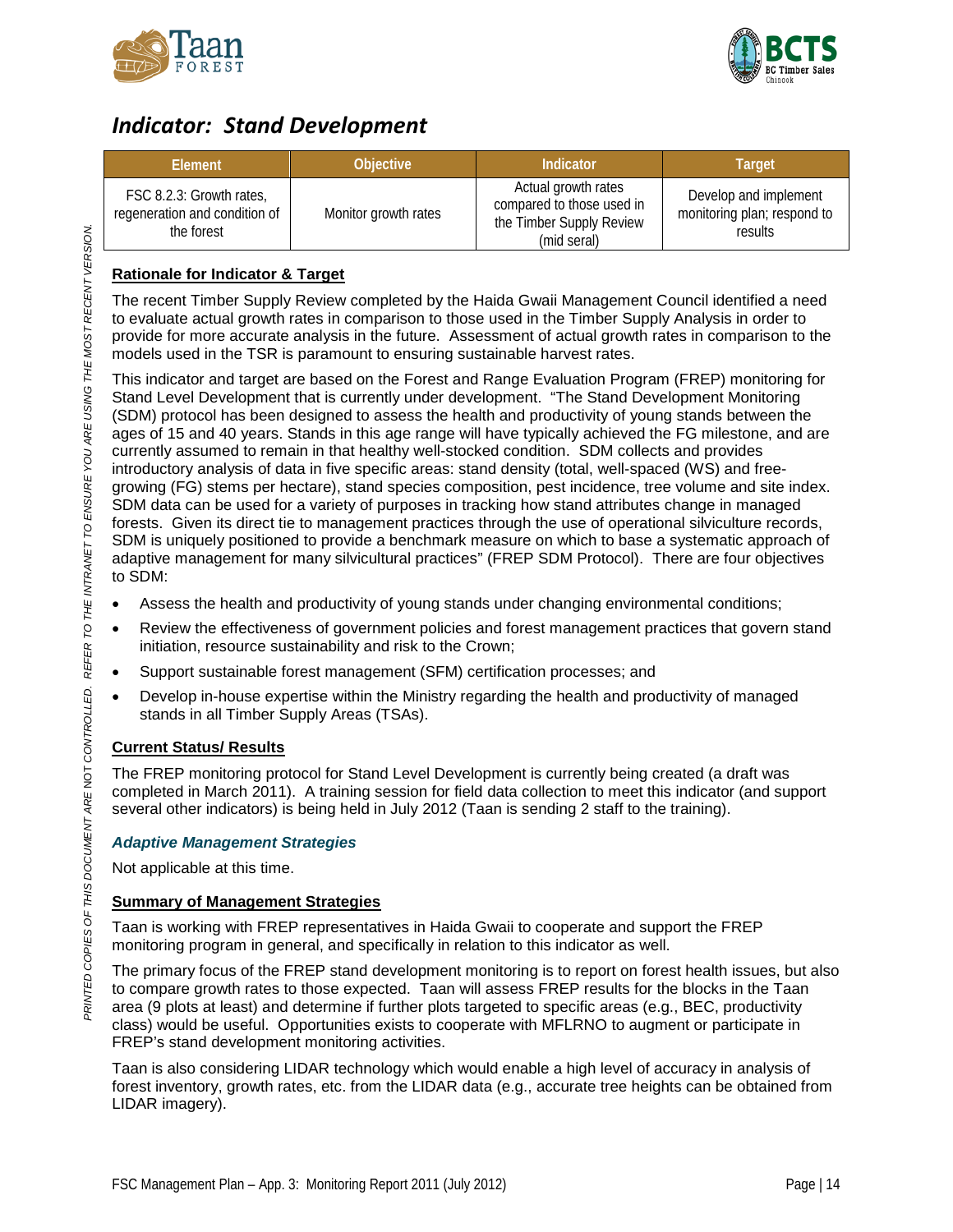



### **Database & Reporting Parameters**

FREP Information Management System database.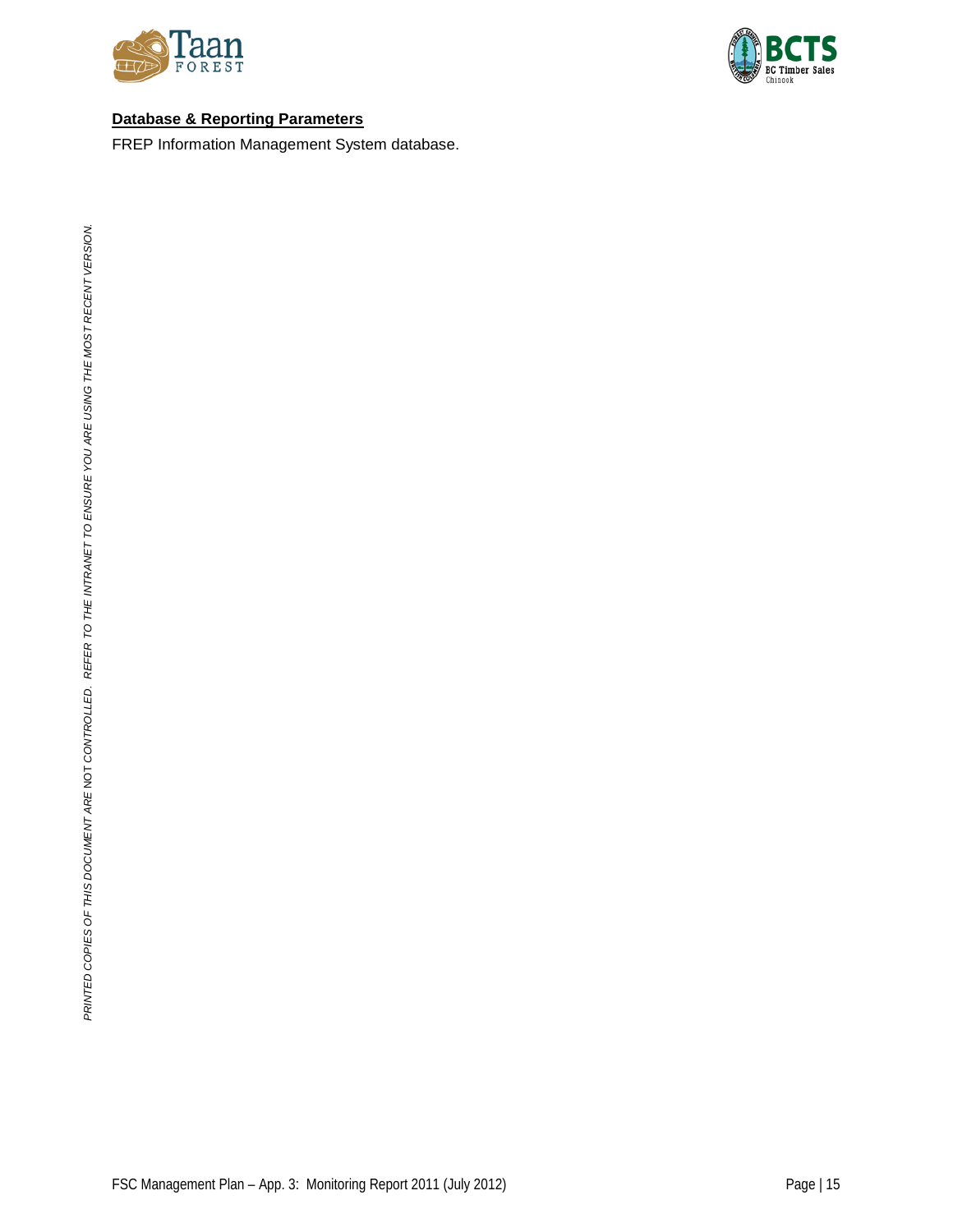



### <span id="page-17-0"></span>*Indicator: Planting*

| Element                                                                 | <b>Objective</b>                                                                                   | Indicator                                                           | Target                                            |
|-------------------------------------------------------------------------|----------------------------------------------------------------------------------------------------|---------------------------------------------------------------------|---------------------------------------------------|
| FSC 8.2.4: Growth rates,<br>regeneration and condition of<br>the forest | Ensure areas harvested are<br>successfully regenerated;<br>maintain the natural species<br>profile | # of trees planted by species;<br>% seed source from Haida<br>Gwaii | $\geq$ 90 % of seed source is from<br>Haida Gwaii |

### **Rationale for Indicator & Target**

The indicator is based on ensuring that in general terms, areas are being reforested in similar compositions as was harvested (variations are permitted based on ecological conditions of the site and the selection of the best species to meet reforestation objectives, consistent with the approved stocking standards under the Forest Stewardship Plan (which accounts for ecosystems, microsites and best suited species selection)). The use of local seed is best suited to ensuring the Range of Natural Variation is considered during reforestation. The target allows for slight variation to account for possible initiatives to respond to forest health events such as pests and climate change (i.e., planting resistant species or varieties or trials to assess climate change).

Reforestation may also occur using natural regeneration and monitoring of these areas is captured under the Reforestation Monitoring indicator in terms of achievement of Free Growing status.

### **Current Status/ Results**

|      |                        |       |                | Trees Planted by Species (#) |               |              | $%$ of                                |                            |
|------|------------------------|-------|----------------|------------------------------|---------------|--------------|---------------------------------------|----------------------------|
| Year | Group<br><b>Member</b> | Cedar | <b>Hemlock</b> | Pine                         | <b>Spruce</b> | <b>Total</b> | <b>Seed</b><br>from<br>Haida<br>Gwaii | <b>Target Met</b><br>(Y/N) |
| 2011 | Taan                   |       |                |                              |               |              | n/a                                   | n/a                        |
|      | <b>BCTS</b>            |       |                |                              |               |              | n/a                                   | n/a                        |

Taan has not completed any planting activities on the Management Unit since the inception of the company in 2010. Seedlings have been ordered and sown for a spring 2012 planting program. The 2012 program includes the following order: 111,000 western red cedar, 39,000 western hemlock, 12,000 pine, and 56,500 sitka spruce for a total of 218,500 seedlings ordered. All seedlings for 2012 are grown from Haida Gwaii seed. In 2011, approximately 5ha of site preparation was also completed to create plantable area in one cutblock within the Haida Tenure. All of Taan's seedlings are pesticide free.

Taan also hired the Abfam mill to produce cedar stakes needed for the seedling protector installations on the planted cedar.

BCTS undertook no planting in 2011. Seedling stock is typically not pesticide free during the initial growth at the nursery but no pesticides are used to maintain plantations on Haida Gwaii.

### **Summary of Management Strategies**

The Forest Stewardship Plan (FSP) includes the approved stocking standards for regeneration for the Management Unit, based on legal requirements under the Land Use Order (cedar regeneration) and the *Forest and Range Practices Act*. Silviculture Plans/ Regimes are developed for each cutblock as part of the –pre-harvest planning to prescribe the planned regeneration methods and species for the specific ecosystems and site characteristic. A combination of planting and natural regeneration is completed on the Management Unit.

Work is underway in 2012 regarding potential seed collection in Haida Gwaii (in cooperation with other licensees) as well as reviewing potential to re-vive the seed orchard breeding program using Haida Gwaii parent trees/ seed source.

### *Adaptive Management Strategies*

Not applicable at this time.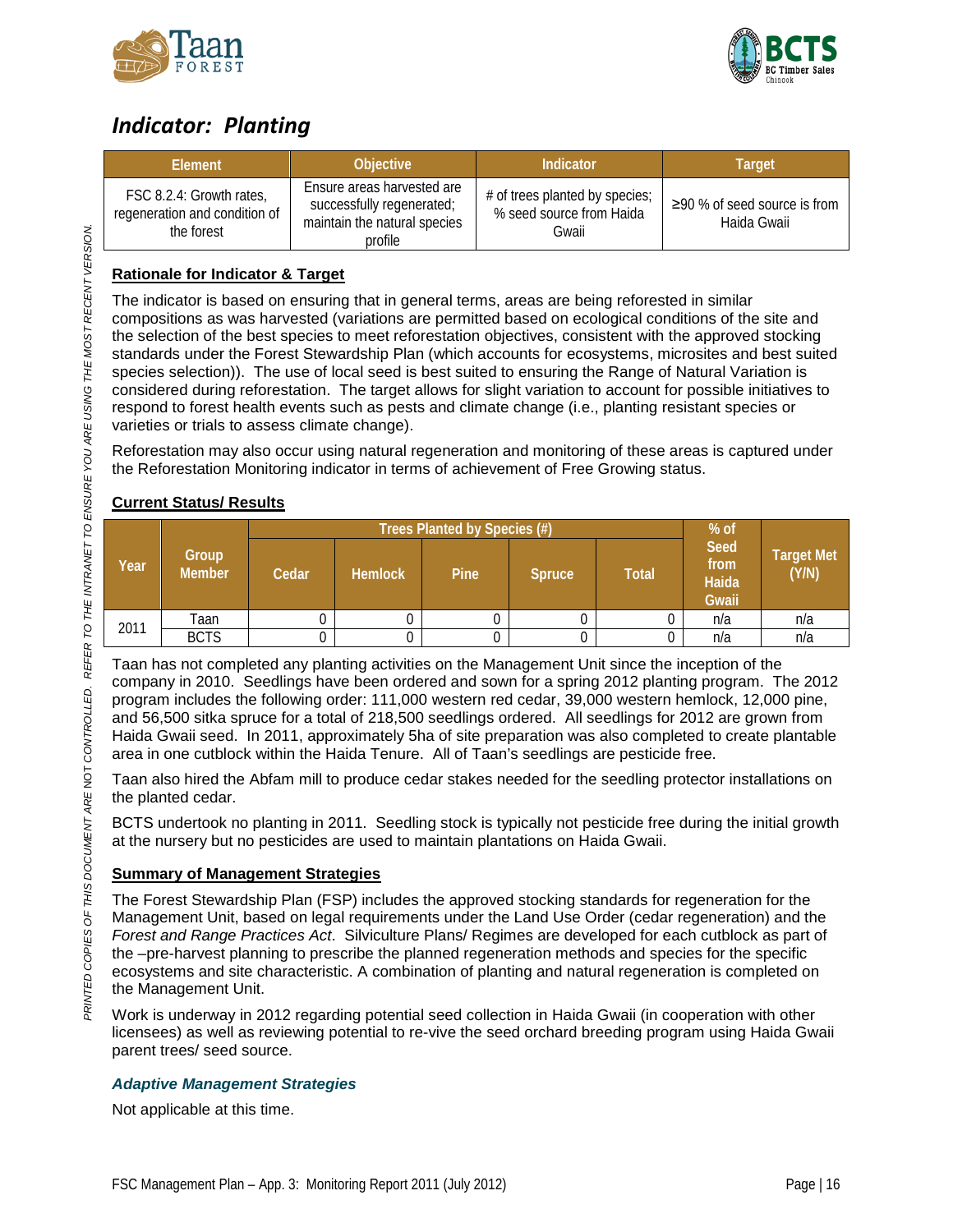



### **Database & Reporting Parameters**

The total planted trees by species is generated from the Cengea Resources Database for planting completed within the reporting year. The provincial government Seed Planning and Registry System database contains the Seedlot Detail reports on seedlings planted within the Management Unit such as registration, genetic gain (where applicable), and seed source information/ location.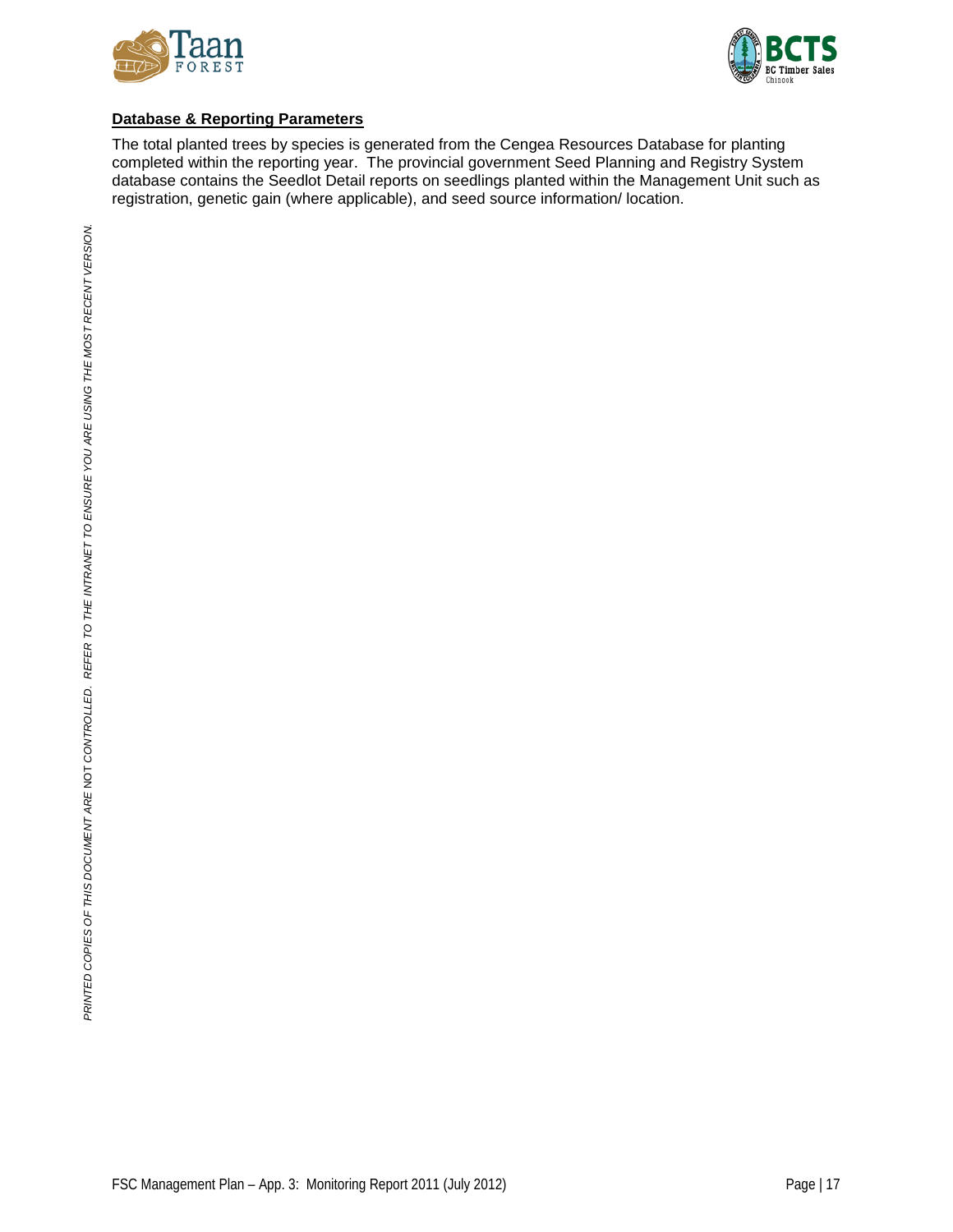



### <span id="page-19-0"></span>*Indicator: Reforestation Monitoring*

| Element                                                                 | Objective                                                                                        | Indicator                                                                                                                                                                                              | <b>Target</b>                                                                                                                                                |
|-------------------------------------------------------------------------|--------------------------------------------------------------------------------------------------|--------------------------------------------------------------------------------------------------------------------------------------------------------------------------------------------------------|--------------------------------------------------------------------------------------------------------------------------------------------------------------|
| FSC 8.2.3: Growth rates,<br>regeneration and condition of<br>the forest | Ensure areas harvested are<br>successfully regenerated and<br>free growing status is<br>achieved | Hectares of interim surveys/<br>stand monitoring completed<br>by category (e.g., survival,<br>regeneration/ stocking,<br>brushing, etc.); % of area with<br>free growing due that meet<br>free growing | Report on the areas<br>monitored for reforestation to<br>demonstrate it is occurring<br>over time; 100% of areas with<br>free growing due are<br>declared FG |

### **Rationale for Indicator & Target**

The indicator and target are based on legal requirements for reforestation (regeneration delay and free growing milestones) and the due diligence monitoring that is required to ensure that legal milestones for reforestation are successfully achieved.

### **Current Status/ Results**

|      |                        |                 | <b>Assessment Type/ Area Surveyed (ha)</b> | % of area with |                         |                        |                            |
|------|------------------------|-----------------|--------------------------------------------|----------------|-------------------------|------------------------|----------------------------|
| Year | Group<br><b>Member</b> | <b>Survival</b> | Stocking/<br>Regen                         | <b>Brush</b>   | Free<br>Growing<br>(FG) | FG due that<br>meet FG | <b>Target Met</b><br>(Y/N) |
| 2011 | Taan                   |                 |                                            |                | 195.0                   | n/a                    |                            |
|      | <b>BCTS</b>            |                 | 98.9                                       |                |                         | n/a                    |                            |

 $<sup>1</sup>$  the hectares reported for Taan free growing surveys in 2011 are based on the planned area as report have not yet been compiled.</sup> This will be updated during the next reporting period to reflect actual surveyed area (once report information is received from the contractor).

In 2011, Taan did not have any outstanding silviculture liabilities for free growing, as WFP still held the TFL 60 license. Since the Haida Tenure is a new tenure, there are no areas with Free Growing due as of yet. A large survey program is planned for 2012.

BCTS has met all Regen and Free to Grow obligations.

### **Summary of Management Strategies**

Each Group Member maintains internal procedures relating to assessment and confirmation of achievement of the reforestation requirements established under the Land Use Order (cedar regeneration) and the Forest Stewardship Plan (cedar regeneration and stocking standards). The overall objective is to ensure that periodic reforestation monitoring takes place in order to ensure that the legally required free growing objective and results can be achieved within the specified timeframes.

### *Adaptive Management Strategies*

Not applicable at this time.

### **Database & Reporting Parameters**

Cengea Resources Database (cutblock and road tracking software); Records of surveys are maintained by Group Members and summaries are recorded within the database (e.g., stocking, species, height, etc.).

Free Growing obligations and compliance are maintained within the MFLNRO RESULTS database (data is entered and maintained by Industry and MFLNRO).

For any areas not meeting free growing commitments, report on the issues and concerns for each specific area above under current status.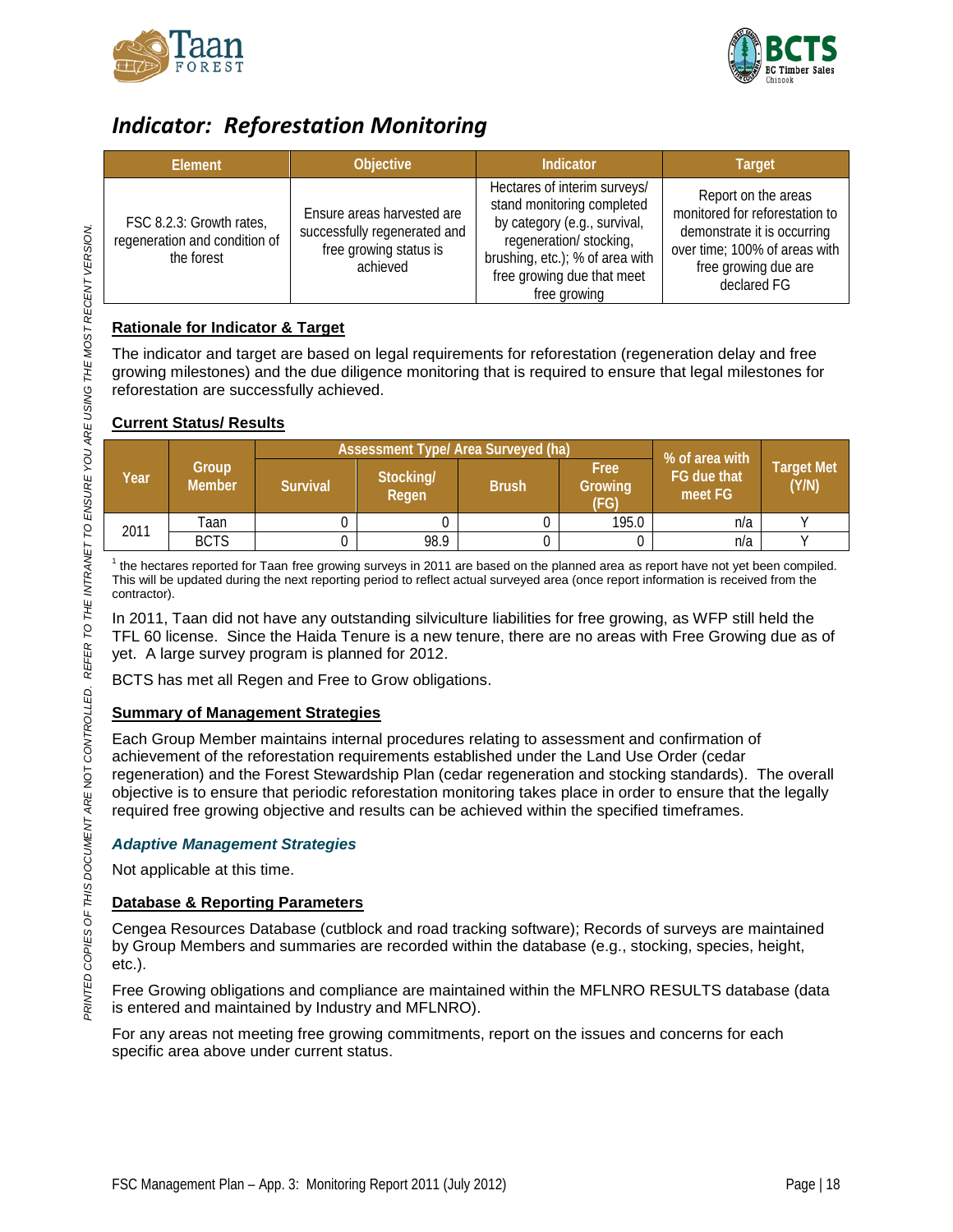



### <span id="page-20-0"></span>*Indicator: Forest Health*

| Element                                                                 | <b>Objective</b>      | <b>Indicator</b>                                                                                         | <b>Target</b>                                                                                                                                    |
|-------------------------------------------------------------------------|-----------------------|----------------------------------------------------------------------------------------------------------|--------------------------------------------------------------------------------------------------------------------------------------------------|
| FSC 8.2.3: Growth rates,<br>regeneration and condition of<br>the forest | Monitor forest health | Report on the status of the<br>forest health for Haida Gwaii;<br>(and Management Unit where<br>possible) | Act on trends of importance<br>that can be managed;<br>minimize possibilities of<br>outbreaks; early detection of<br>any new introduced species. |

### **Rationale for Indicator & Target**

The indicator is established to monitor and track forest health and utilizes the data collected by the Ministry of Forests, Lands and Natural Resource Operations (MFLNRO). Forest health, primarily insects and disease, can affect expected products from the forest. Although losses to forest health agents are relatively low on Haida Gwaii and on the coast (as compared to other areas of the province), the potential for outbreaks and disease centres exists and should be monitored. Although large areas may be affected, mortality caused by pests on Haida Gwaii is usually low and effects on growth do not usually require a management response. However, Group Members can note and act on trends of importance. It is possible that management can target outbreak areas or act to prevent conditions that enable outbreaks. For example, root rot pockets can be planted with resistant species; if extensive Hemlock looper or western black-headed budworm outbreaks cause mortality, then those can be harvested while the wood is still sound; planting of yellow cedar should focus on areas where the trees are doing relatively well and avoid where they area stressed and in decline. With climate change there is potential for outbreaks to increase, so trends should be tracked. Monitoring can note areas affected and levels of mortality. If mortality due to insects and disease increases that should be reflected in TSR. As well, new species should be reported if noticed. Any outbreaks of new species should be acted on quickly.

|      |          | Summary of Impacts to Forest Health (ha) <sup>1</sup> |                                  |                                   |                          |                          |             |                                      |
|------|----------|-------------------------------------------------------|----------------------------------|-----------------------------------|--------------------------|--------------------------|-------------|--------------------------------------|
| Year | Category | Western<br><b>Blackheaded</b><br><b>Budworm</b>       | Green.<br><b>Spruce</b><br>Aphid | Yellow<br>Cedar<br><b>Decline</b> | Windthrow                | Landslide                | <b>Fire</b> | <b>Target</b><br><b>Met</b><br>(Y/N) |
|      | Light    | 22,578.24                                             |                                  |                                   |                          |                          |             |                                      |
| 2011 | Moderate | 22,578.24                                             |                                  |                                   |                          |                          |             |                                      |
|      | Severe   | 22,578.24                                             |                                  |                                   | 1,348.23                 | 84.41                    | 8.95        |                                      |
|      | Light    | 43,515.25                                             |                                  | 658.96                            |                          |                          |             |                                      |
| 2010 | Moderate | 20,303.87                                             |                                  |                                   |                          |                          |             |                                      |
|      | Severe   | 23,677.62                                             |                                  | $\overline{\phantom{0}}$          | 215.56                   | 251.39                   |             |                                      |
|      | Light    | 3,406.72                                              |                                  | 121.16                            |                          |                          |             |                                      |
| 2009 | Moderate | 5,369.13                                              |                                  |                                   |                          |                          |             |                                      |
|      | Severe   | 5,161.28                                              |                                  |                                   |                          |                          |             |                                      |
|      | Light    |                                                       |                                  | 3,033.53                          |                          |                          |             |                                      |
| 2008 | Moderate |                                                       |                                  |                                   | $\overline{\phantom{0}}$ |                          |             |                                      |
|      | Severe   |                                                       |                                  | 1,735.34                          | $\overline{\phantom{a}}$ |                          |             |                                      |
|      | Light    |                                                       |                                  | 3,033.53                          | $\overline{\phantom{a}}$ |                          |             |                                      |
| 2007 | Moderate | $\overline{\phantom{a}}$                              |                                  |                                   |                          | $\overline{\phantom{0}}$ |             |                                      |
|      | Severe   |                                                       | 604.11                           | 1,735.34                          | 116.1                    | $\overline{\phantom{a}}$ | ۰.          |                                      |

### **Current Status/ Results**

*PRINTED COPIES OF THIS DOCUMENT ARE* NOT *CONTROLLED. REFER TO THE INTRANET TO ENSURE YOU ARE USING THE MOST RECENT VERSION. THE ENSURE THE RECENT VERSION.*

PRINTED COPIES OF THIS DOCUMENT ARE NOT CONTROLLED. REFER TO THE INTRANET TO ENSURE YOU ARE USING THE MOST RECENT VERSION.

<sup>1</sup> Information is reported for all of Haida Gwaii, including protected areas and is not limited to the Management Unit.

Recent research completed by the U.S. Forest Service indicates that the yellow cedar decline in Alaska and BC is caused by climate change impacts relating to a decline in snow cover causing the roots to freeze in the cold winter months, particularly in cases where yellow cedar is planted in shallow, wet soils. MFLNRO was working on an Assisted Migration climate change research project that may have assisted with development of mechanisms to adjust management, but this program was recently cancelled (Refer to Indicator: [Research & Monitoring Projects](#page-45-0) for more information on Assisted Migration work in Haida Gwaii).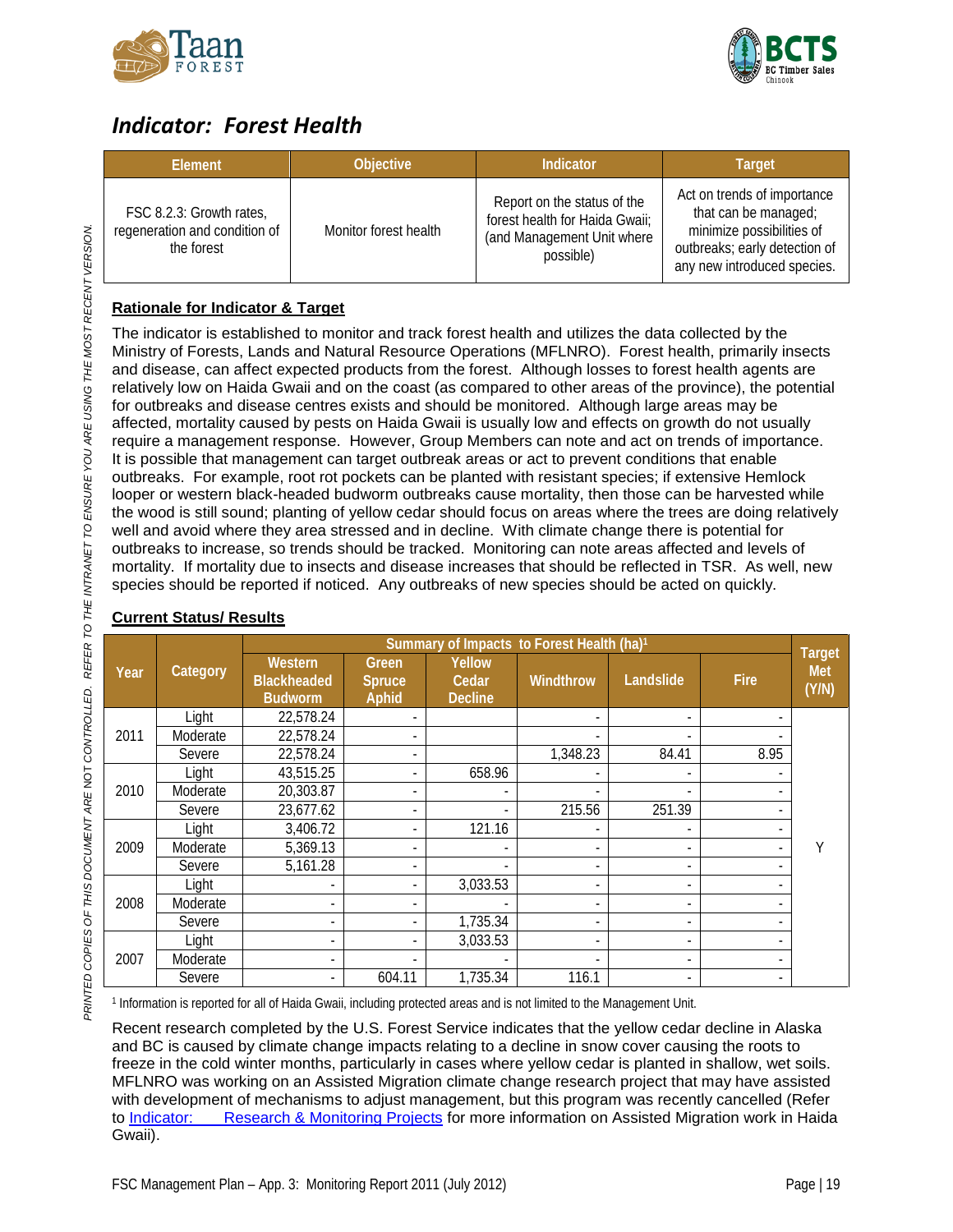



In 2012, the Group Manager will continue to follow up with this indicator to obtain the GIS files associated with the forest health surveys from MFNRLO so that the information can be reviewed for applicability to the Management Unit.

#### **Summary of Management Strategies**

Group Members will work in cooperation with the MFLNRO and the Forest Health Program to report any new sightings/ information of infestations. In addition, forest health concerns that are identified in the Management Unit, either through this process or otherwise (e.g., planning activities, comments received, etc.) will be assessed to determine severity and evaluate appropriate action plans (such as salvage harvesting to capture volume before it is lost, grass seeding and/ or planting of landslides, planting of alternate species, etc.).

If MFLRNO reports high severity outbreaks, Taan will work with the Ministry to ensure that more detailed assessments/ sample areas are completed to assess mortality levels.

Losses to the Timber Harvesting Land-Base (THLB) as a result of both abiotic and biotic factors on Haida Gwaii were considered in the recent Timber Supply Review completed by the Haida Gwaii Management Council, and appropriate deductions from the THLB were factored in.

#### *Adaptive Management Strategies*

Not applicable at this time.

#### **Database & Reporting Parameters**

Since 1999, the B.C. Ministry of Forests has surveyed the majority of the forested land in the province using an overview survey to record general trends in disturbance patterns across the provincial forested land base (including provincial parks, private land, and Tree Farm Licences but not Federal parks). The Ministry develops an annual summary report [\(www.for.gov.bc.ca/hfp/health/overview\)](http://www.for.gov.bc.ca/hfp/health/overview). Copies of the annual report spreadsheet are downloaded from the website and filed in the monitoring records. GIS information is also included in the available information and has been added to the Group Manager's GIS database for future tracking.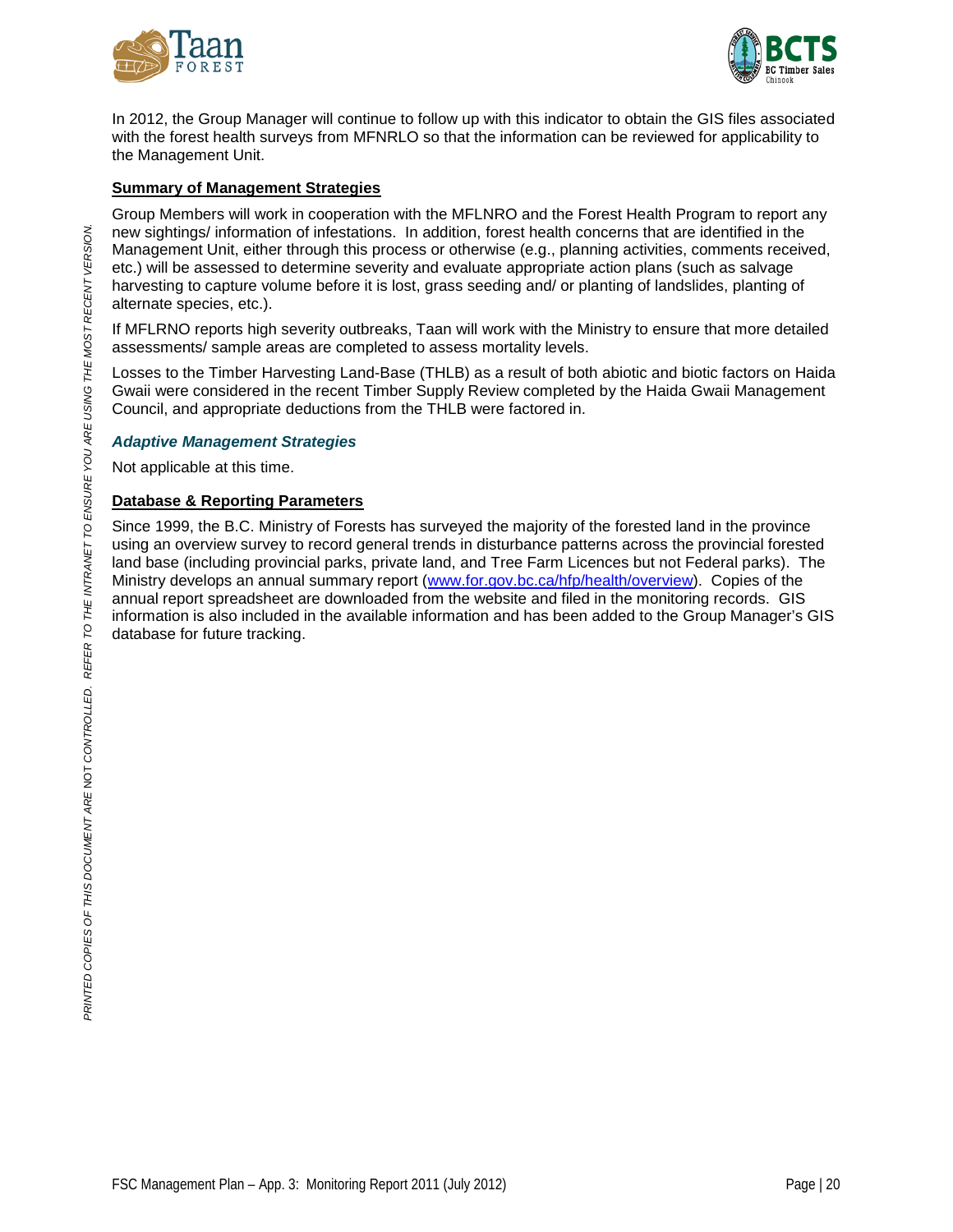



### <span id="page-22-0"></span>*Indicator: Soil Conservation Effectiveness*

| <b>Flement</b>                                                                   | <b>Objective</b>                   | Indicator                                                                                            | Target                                                                                                           |
|----------------------------------------------------------------------------------|------------------------------------|------------------------------------------------------------------------------------------------------|------------------------------------------------------------------------------------------------------------------|
| FSC 6.3.14 & 8.2.3: Growth<br>rates, regeneration and<br>condition of the forest | Maintain ecosystem<br>productivity | Average % permanent<br>access; % of cutblocks where<br>soil conservation objectives<br>are being met | Maintain average of $\leq 7\%$<br>permanent access; 100% of<br>cutblocks achieve soil<br>conservation objectives |

### **Rationale for Indicator & Target**

The indicator is established to track effectiveness of soil conservation practices. The Group's approach is to follow legal guideline to stay below 7% permanent access and follow soil conservation objectives set and monitored by the Forest and Range Evaluation Program (FREP). Considerable thought went into the objectives set by FREP and the monitoring methods they use were designed to be efficient and practical while still providing important information. The permanent access portion of this indicator is derived from actual results from Group Members for the year and the soil conservation data is reported using FREP data.

The FREP objectives for soil conservation are derived from the *Forest and Range Practices Act* (FRPA) and include:

- to limit the extent of soil disturbance caused by harvesting and silviculture activities that negatively affect the physical, chemical, and biological properties of the soil;
- to conduct forest practices in a manner that addresses the inherent sensitivity of a site to soildegrading processes to minimize detrimental soil disturbance, landslides, soil erosion, and sediment delivery to streams; and
- to limit the area of productive forest land that is occupied by permanent roads, landings, pits, quarries, and trails to the minimum necessary to safely conduct forest practices.

Under FRPA, disturbance is classified into two main types: areas occupied by permanent access structures; and areas occupied by soil disturbance in the net area to be reforested. Soil disturbance in the net area to be reforested is further categorized as the area occupied by corduroyed trails, compacted areas, areas of dispersed disturbance, and un-rehabilitated temporary access structures. The target for Permanent Access remains conservative in relation to past performance as it is anticipated that implementation of the Land Use Order will results in smaller cutblocks, which may lead to increased PAS calculations. This will be somewhat off-set by using the Total Area Under Prescription (TAUP) that includes stand level retention areas to calculate the PAS.

|      |                        | <b>Soil Conservation</b>         |                                                                                              |                         |                        |                              |        |                            |
|------|------------------------|----------------------------------|----------------------------------------------------------------------------------------------|-------------------------|------------------------|------------------------------|--------|----------------------------|
| Year | Group<br><b>Member</b> | Average %                        | % of Cutblocks where Soil Conservation Objectives<br># of Cutblocks<br>met (FREP)<br>Sampled |                         |                        |                              |        | <b>Target</b><br>Met (Y/N) |
|      |                        | Permanent<br>Access <sup>1</sup> | <b>Objectives</b><br>Achieved                                                                | Moderate<br>Achievement | <b>Not</b><br>Achieved | <b>No</b><br><b>Decision</b> | (FREP) |                            |
| 2011 | Taan                   | 5.0                              | 100                                                                                          |                         |                        |                              |        |                            |
|      | <b>BCTS</b>            | 5.8                              |                                                                                              |                         |                        |                              |        |                            |

### **Current Status/ Results**

<sup>1</sup> The permanent access calculations were determined for all cutblocks harvested in the year by group members. Soil Conservation Objectives are reported using FREP data for the Management Unit.

Permanent access calculations are based on the Total Area Under Prescription (TAUP) and the area of the cutblock planned / occupied by permanent access structures (roads, pits). The soil conservation data reported above for 2011 reflects results of the Forest and Range Evaluation Program (FREP) from 2006- 2010, for all of Haida Gwaii but is based on a small sample size that was limited to five helicopter blocks. The results for the province of BC as a whole indicate that a range of 77-86% of cutblocks achieved the soil conservation objectives.

Further work is being planned under FREP to evaluate the role of large coarse woody debris on effectiveness of soil conservation. CWD is addressed under a separate indicator within this monitoring report.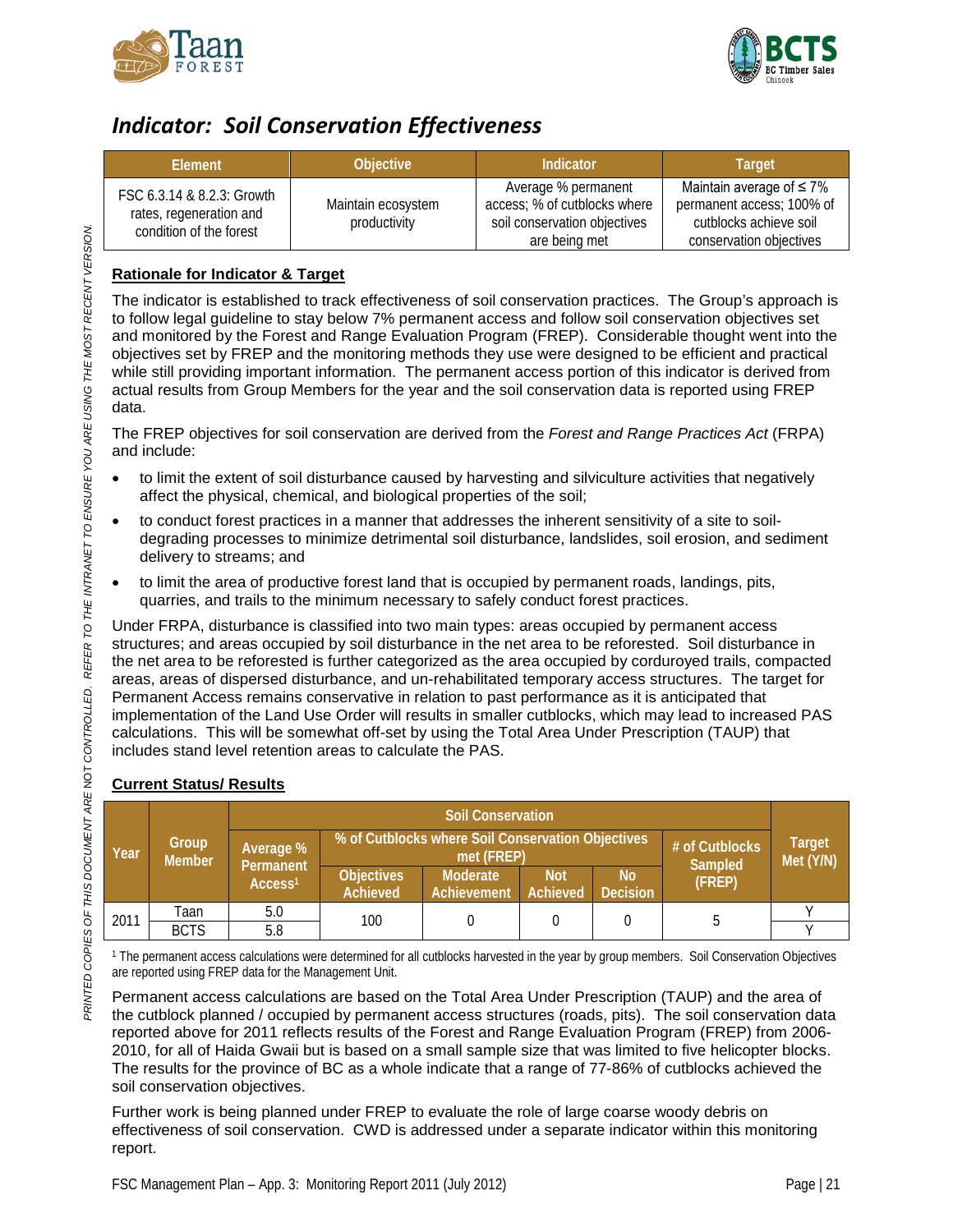



### **Summary of Management Strategies**

The Group Member Forest Stewardship Plans contain thresholds for the maximum allowable permanent access (7%) and soil disturbance limits (5% for sensitive soils, 10% for non-sensitive soils, 25% for roadside work areas) that are consistent with legal requirements under the *Forest and Range Practices*  Act and FSC. The majority of soils in Haida Gwaii are categorized as sensitive soils under the legal definitions as a result of soil texture, moisture, etc. As such, the soil disturbance limit for sensitive soils is 5%.

In order to ensure that soil conservation thresholds are met, Group Member Management Systems include appropriate field procedures relating to minimizing soil disturbance, use of puncheon and other means to reduce impacts on machine trails, rehabilitation of trails, maintaining natural drainage patterns, following designated trails and/ or stream crossing locations, etc. Soil disturbance and permanent access limits are also addressed within Site Plans (site level planning document).

Internal pre-works, inspections and audits also monitor adherence to the procedures and plans.

Effectiveness monitoring of the management strategies is partially addressed through the internal inspections (i.e., whether procedures are adequate to ensure limits are consistently being met and whether procedures are being implemented/ followed) and is also measured as part of the FREP program.

Efforts will be made in 2012 to work with FREP to increase soil conservation monitoring (increase sample size to include conventional harvesting blocks).

### *Adaptive Management Strategies*

Not applicable at this time.

### **Database & Reporting Parameters**

FREP Soil Conservation Effectiveness Monitoring – Information Management System database Extension Note #23 and Report #31. Specific parameters for data collection and analysis are recorded under the FREP procedures for each indicator. Explanatory notes are also provided within the exported data reports (MS Excel).

Cengea Resources Database (cutblock and road tracking software); Records of internal inspections are maintained by Group Members.

Permanent access is measured for blocks with harvesting completed within the calendar year.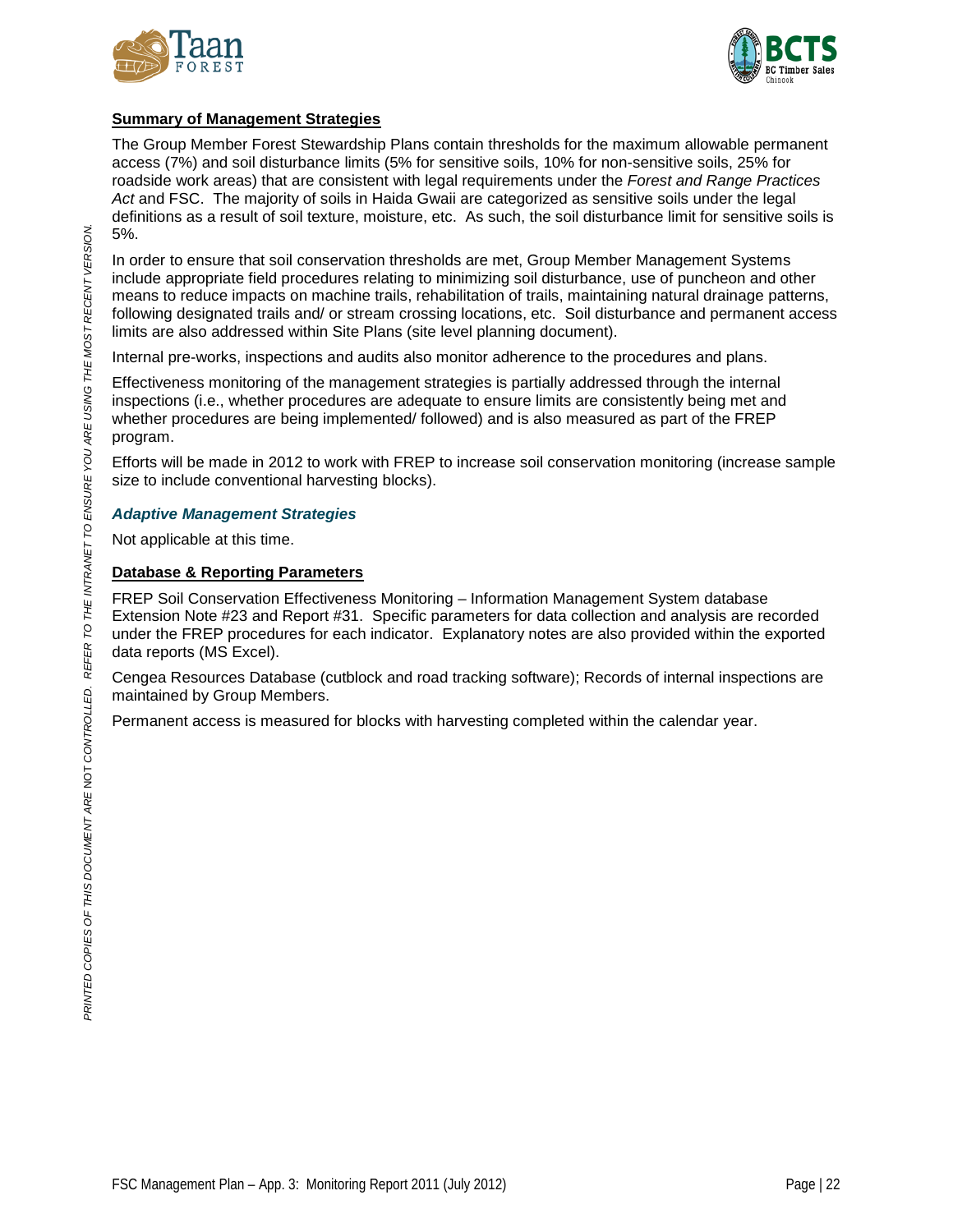



### <span id="page-24-0"></span>*Indicator: Stand Level Biodiversity Effectiveness*

| Element                                             | Objective                                                                                             | <b>Indicator</b>                                              | <b>Target</b>                            |
|-----------------------------------------------------|-------------------------------------------------------------------------------------------------------|---------------------------------------------------------------|------------------------------------------|
| FSC 5.1.4, 8.2.3,<br>9.4.1 & 9.4.3<br>Growth rates, | Monitor the condition of the<br>forest and disturbances resulting<br>from forest operations; maintain | Stand level biodiversity as<br>evaluated using key indicators | Specific targets are identified<br>helow |
| regeneration and                                    | stand level biodiversity;                                                                             | Stand level retention includes                                | Develop a complete spatial               |
| condition of the                                    | contribute to coarse filter                                                                           | spatial records of area and                                   | database of stand level                  |
| forest: HCVF                                        | maintenance of habitat and                                                                            | attributes of each specific retention                         | constraints/ retention (area and         |
| effectiveness                                       | <b>HCVF</b>                                                                                           | area                                                          | attributes                               |

### **Rationale for Indicator & Target**

Stand Level Biodiversity is an important component of monitoring overall landscape level biodiversity and is intended to capture some of the values and indicators that may not be fully captured in landscape level analysis. The indicator utilizes the indicators of the Forest and Range Evaluation Program (FREP). The target reflects the anticipation that the benchmarks will improved over time as full implementation of the Land Use Order occurs. It is expected that new benchmarks may be established following a two to three complete years of LUO implementation (i.e., 2013-2014). The benchmark data and future monitoring can provide valuable management direction to ensure that stand level biodiversity attributes are maintained over time. Because the level of stand level retention is such an important part of maintaining biodiversity, Taan (and BCTS) also intend to track all retention in the MU, both numerically and with spatially explicit maps. This provides an indication of the level of retention under the Land Use Order (while current FREP data pre-dates the Land Use Order). The indicator and target are based on initiatives by Group Members to spatially record and monitor stand level implementation of the Land Use Order by recording all LUO no harvest areas within the Total Area Under Prescription as well as record information within the GIS database to ensure that the restrictions to harvesting these areas are recorded and tracked (i.e., what each specific retention area is set aside for). This information may assist with future timber supply analysis/ reviews.

### **Current Status/ Results**

### *Stand Level Biodiversity*

| <b>Indicators</b>                                      | Year: 2006-2011                        | <b>Sample Size</b>                  | <b>Target</b>                                                                                                                                    | Target Met (Y/N)                              |
|--------------------------------------------------------|----------------------------------------|-------------------------------------|--------------------------------------------------------------------------------------------------------------------------------------------------|-----------------------------------------------|
| Avg. Opening Size                                      | 20.6 ha                                |                                     | 23 ha (coast wide avg.); use range of<br>opening sizes                                                                                           | N (anticipate<br>improvement<br>under LUO)    |
| Avg. Patch Size<br>(Retention)                         | 2.7 ha (range 2.7-2.9)                 |                                     | 3.14 ha (coast wide avg.); For<br>cutblocks ≥10ha, target at least one<br>retention patch within/ internal to the<br>block or connected to edges | N (anticipate<br>improvement<br>under LUO)    |
| Average Internal<br>Patches for blocks<br>$\geq 10$ ha | $6/25 = 24%$                           |                                     | For cutblocks ≥10ha, target at least<br>one retention patch within/ internal to<br>the block or connected to edges                               | Ν                                             |
| Avg. Stand Level<br>Retention                          | 13.2 % (range 12.9-<br>15.3)           | 33 cutblocks<br>(CWH vh,<br>CWH wh) | 23% (coast wide average, but 31% in<br>CWH vh2 and 16% in CHW wh1 and<br>wh2)                                                                    | N (but met now<br>with LUO<br>implementation) |
| Avg. Large Snag in<br>Patch                            | $11.9 - 22.4$<br>(25-50 % of baseline) |                                     | Stay above 50% of baseline.<br>Baseline is 44.76 snags > 30 cm dbh<br>and 10 m height /ha (coast wide<br>CWH wh1 and wh2)                        | N (anticipate<br>improvement<br>under LUO)    |
| Avg. Large CWD in<br>Patch                             | 20 piece/ ha<br>(31% of baseline)      |                                     | Stay above 50% of baseline.<br>Baseline is 64 pieces /ha (coast avg.)                                                                            | N (anticipate<br>improvement<br>under LUO)    |
| Avg. Large CWD in<br>Harvest Area                      | 61 piece/ha<br>(95% of baseline)       |                                     | Stay above 50% of baseline; Use<br>above patch CWD as baseline                                                                                   | Υ                                             |
| Avg. Windthrown Trees                                  | 8%                                     |                                     | Stay below 8.9 % (coast wide avg.)                                                                                                               | Υ                                             |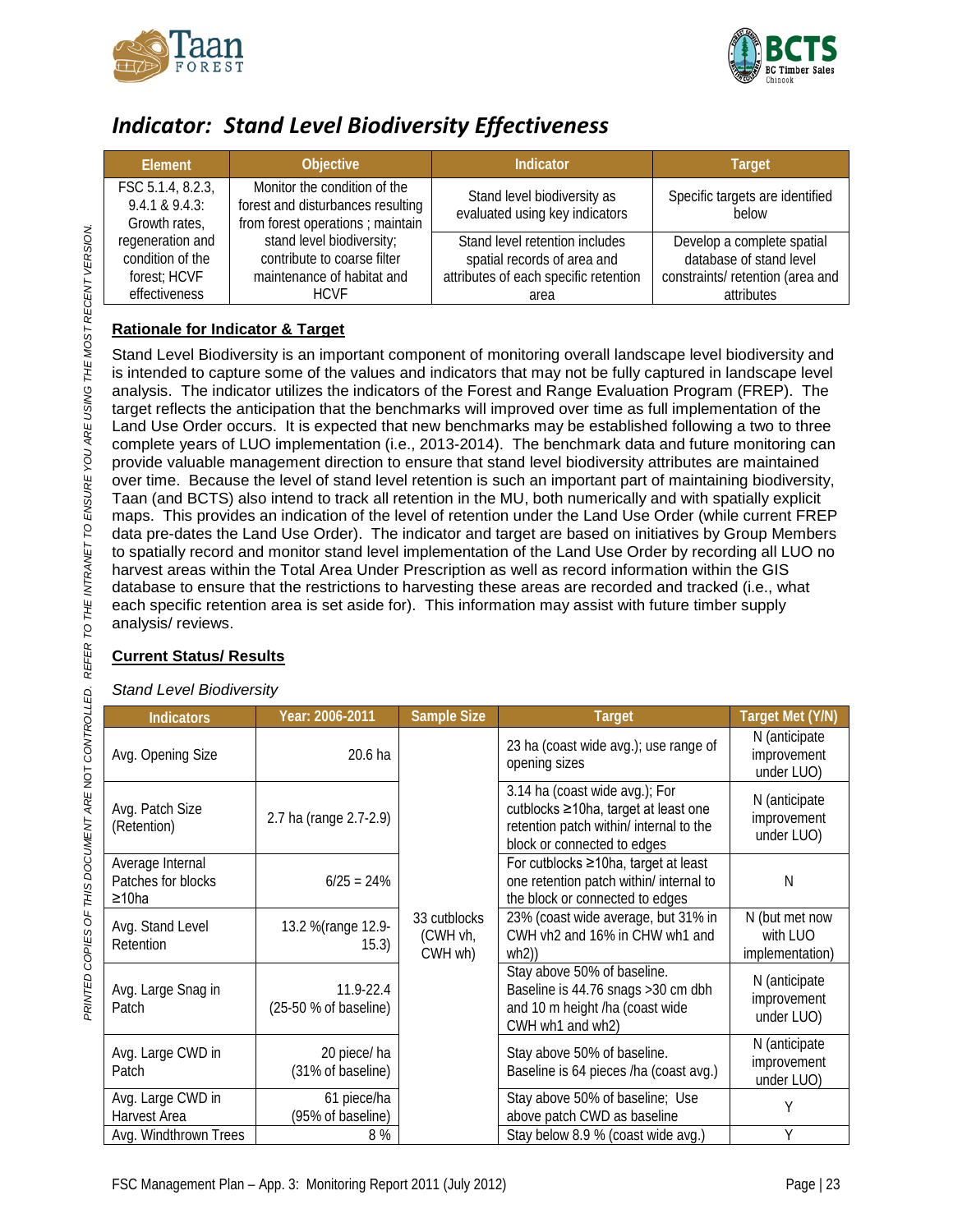



Large Snag refers to the stems per hectare of dead trees that are ≥ 30cm dbh and ≥ 10m height; baselines come from cruise data collected coast wide bu FREP for CWH wh1 and wh2)

Large Coarse Woody Debris (CWD) includes species with diameter >= 20cm and length = 10m (no./ha Coast wide average refers to FREP data for CWH vh2, CWHwh1 and CWH wh2.

The data reported above for 2011 reflects results of the Forest and Range Evaluation Program (FREP) from 2006-2010, for the Management Unit. Baselines are generated under the FREP program using natural stands.

### *Spatial Stand Level Retention Records*

| Year | Group<br><b>Member</b> | Total Area<br><b>Under</b><br><b>Prescription</b><br>(TAUP ha) | Area<br><b>Harvested</b><br>(gross ha) | <b>Stand Level</b><br>Retention <sup>1</sup> (TAUP ha<br>- gross ha) | % Stand Level<br><b>Retention</b> | <b>Target Met</b><br>(Y/N) |
|------|------------------------|----------------------------------------------------------------|----------------------------------------|----------------------------------------------------------------------|-----------------------------------|----------------------------|
| 2011 | Taan                   | 441.2                                                          | 329.0                                  | 112.2                                                                | 25.4                              |                            |
|      | <b>BCTS</b>            | 190.2                                                          | 109.3                                  | 74.19                                                                | 40.4                              |                            |

1 Area constrained includes any areas excluded from the block at the stand level to address implementation of the Land Use Order such as riparian, cultural features, monumental cedar, bear dens, red and blue listed ecosystems, etc. It does not include the protected reserves such as cedar stewardship areas and forest reserves. Each specific feature is identified in the GIS to allow for future queries and tracking of specific stand level retention areas.

Implementation of the LUO was in progress during 2011, and harvesting during the year included a significant portion of previously developed cutblocks, prior to the LUO. This indicator demonstrates that stand level retention under the LUO is significantly higher than under FRPA, as reported in the previous Stand Level Biodiversity Indicator (FREP data).

In 2012, reporting will also include a summary of the specific values captured in the stand level retention areas (e.g., which LUO objectives). This information is required to be reported to the Haida Nation and MOFR each year as well.

### **Forecast**

Forecasting of the anticipated levels of snags and downed wood in the future in relation to harvesting activities is currently under development. Results will be reported in the next annual report.

### **Summary of Management Strategies**

The management objectives for stand level biodiversity are a combination of the legal requirements under the Land Use Order (and related Forest Stewardship Plan), the *Forest and Range Practices Act* (FRPA), the FSC Management Plan, and Group Member Management Systems (e.g., planning procedures) and relate to Stand Level Retention, windthrow management, and coarse woody debris management.

The most significant area noted in the FREP report for room for improvements were increasing the number and improving the placement of culverts, reducing the placement of roads parallel to streams and ensuring ditch water does not flow directly into streams, completing armouring and grass seeding to minimize erosion and sedimentation, the importance of road maintenance to manage crowns and grader berms.

Where monitoring indicates targets are not being achieved, further investigation will be completed by Group Members in order to evaluate the specific contributing factors and provide direction regarding alterations to management strategies so that targets can be achieved (e.g., increasing stand level retention, retention of large woody debris, increasing wind-firming treatments, minimum patch size parameters and focussing stand level retention placement to meet values such as forest influence, snags, etc.).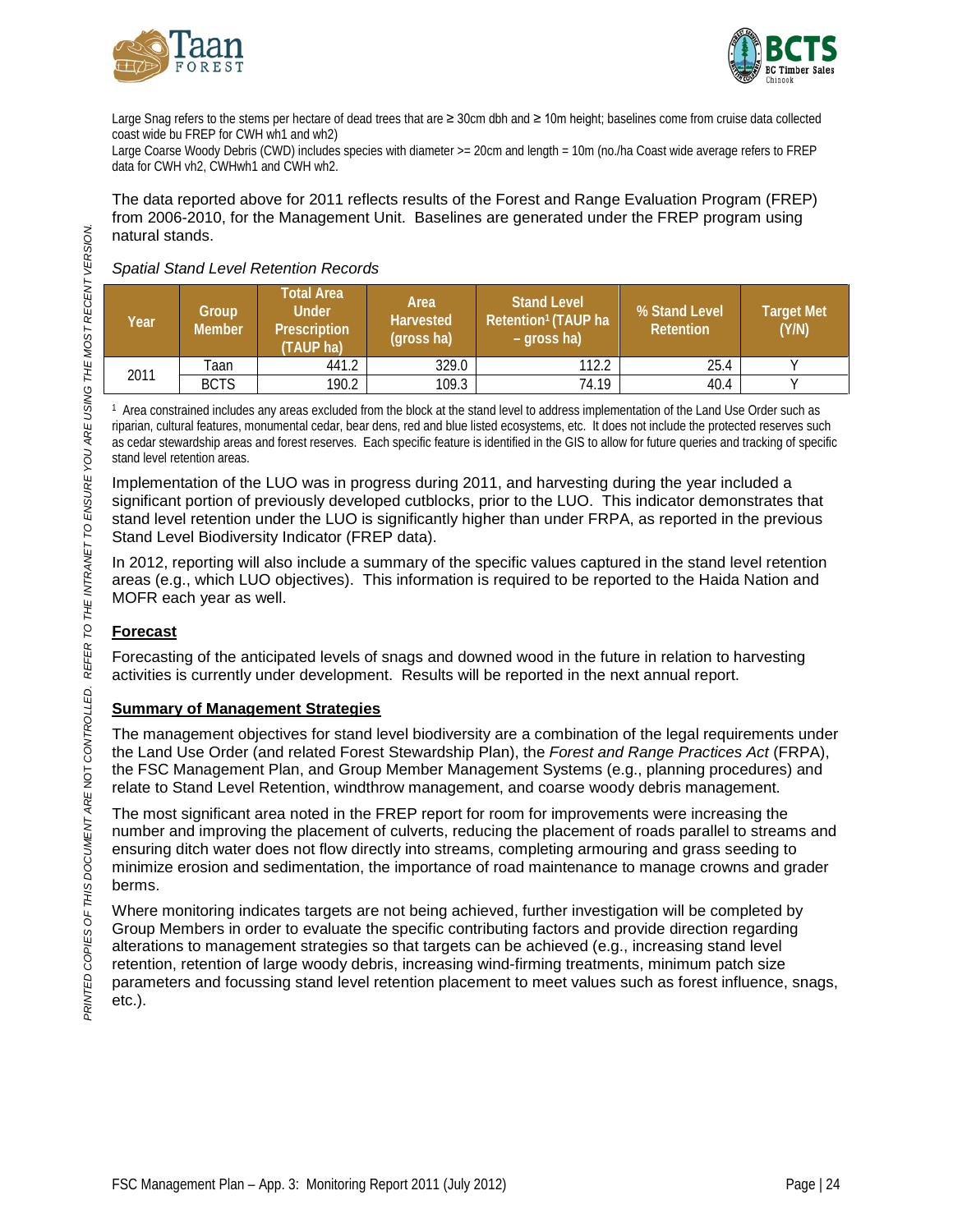



Group Members have also implemented a unique tracking mechanism to permit spatial tracking of stand level implementation of the Land Use Order constraints (using the Total Area Under Prescription). This will allow for future tracking of constrained areas, as well as improved analysis of the full impacts of the LUO over time. There are no quantifiable targets at this time associated with this indicator, as the objective is to establish and implement a recording and tracking system for implementation of the Land Use Order at the stand level, and to provide a live inventory of the stand level impacts to assist in other monitoring related to the FSC Assessments (Environmental Risk, Riparian and HCVF). Moreover, this data will be used to build on the existing constraints that have been spatially identified (e.g., forest reserves, cedar stewardship areas, etc.).

Annual reporting by Haida Gwaii licensees is required under the Land Use Order and Forest Stewardship Plan for a number of items, including but not limited to: information on regionally significant species; cultural features; cedar retention areas; western yew patches & individual yew tree retention; cultural cedar stands; CMTs; Monumental Cedar; Type I & II Fish Habitat; Active Fluvial Units; Forested Swamps; Old Forest Reserves; Red & Blue-listed Plant Communities; Black Bear Dens; Forest Reserves; and any associated Reserves, Reserve Zones, Management Zones and Stand Level Retention. Refer to Indicator LUO Reporting for details.

Forest influence is also a very important consideration in assessing stand level biodiversity. FREP monitoring does a preliminary assessment of forest interior conditions by looking at interior versus external retention patches. Group Members should consider development of cutblock planning procedures to assess forest influence on proposed blocks as well as addition of some minimum thresholds to achieve on a cutblock basis to achieve forest influence and stand level retention objectives. Communications with BCTS indicate that this is already being implemented.

### *Adaptive Management Strategies*

Explore potential for future reporting on large snags /ha for blocks (retention and harvest area) using Site Plan data, aerial photos, etc. A project is being initiated by Taan in August 2012 to assess the efficiencies/ costs of establishing some sample cruise plots within retention areas for the sole purposes of collecting FSC information on snags, merchantable trees and coarse woody debris to contribute to this indicator reporting. Further discussion is also required to determine whether to develop new management strategies that consider assessment of forest influence during cutblock planning, requirements for internal retention or connected to edges component on larger cutblocks and minimum patch size of 2ha for internal retention.

### **Database & Reporting Parameters**

FREP Biodiversity Effectiveness Monitoring – Information Management System database (exported reports received from MFLNRO for the Management Unit) and Report #30. Specific parameters for data collection and analysis are recorded under the FREP procedures for each indicator. Explanatory notes are also provided within the exported data reports (MS Excel).

During development area planning, all areas removed from the development area as a result of the Land Use Order objectives, are mapped and tracked within the GIS database, including descriptions relating to the specific stand level values protected within the constrained areas (e.g., Haida Features, bear dens, red and blue listed ecosystems, riparian reserves and management zones, monumental cedars, yew, pacific crab apple, etc.). A GIS query is completed annually to provide data for this indicator, for all areas with harvest completion in the reporting year. LUO/ FSP reporting requirements are maintained within Group Member GIS Database/ Inventories. LUO Reporting parameters have not yet been established by the Haida Gwaii Management Council (but discussions are underway).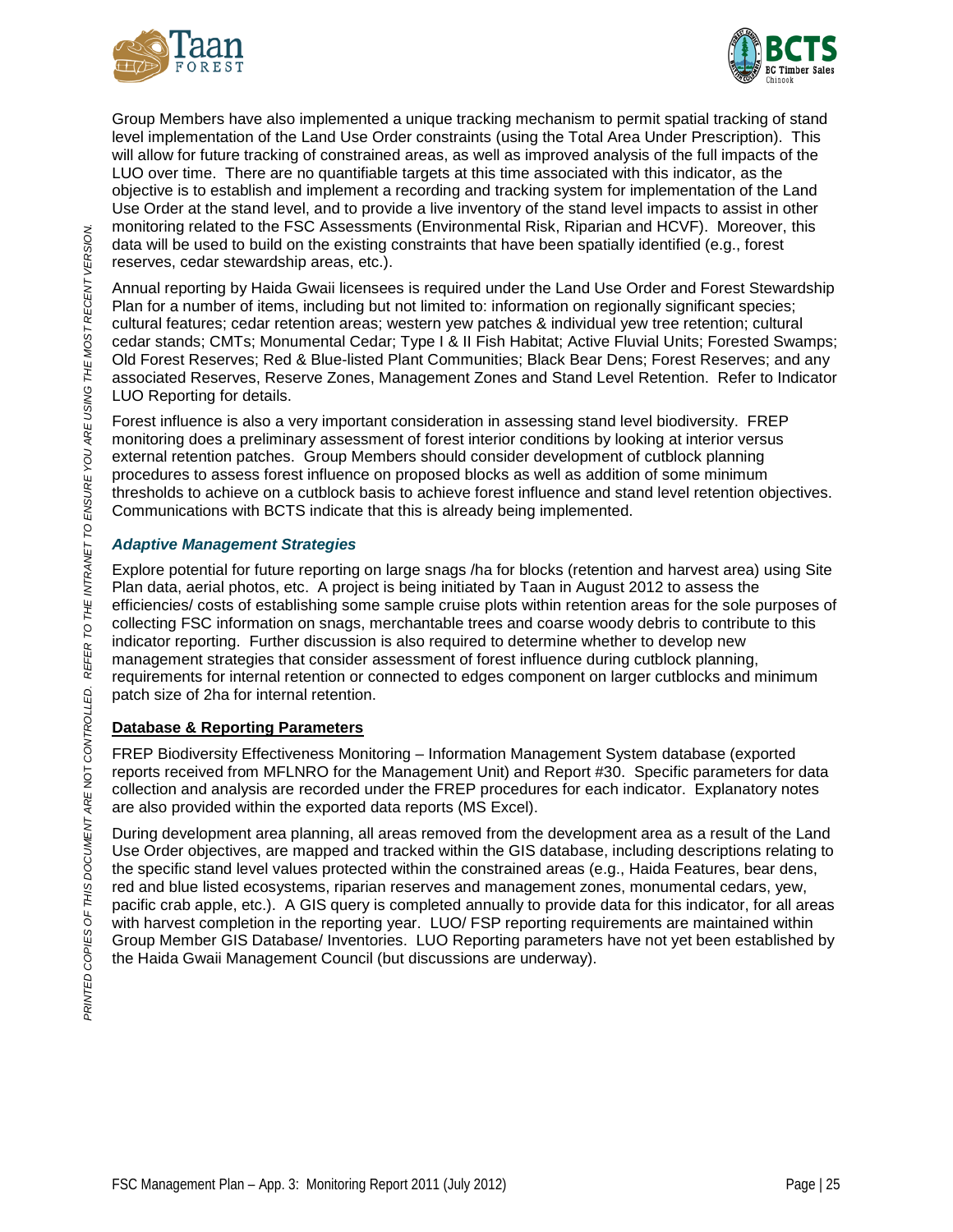



### <span id="page-27-0"></span>*Indicator: Environmental Incidents*

| Element                                                                         | <b>Objective</b>                                                                                                                                            | <b>Indicator</b>                                                                                                                                                           | Target                                                                                                    |
|---------------------------------------------------------------------------------|-------------------------------------------------------------------------------------------------------------------------------------------------------------|----------------------------------------------------------------------------------------------------------------------------------------------------------------------------|-----------------------------------------------------------------------------------------------------------|
| FSC 5.1.4 & 8.2.3: Growth<br>rates, regeneration and<br>condition of the forest | Report on condition of the<br>forest resulting from<br>disturbance related to forest<br>operations or otherwise;<br>mitigate environmental &<br>social cost | Report on the number and<br>size (ha) of environmental<br>incidents related to forest<br>management activities:<br>reportable spills, fires,<br>landslides and avalanches. | Minimize the number and<br>size of environmental<br>incidents; $\leq$ 5 events per<br><b>Group Member</b> |

### **Rationale for Indicator & Target**

The indicator is based on Group Member corporate commitments under their existing Management Systems to record and monitor environmental incidents. The current target is based on a review of the benchmark status, while considering that operations were not running at full capacity in 2011.

### **Current Status/ Results**

| Year | <b>Group Member</b> | <b>Reportable</b><br><b>Spills</b> | Fires | _andslides           | Avalanche | Target Met<br>(Y/N) |
|------|---------------------|------------------------------------|-------|----------------------|-----------|---------------------|
| 2011 | Taan                |                                    |       | $1(0.18 \text{ ha})$ |           |                     |
|      | <b>BCTS</b>         |                                    |       | 1(0.1ha)             |           |                     |

In 2011, Taan Forest reported two landslides, one related to a plugged culvert on an old road being reactivated (Tow Main, 0.18ha), and one of natural causes initiating in old growth timber (Blackwater, 2.8 ha). Five spill reports were received, none of which were reportable. All five were a result of equipment failure (hydraulics, etc.) on road surfaces, and volumes ranged from 3-40L.

In TSL 79833 (BCTS) there was a slope failure that originated approximately 20m above the road within the cut block. The material travelled through the block across the road and stopped at the base in a gully/creek system. In terms of material it is approximately 0.1ha in size (80m x 10m).

In general terms, incidents will be considered to be related to forest management activities under the following conditions: all reportable spills; fires caused by industrial activities (excluding naturally caused fires); Landslides and avalanches initiating within cutblocks and/ or road prisms or those determined to be caused by forest management activities.

### **Summary of Management Strategies**

Group Members maintain Corporate or Environmental Management Systems that include evaluation of risk to the environment (and to some degree safety) as a result of various forest management activities. The risk assessment drives the development of operational controls or field procedures in order to mitigate the identified risks. In addition, the management systems contain procedures to address emergency preparedness and response and incident reporting/ investigations for all of the above incident types. Incident Report/ Investigation forms include an evaluation of immediate and root cause and require development of action items to address both the immediate and root cause. Action plans are then monitored for follow up and completion in a timely manner. Action plans would include remediation of the site and reforestation where applicable. Part of the evaluation includes determination whether the management system procedures were adequate or not to prevent the occurrence and whether persons involved were following the procedures. This helps to determine the appropriate corrective actions such as changes to existing procedures where determined to be inadequate, or training of personnel to ensure that they know the procedures to be followed.

The proposed target is intended to allow for some variation from year to year among different events and considers that weather conditions impacting fires, landslides and avalanches can vary significantly from year to year based on regular weather cycles. The target was arbitrarily selected and may need to be revised over time as data is obtained to develop a historical benchmark.

Incidents are reviewed periodically by management through Group Member Management Review processes that consider trends and severity and develop further action items to address any deficiencies as required.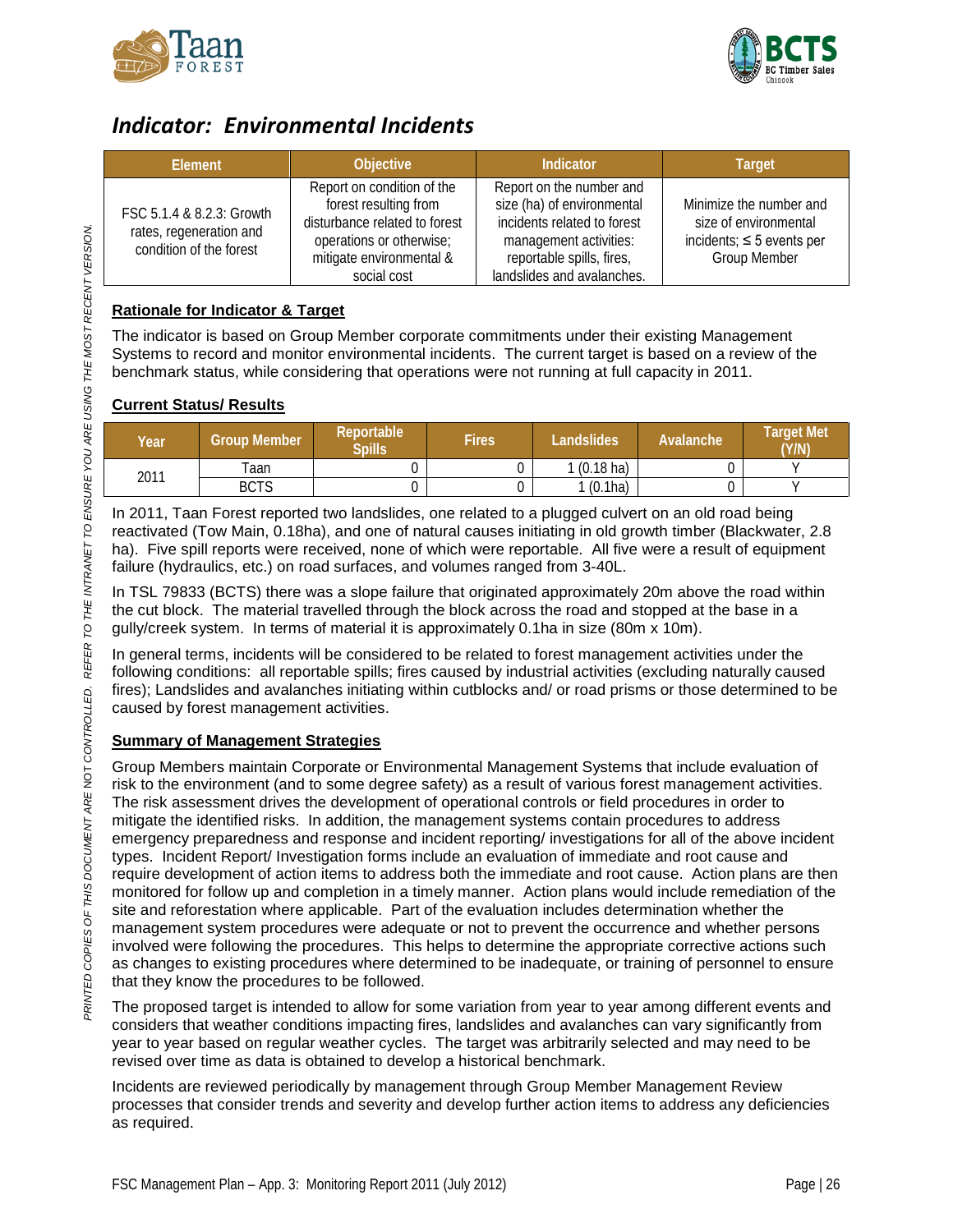



### *Adaptive Management Strategies*

Not applicable at this time.

#### **Database & Reporting Parameters**

Taan environmental (& safety) incident reporting is required under the Corporate Management System (C-04-Incident Reports). Reports are reviewed and summarized above.

BCTS compiles the reported environmental incidents as part of their Environmental Management System and annual reporting for certification purposes. Incidents are also tracked in the Cengea Incident Tracking System (ITS) database.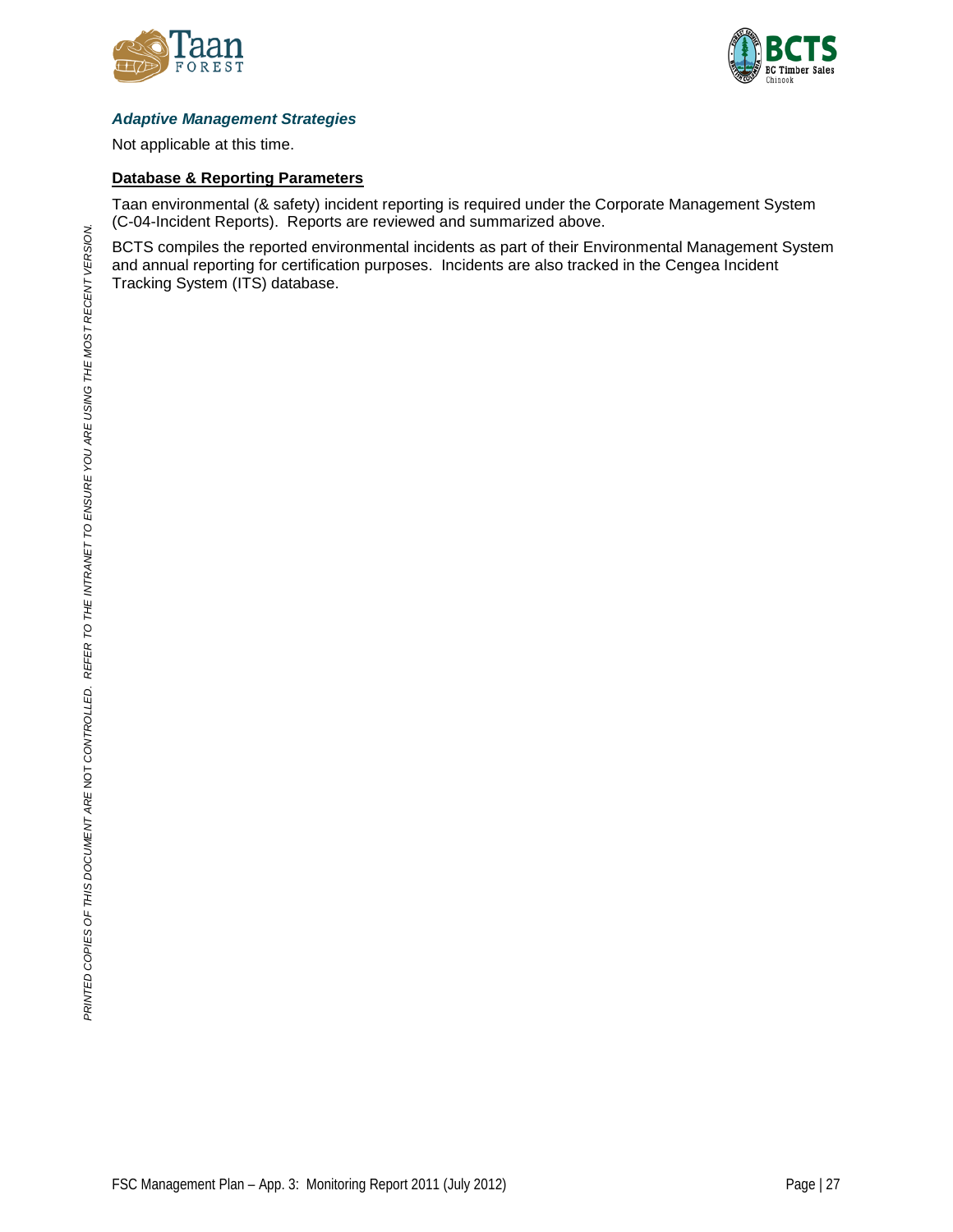



# <span id="page-29-0"></span>*Composition & Observed Changes to Flora & Fauna*

### <span id="page-29-1"></span>*Indicator: Species at Risk*

| Element                                                                        | <b>Objective</b>                                                                                                            | Indicator                                                                                                | <b>Target</b>                                                                       |
|--------------------------------------------------------------------------------|-----------------------------------------------------------------------------------------------------------------------------|----------------------------------------------------------------------------------------------------------|-------------------------------------------------------------------------------------|
| FSC 8.2.4 & 9.4: Composition<br>and observed changes in the<br>flora and fauna | Monitor status of species at<br>risk or species of high<br>conservation concern known<br>to occur in the Management<br>Unit | Species at risk identified<br>within Haida Gwaii; and those<br>identified as dependent on<br>old forests | Species status is tracked and<br>appropriate management<br>responses are undertaken |

### **Rationale for Indicator & Target**

The indicator is derived from recommendations of the High Conservation Value Forest Assessment peer review. The High Value Conservation Framework describes high priority species (including species at risk) for Haida Gwaii. We considered high priority species to include species of global concern (G1 or G2), BC's red or blue listed species, COSEWIC's endangered, threatened or special concern; and/or species ranking priority 1 for any of the 3 goals of BC's Conservation Framework. Those categories yielded 128 high priority species on Haida Gwaii. Taan/we assigned those species to six 'species groups' to enable efficient monitoring and help direct management. Detailed discussion of the species groups and tables of high priority species are in the HCVF report, only a very brief summary is presented here.

### **Current Status/ Results**

| <b>Species Group</b>                                | Number of high priority<br>species2012 | <b>Types of management</b>                                           | Target Met (Y/N) |
|-----------------------------------------------------|----------------------------------------|----------------------------------------------------------------------|------------------|
| Non-forested (group 6)                              | 60                                     | n/a                                                                  |                  |
| Generalists (group 1)                               | 15                                     | None needed                                                          |                  |
| Seral Distribution (group 2)                        | 15                                     | Mostly provision of adequate<br>old forest                           |                  |
| <b>Habitat Structures and Riparian</b><br>(group 3) | 32                                     | Protection of riparian habitats;<br>supply of snags and down<br>wood |                  |
| Localized habitats (group 4)                        |                                        | Protect when sites are known                                         |                  |
| Forest Distribution (group 5)                       |                                        | Provision of habitat and<br>monitoring of Mamu and Nogo              |                  |
| Total high priority species                         | 128                                    |                                                                      |                  |

The complete species lists along with their specific habitat needs and management and monitoring actions are available through Taan Forest (data reports are quite large and were not included within this report). These lists will be updated annually as part of the monitoring report and updated lists will be retained on file to support this report.

### **Summary of Management Strategies**

Very little information is available related to most species at risk habitat requirements and population dynamics. The majority of species at risk are managed through coarse filter habitat and biodiversity conservation measures, and the species accounting groups help focus management and monitoring. For example, monitoring and management are not needed for the species that do not usually use forests or are habitat generalists (75 of the 128 species). In contrast, it is necessary to know the seral stages and broad habitat types available across the Management Unit to be able to assess if any group 2 species (those associated with broad seral stages and forest habitat types) are likely at risk. Several species associated with broad forest seral stages use the older ones and maintaining old forest with both conifer and deciduous components is important. If old forest levels drop below 30% in an LU then some of the group 2 species will be chosen to monitor. Above 30% old forest we will assume those species have adequate habitat to persist. This indicator will therefore be directly linked to the Landscape Level Biodiversity Indicator performance reporting as dropping below these thresholds would trigger additional monitoring under this indicator.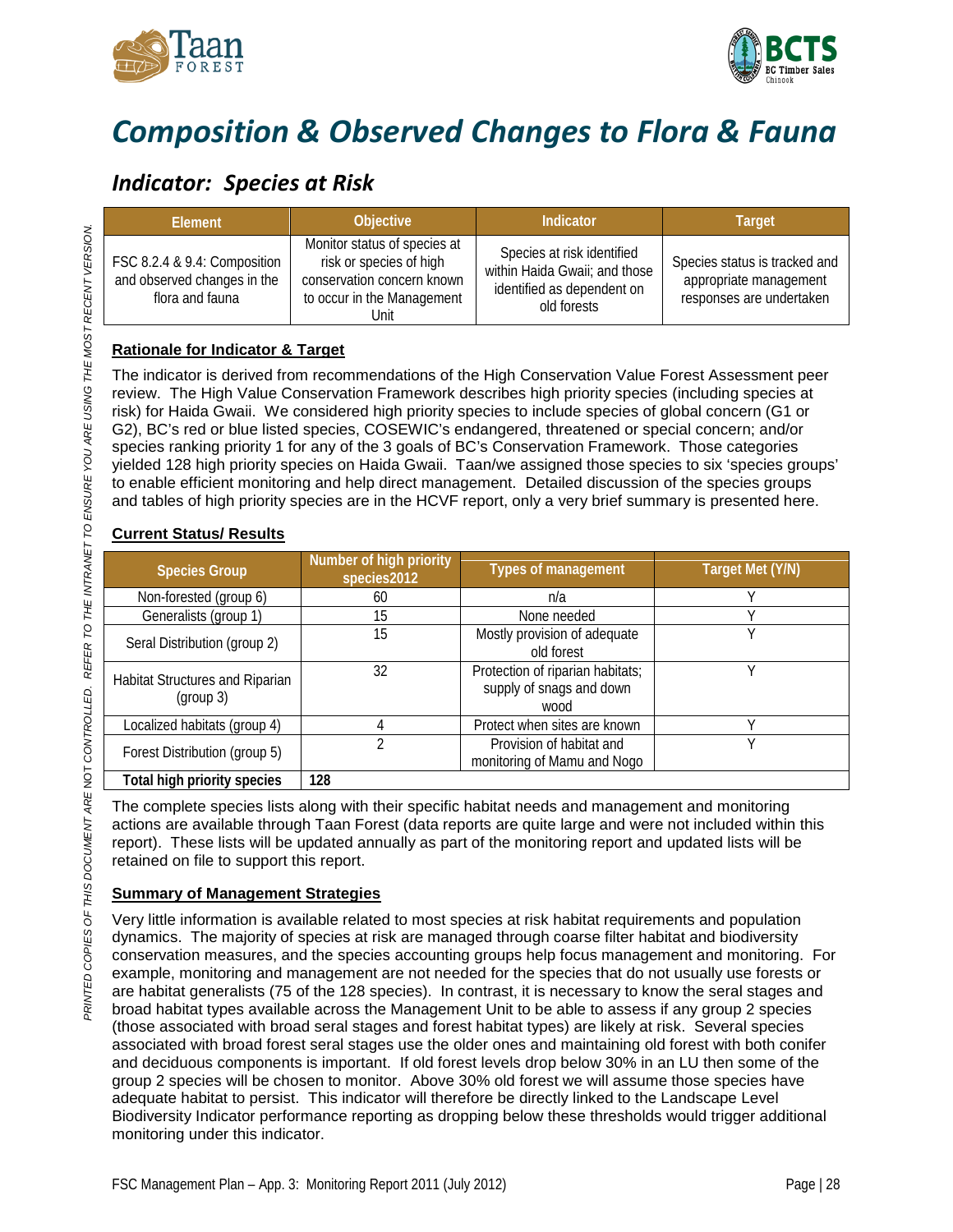



Two species are quite sensitive to the distribution of their old forest habitat (group 5 species) and merit monitoring even when levels of old forest are above 50% – northern goshawk and marbled murrelet. Taan will track trends in habitat, maintain levels as required by LUO (refer to Sensitive Species Indicator for further details) and support/assist efforts of MoE and Recovery Teams for any direct species monitoring on the MU.

Twenty seven of the 32 species associated with particular stand structure (group 3 species) are associated with riparian zones. Careful attention to riparian zones is required by the LUO and Forest Stewardship Plan and adequate habitat is likely provided. Any monitoring of riparian zones will also track presence of some of those species to ensure current riparian practices are providing habitat. If species using localized habitats (group 4 species) are found (falcon nest sites, ancient murrelet nest sites; and *Sphagnum wilfi* habitat) then their habitats will be protected using appropriate methods. At present all group 4 species are found either offshore or in protected areas.

Coarse filter measures support the group 2, 3 and 5 species; these coarse filter measures are established by the Land Use Order's landscape and stand level retention requirements and implemented through the Forest Stewardship Plan. The LUO specifies reserves that increase for retention of old growth forests (e.g., forest reserves, cedar stewardship areas, ecosystem representation, wildlife habitat, etc.) -- all these measures contribute to the coarse filter provisions of habitat. In addition to general habitat management strategies, the Land Use Order places special emphasis on the key species that have been identified to be of particular importance to Haida Gwaii and the Haida Nation: marbled murrelet, northern goshawk, northern saw-whet owl, great blue heron and black bear. All those species have been included in the species accounting groups noted above and approaches for their management and monitoring are noted in data reports maintained on file (contact Taan Forest for more information).

### *Adaptive Management Strategies*

Review results of Landscape Level Biodiversity indicators in relation to the species specific monitoring thresholds identified within this indicator.

### **Database & Reporting Parameters**

The BC Government (Ministry of Environment), Conservation Data Center (CDC) maintains a central database on plants, animals and ecosystems at risk in the province. The database includes information on status, locations and level of protection for key species.

The FSC High Conservation Value Forest Assessment contains a full list of the species identified within the Management Unit as of March 2011. These lists were updated though this Monitoring Report in summer of 2012.

This indicator is intended to monitor status of species at risk. In the event that changes are made within the interim period between updates to the HCVF Assessment, a report will be generated from the database on an annual basis and the full list of species will be evaluated against the list from the previous year, and any changes to the species listed will be reported. Changes will be evaluated as they occur to attempt to determine whether forest management activities in the MU may have impacted the changes to the species status and adjust management strategies where appropriate.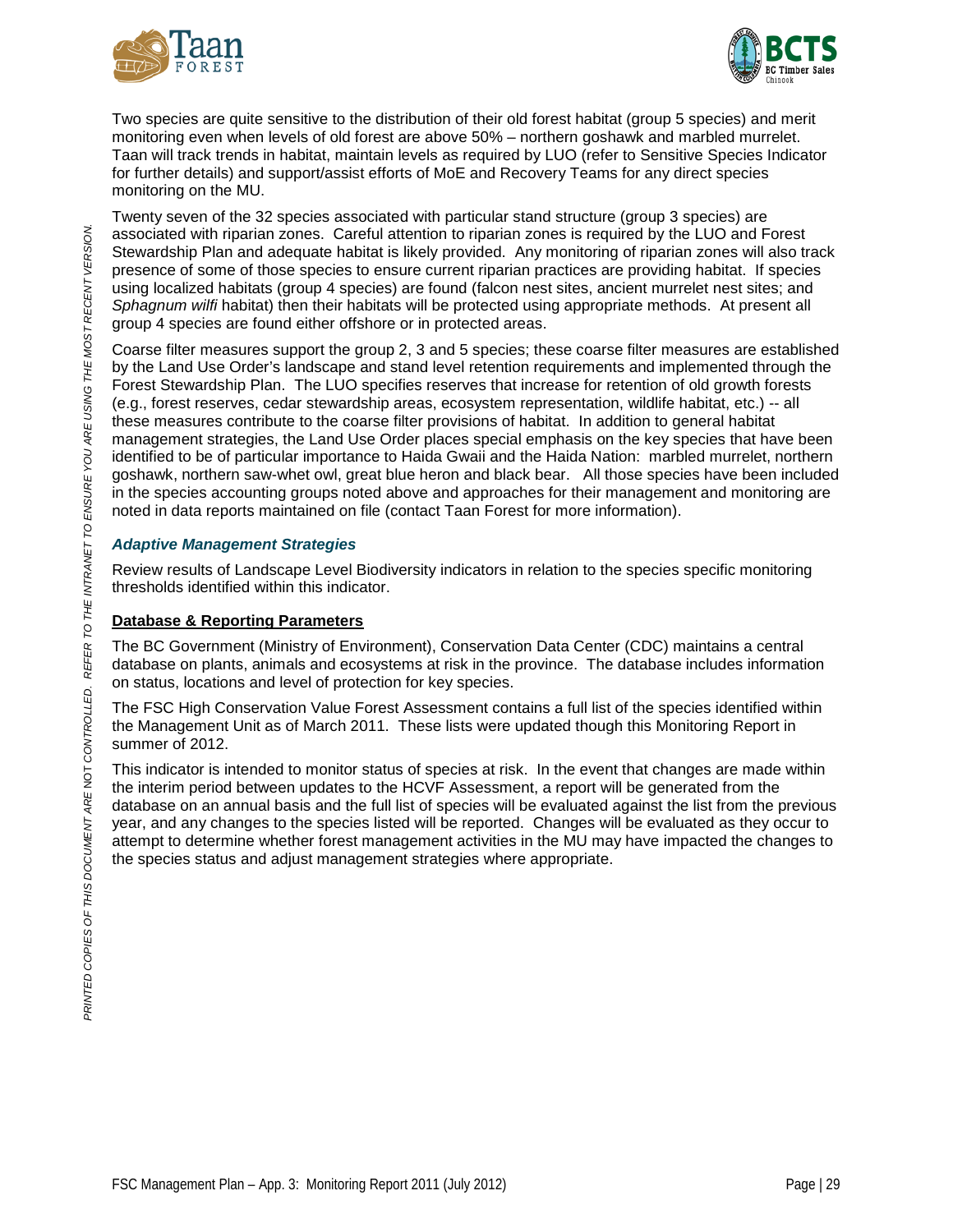



### <span id="page-31-0"></span>*Indicator: Sensitive Species Habitat*

| Element                                                                             | Objective                                                                      | Indicator                                                                                                                                                                  | <b>Target</b>                                                                                                            |
|-------------------------------------------------------------------------------------|--------------------------------------------------------------------------------|----------------------------------------------------------------------------------------------------------------------------------------------------------------------------|--------------------------------------------------------------------------------------------------------------------------|
| FSC 8.2.4 & 8.2.5:<br>Composition and observed<br>changes to the flora and<br>fauna | Monitor the habitat for<br>sensitive species and<br>observed changes over time | MAMU Class 1 and 2 habitat<br>area<br>Northern Goshawk reserve<br>area<br>Northern Saw-whet Owl<br>reserve area<br>Great Blue Heron reserve<br>area<br>Black Bear den area | Maintain reserves; protect<br>Mamu habitat as guided by<br>LUO; maintain Nogo foraging<br>habitat near known nest sites. |

### **Rationale for Indicator & Target**

The indicator is based on available known information for the key sensitive species identified through the Land Use Order to be of special significance to Haida Gwaii and the Haida Nation. For some of the sensitive species (see current status table below), targets can be met by respecting reserve boundaries; for others, information on availability and location of habitat is required to enable its protection.

### **Current Status/ Results**

| <b>Sensitive Species</b><br><b>Habitat</b>       | <b>Total</b><br><b>Habitat in</b><br><b>MU</b>  | <b>Habitat in</b><br><b>Reserve</b><br>$+$ LUO<br>Constrai<br>neq <sup>2</sup>                      | <b>Habitat in</b><br><b>NCLB</b> | <b>Total</b><br><b>Habitat</b><br>outside<br>of THLB | <b>Target</b>                                                                                                                                 | Target Met (Y/N)                                                                                    |
|--------------------------------------------------|-------------------------------------------------|-----------------------------------------------------------------------------------------------------|----------------------------------|------------------------------------------------------|-----------------------------------------------------------------------------------------------------------------------------------------------|-----------------------------------------------------------------------------------------------------|
| MAMU Class 1 & 2<br>habitat (ha)                 | 1,158.2                                         | 90,382.3                                                                                            |                                  |                                                      | Targets by LU set in the<br>LUO                                                                                                               | N (deficits have been<br>identified as part of<br>the FSP Analysis that<br>need to be<br>addressed) |
| Northern Goshawk<br>high forage habitat<br>(ha)  |                                                 | To be determined - review and report when updated<br>models are available (expected September 2012) |                                  | <b>Under Development</b>                             | N/A; will wait to<br>complete until models<br>updated (September<br>2012)                                                                     |                                                                                                     |
| Northern Goshawk<br>high nesting habitat<br>(ha) |                                                 | To be determined - review and report when updated<br>models are available (expected September 2012) |                                  |                                                      | Add potential nest sites<br>if current distribution<br>has gaps where there is<br>suitable habitat; check<br>when updated models<br>available | N/A; will wait to<br>complete until models<br>updated (September<br>2012)                           |
| Northern Goshawk<br>Reserve (ha)                 | 1,981 ha in<br>reserve                          | N/A                                                                                                 | N/A                              | N/A                                                  | Respect reserve<br>boundaries                                                                                                                 | Y                                                                                                   |
| Northern Saw-whet<br>Owl Reserve (ha)            | 362 ha in<br>reserve                            | N/A                                                                                                 | N/A                              | N/A                                                  | Respect reserve<br>boundaries                                                                                                                 | Y                                                                                                   |
| <b>Great Blue Heron</b><br>Reserve (ha)          | ? ha in<br>reserve (in<br>progress)             | N/A                                                                                                 | N/A                              | N/A                                                  | Respect reserve<br>boundaries                                                                                                                 | Y                                                                                                   |
| <b>Black Bear Den</b><br>Reserve (ha)            | ? dens<br>found (in<br>progress)                | N/A                                                                                                 | N/A                              | N/A                                                  | Diligent searches for<br>bear dens; Respect<br>reserve boundaries:                                                                            | Y; dens and<br>monumental cedar<br>have appropriate<br>reserves                                     |
| Monumental<br>Cedars #                           | ? cedars; ?<br>clumps<br>found (in<br>progress) | N/A                                                                                                 | N/A                              | N/A                                                  | Locate and reserve<br>monumental cedars,<br>buffer as per LUO                                                                                 | Yes; All monumental<br>cedars have<br>appropriate reserves.                                         |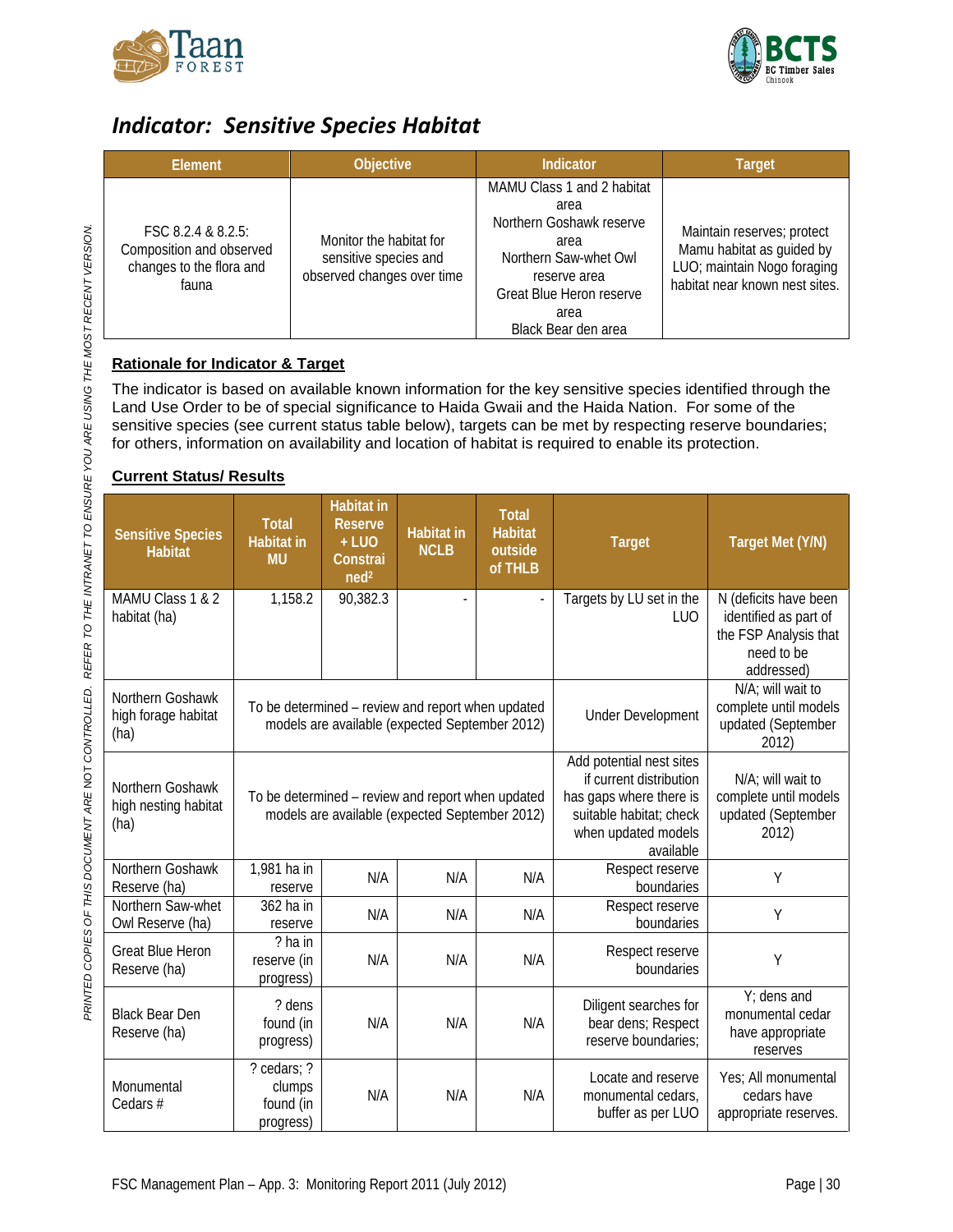



1 Potential habitat for Northern Goshawk currently available from the analysis report by Cortex Consulting for Coastal BC in 2008 and represents all of Haida Gwaii. That work is being updated for new habitat parameters and revised outputs will be available during September 2012.

<sup>2</sup> LUO Constrained refers to parks, conservancies, cedar stewardship areas, forest reserves, goshawk reserves, saw-whet owl reserves and Type I and II fish habitat not already accounted for within reserve areas noted. Overlap of reserve areas has all been netted out.

<sup>3</sup> Mamu Data sourced from FSP Analysis June 2012.

#### **Summary of Management Strategies**

The Land Use Objectives Order provides objectives related to the management of the key indicator species of importance to the people of Haida Gwaii, including the Haida Nation. In addition to the landscape level protection of old forests through the established protected areas, cedar stewardship areas, forest reserves, and ecosystem representation, the LUO also directly provides objectives for high value habitat and reproduction sites for Marbled Murrelet, Northern Goshawk, Northern Saw-whet Owl, Great Blue Heron and the Black Bear such as reporting identified reproduction areas and implementing required no harvest zones (these are captured and reported annually under the LUO).

Several Recovery Teams have also been jointly established through cooperation with government, industry and environmental groups, including the [Marbled Murrelet Recovery Team,](http://www.sfu.ca/biology/wildberg/bertram/mamurt/) the Northern Goshawk Recovery Team, and the Northern Saw-Whet Owl Recovery Team. Background work related to key wildlife and their recovery recommendations was considered during the development of the Land Use Order.

Reserve boundaries will be carefully respected. All known goshawk nests on Haida Gwaii are in reserves and the area has been carefully surveyed. Nonetheless Taan/ Group Member forests will be aware of goshawks and look for nests during timber cruises and other field work. Any new nests will be protected by reserves (as required under the LUO) which includes provisions for retaining target levels for forage habitat. Once the new Nogo model is available, planning will include provision of foraging habitat near known nests. Efforts are being undertaken to address deficits in Mamu habitat in protected status. Bear dens are protected both by reserves around den trees, and also by reserves around monumental cedars. That essentially protects all cedars over 100 cm dbh and provides a good distribution of potential den sites. Recruitment of 100 cm trees is planned. Habitat for Saw Whet owl is provided both by reserves and by coarse filter habitat provisions (older forest near mix of seral stages). As well as monitoring habitat and maintaining habitat, Taan will also assist in any direct species monitoring by MoE or Recovery Teams.

### *Adaptive Management Strategies*

Review updated Nogo nesting and forage habitat modelling data when available in September 2012. Assess for planning considerations of ensuring proportion of forage habitat is conserved in the vicinity of known nest sites and potential areas for new nest sites based on nesting potential. Review the LUO reserve zones and forage habitat, as the reserve zones have been established to consider inclusion of forage areas. Request or develop maps to demonstrate the projected changes over time to the nest and forage habitat from the model and review in comparison to management strategies. Discussions with a local Biologist indicate that the following may be a suitable target for Nogo foraging habitat: "Maintain 30 to 40% of area within 3.5 km radius of nest in suitable foraging habitat; check when updated models available". Once the new models are reviewed, a suitable target will be developed that considers the recommendations and influences on the land-base.

### **Forecast**

Forecasting of this indicator is currently under development and will be reviewed and reported in the next annual report.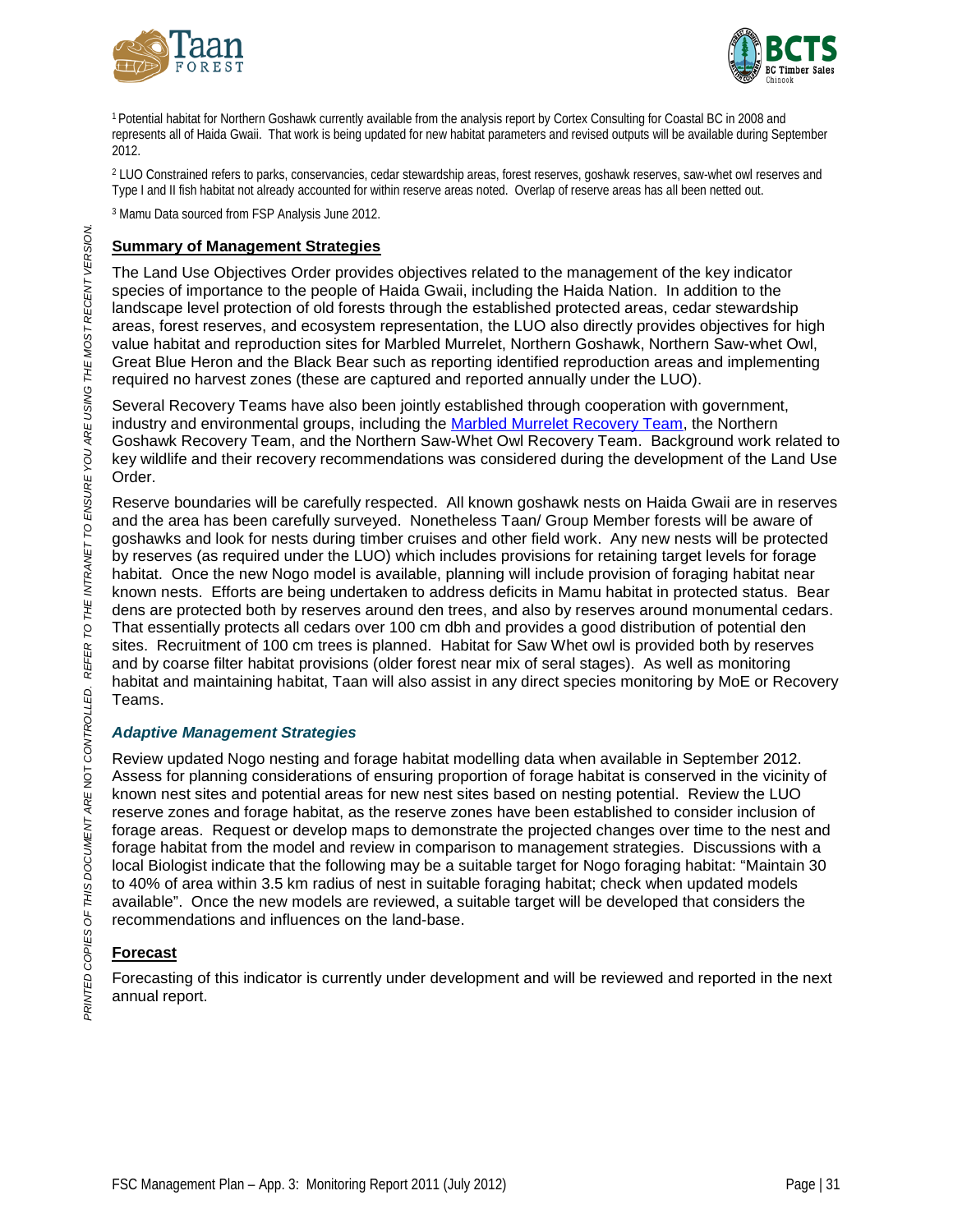



### **Database & Reporting Parameters**

The LUO incorporated MAMU habitat suitability mapping and reserve areas for Northern Goshawk and Northern Saw-whet Owl (and established related objectives). Recording and tracking is also required for several objectives such as newly identified nest locations and bear dens. This information is included within the Group Members GIS layers and reported annually to the Province of BC and the Council of the Haida Nation (refer to the LUO Reporting indicator for details).

Cortex Consultants produced a NOGO habitat modelling report for Coastal BC in 2008. The report includes modelling habitat under past, present and future conditions and different forest management scenarios. A separate model was developed for Haida Gwaii. The results show that for both nesting and foraging habitat under Current management (Base Case 2), across a time series from 200 years in the past to 250 years into the future, the greatest changes in habitat occurs in the period leading up to the present (25 and 26). The amount of foraging habitat in the landscape reaches equilibrium about 20 years into the future, and nesting habitat reaches equilibrium in about 50 years. That model is being updated and new information will be available during September 2012. Further development of actions for goshawk will await results of those models to help assess and locate foraging habitat and, perhaps, locate additional potential nest sites.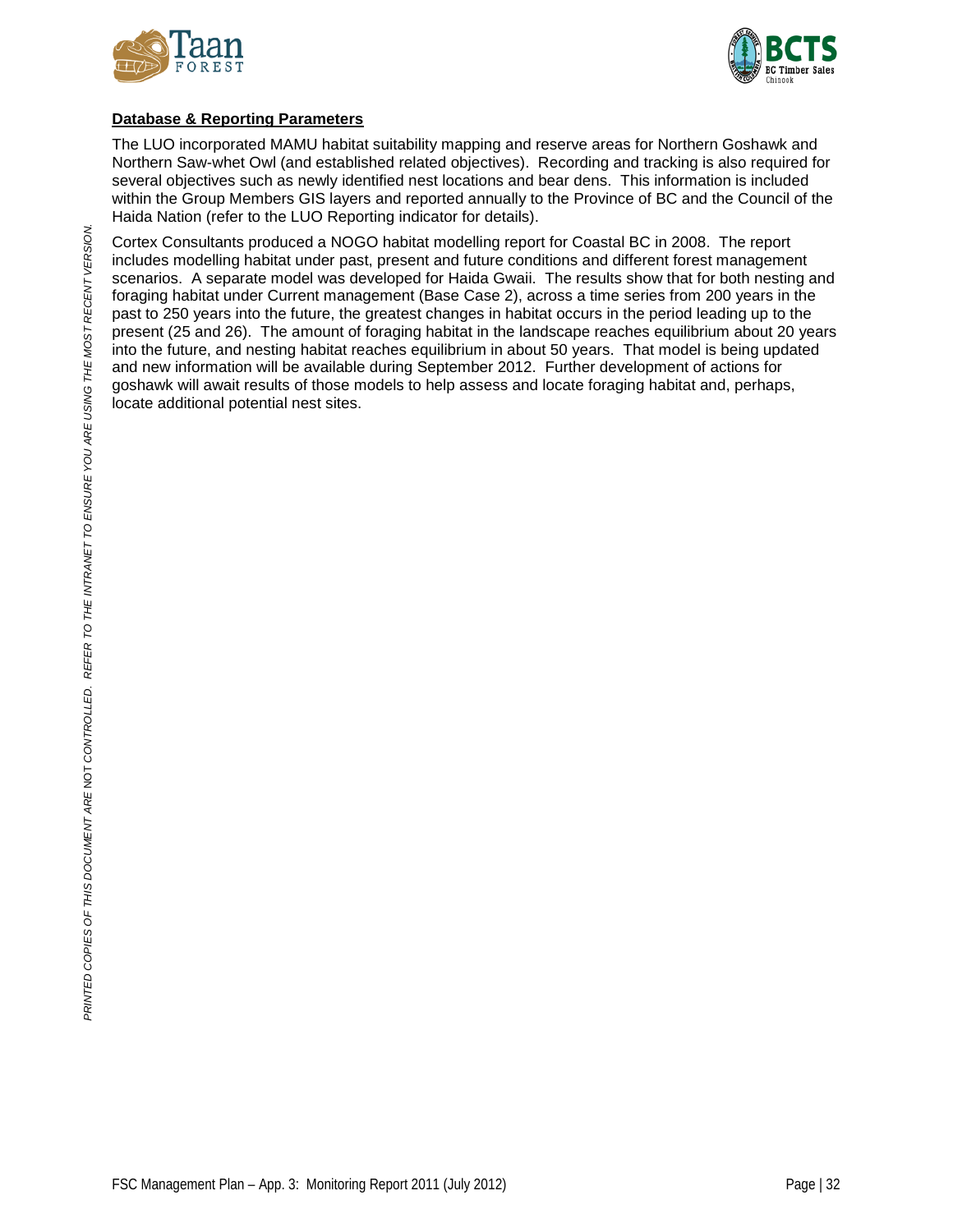



# <span id="page-34-0"></span>*Environmental & Social Impacts*

### <span id="page-34-1"></span>*Indicator: Watershed Disturbance*

| <b>Flement</b>                                                                                       | <b>Objective</b>                                                                                                | Indicator                                                                            | <b>Target</b>                                                                                                                                |
|------------------------------------------------------------------------------------------------------|-----------------------------------------------------------------------------------------------------------------|--------------------------------------------------------------------------------------|----------------------------------------------------------------------------------------------------------------------------------------------|
| FSC 5.1.4, 8.2.6 & 9.4:<br>Environmental and social<br>impacts of harvesting and<br>other operations | Provide multiple benefits/<br>mitigate environmental &<br>social cost; maintain<br>landscape level biodiversity | # of watersheds with ECA<br>$>25\%$ ; # of sensitive<br>watersheds with $ECA > 20\%$ | # of watersheds exceeding<br>the established thresholds<br>improves over time until all<br>watersheds are within the<br>allowable thresholds |

### **Rationale for Indicator & Target**

The indicator is based on FSC requirements for all watersheds and legal requirements under the Land Use Order for Sensitive Watersheds. The target is based on expected outcome of implementation of the Land Use Order over time as harvesting within watersheds in excess of the allowable thresholds is curtailed until such time that the thresholds allow harvesting to occur (as recruitment and growth of previously harvested areas occur).

### **Current Status/ Results**

Watershed Results are reported for all of Haida Gwaii and are not split by tenure as watershed boundaries and Landscape Units cross tenure boundaries in many cases. A detailed analysis is available that demonstrates the watershed distributions based on representation within each tenure.

The LUO process (by definition of terms in the LUO) did not include consideration of LUO reserves and riparian reserves for Type I and Type II streams. Group Members feel that this skewed the results of Equivalent Clearcut Area (ECA) calculations, as there is potential for a lot of hydrologically recovered area in a watershed unit to be tied up in reserves that was not permitted to count towards the recovery calculations/ recovered area.

|      |                        | <b>FSC Requirement</b>                      |                                                          | <b>Legal Requirement</b>                            |                                                        |                            |
|------|------------------------|---------------------------------------------|----------------------------------------------------------|-----------------------------------------------------|--------------------------------------------------------|----------------------------|
| Year | Group<br><b>Member</b> | $#$ of<br><b>Watersheds</b><br>$ECA > 25\%$ | <b>ECA Area for</b><br><b>Watersheds</b><br>$>25\%$ (ha) | # of Sensitive<br><b>Watersheds</b><br>$ECA > 20\%$ | Area of<br><b>Sensitive</b><br>Watersheds<br>ECA > 20% | <b>Target Met</b><br>(Y/N) |
| 2011 | Haida Gwaii            | 32                                          | 13,243.31                                                | 19                                                  | 10.876.64                                              |                            |

Breakdown by ECA categories:

| Year | Watershed<br><b>ECA Category</b> | # of<br><b>Watersheds</b> | ECA Area (ha) | <b>Sensitive</b><br>Watershed<br>Category | # of<br>Watersheds | ECA Area (ha) |
|------|----------------------------------|---------------------------|---------------|-------------------------------------------|--------------------|---------------|
|      | $\Omega$                         | 37                        | 4.95          | $0.1 - 5.0$                               | 14                 | 503.15        |
|      | $0.1 - 10$                       | 163                       | 9,488.07      | $5.1 - 10.0$                              | 12                 | 1,537.18      |
|      | $10.1 - 20$                      | 95                        | 24,604.5      | $10.1 - 15.0$                             | 15                 | 3,738.13      |
|      | $20.1 - 25$                      | 33                        | 13,302.03     | 15.1-20.0                                 | 16                 | 6,700.24      |
| 2011 | $25.1 - 30$                      | 18                        | 6,236.64      | 20.1-25.0                                 | 11                 | 6,404.39      |
|      | $30.1 - 40$                      | O                         | 2,861.29      | 25.1-30.0                                 | b                  | 2,667.19      |
|      | $40.1 - 60$                      |                           | 4,134.84      | 30.1-40.0                                 |                    | 1,106.7       |
|      | 100                              |                           | 10.53         | 50.1-60.0                                 |                    | 698.35        |
|      | Total                            | 360                       | 60,642.85     | Total                                     | 76                 | 23,355.33     |

Buckley Bay Residual3 Watershed has a current ECA of 100% (the 'watershed' residual is a total of 10.5ha). Seven Watersheds have a current ECA of 40.1-60% and these are: Deena Creek Residual 1, Gray Bay Cumshewa, Haans Creek Residual2, Haans Creek Residual3, Heather Lake, Macintyre Creek and Newcombe Inlet Residual6. Three of these are located in the Management Unit: Haans Creek Residual3, Heather Lake and Newcombe Inlet Residual6.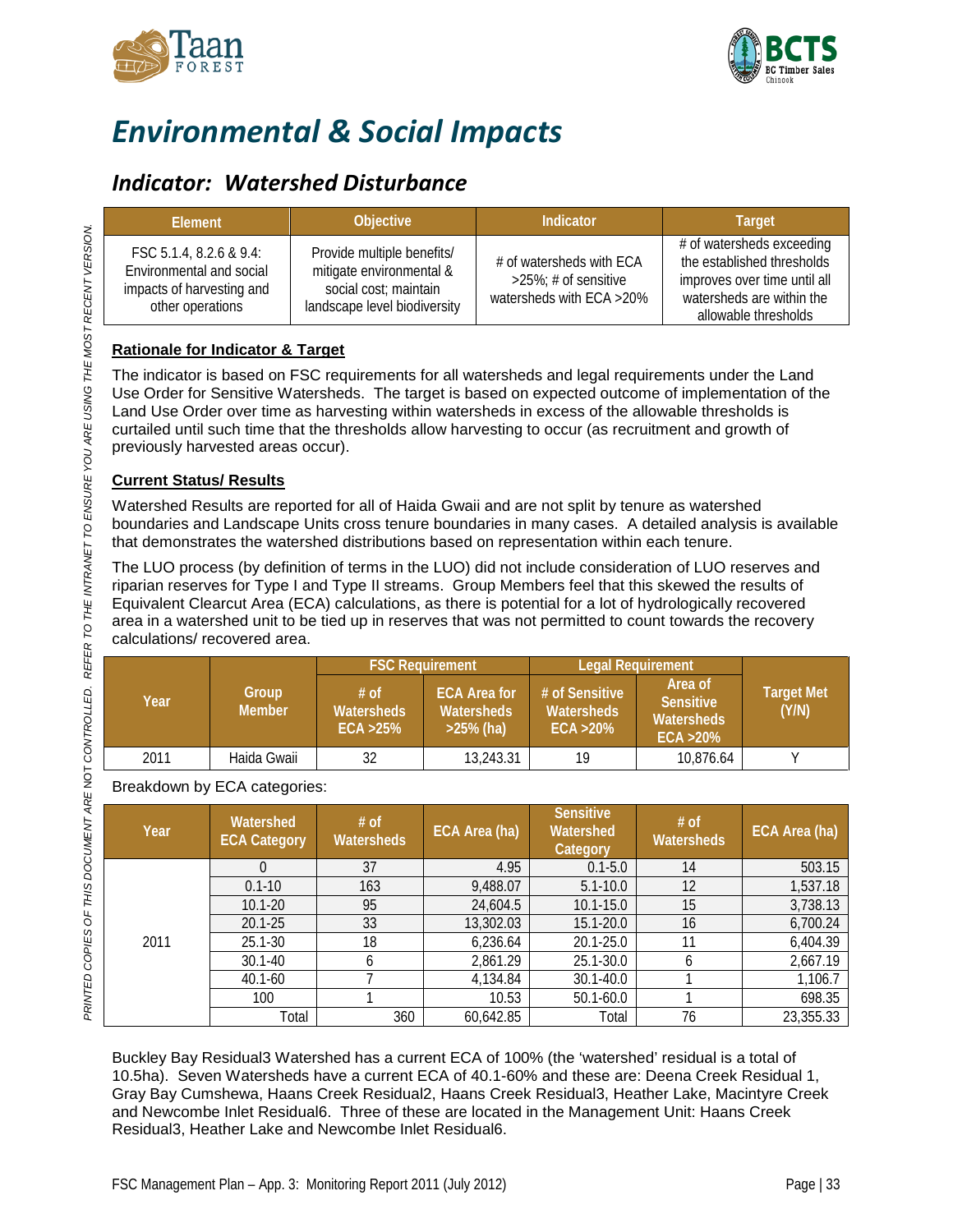



Two Sensitive Watersheds have a current ECA that is significantly higher than the allowable 20%, they are Deena Creek 2 and Macintyre Creek. A very small portion of the Deena Creek 2 watershed is located in the Taan Haida Tenure and Macintyre Creek is not located in the Management Unit (both are largely within Teal Jones tenure areas).

#### **Summary of Management Strategies**

Sensitive watersheds are managed through the legal requirements under the Land Use Order and the Forest Stewardship Plan, which establishes a maximum disturbance level of 20% for each designated watershed. Analysis and tracking of watershed condition in relation to harvest planning is a requirement of the FSP.

In addition, under the FSC certification, every watershed must be managed to maintain the ECA or disturbance level at less than or equal to 25%. I.e., up to one quarter of the watershed area may be harvested at any given time. This is implemented through the FSC Management Plan and site level planning (including Site Plans).

In the event that watersheds exceed allowable ECA thresholds, no harvesting is permitted until the targets are achieved. In addition, the allowable thresholds can also limit harvesting levels to ensure that proposed harvesting continues to maintain the watershed at the allowable ECA thresholds.

Group Members could also consider conducting fertilization projects in the three 'watersheds' within the Management Unit that currently have an ECA much higher than the allowable thresholds: Haans Creek Residual3 (TFL 60); Heather Lake (Haida Tenure); and Newcombe Inlet Residual6 watersheds (BCTS).

#### *Adaptive Management Strategies*

Not applicable at this time.

#### **Database & Reporting Parameters**

Watershed status is maintained within Group Member GIS. Under the Haida Gwaii FSP, analysis is required to confirm current status of each watershed unit in relation to the allowable thresholds to harvest planning. As a result of the analysis, a Ledger will be developed to ensure periodic maintenance of the current status in relation to harvested and planned areas as part of the FSP maintenance and agreements.

Copies of the FSP Analysis results were utilized to generate the watershed disturbance categories to generate meaningful reporting information for this report.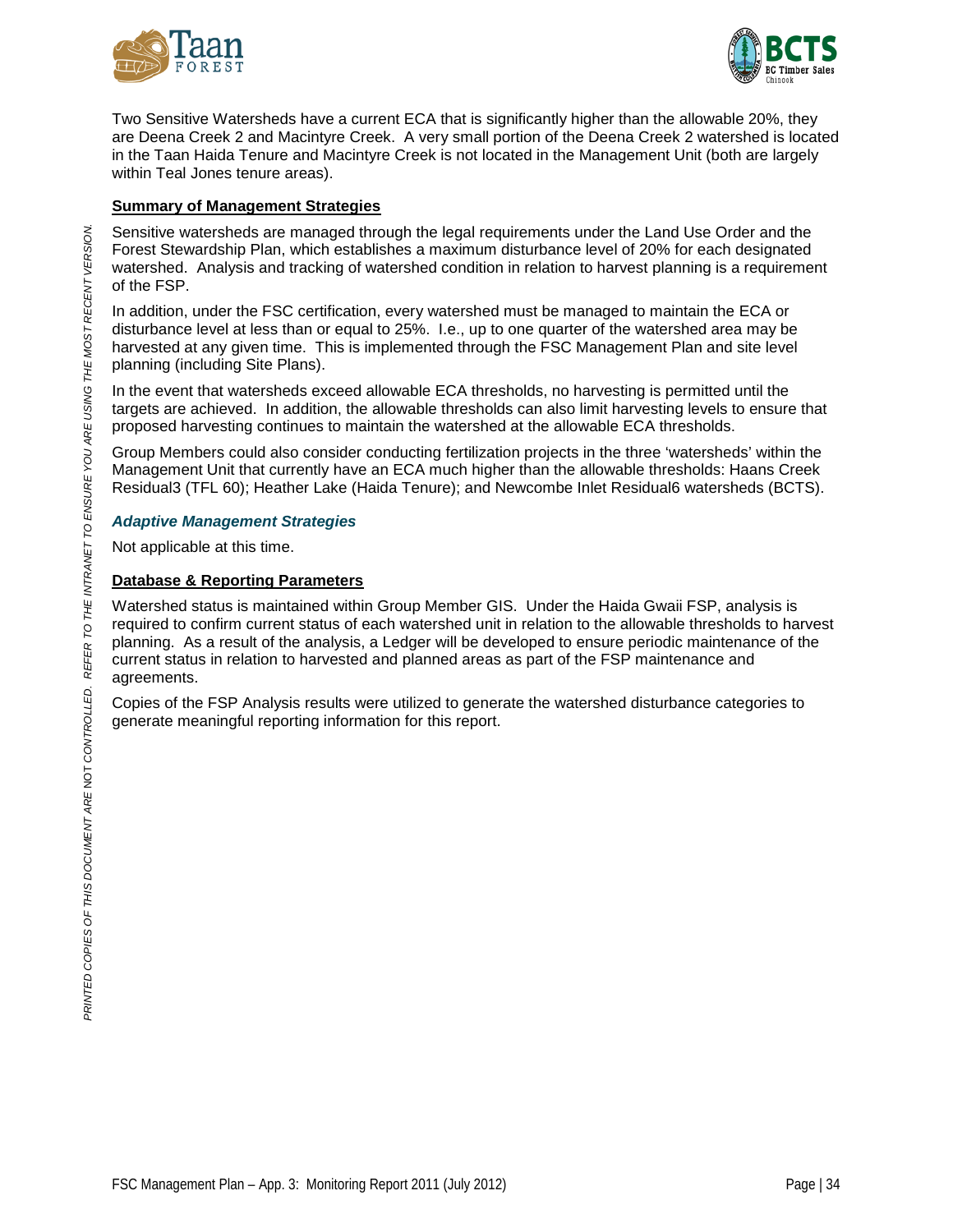



### <span id="page-36-0"></span>*Indicator: Riparian Management Effectiveness*

| Element                                                                                                       | Objective                            | <b>Indicator</b>                  | Target                                                                  |
|---------------------------------------------------------------------------------------------------------------|--------------------------------------|-----------------------------------|-------------------------------------------------------------------------|
| $\textsf{FSC}$ 5.1.4 & 8.2.6:<br>Environmental and<br>social impacts of<br>harvesting and<br>other operations | Maintain riparian<br>function/values | Stream conditions by stream class | Continually improve the percentage of<br>properly functioning, streams. |

### **Rationale for Indicator & Target**

The indicator is developed to evaluate the effectiveness of both implementation of the Land Use Order and site specific management strategies and selection of location for site level riparian buffers (where flexibility is permitted in legislation) and utilizes the indicators and data from the Forest and Range Evaluation Program (FREP). The FREP riparian indicators are intended to assess:

- Are riparian forestry and range practices effective in maintaining the structural integrity and functions of stream ecosystems and other aquatic resource features over both short and long terms?
- Are forest road stream crossings or other forestry practices maintaining connectivity of fish habitats?
- Are forestry practices, including those for road systems, preserving aquatic habitats by maintaining hill-slope sediment supply and the sediment regimes of streams and other aquatic ecosystems?

The target is focussed on improved management of the smaller stream classes (S4-S6) and reflects the anticipation that the benchmarks will improved over time as full implementation of the Land Use Order and the FSC Management Plan Riparian Budgets occurs. It is expected that new benchmarks may be established following a two to three complete years of LUO and FSC implementation (i.e., 2013-2014).

|      |                       |                | <b>FREP Riparian Indicators</b> |                          |                                |                |                              |                                    |                                       |                          |                                    |     |                            |                               |
|------|-----------------------|----------------|---------------------------------|--------------------------|--------------------------------|----------------|------------------------------|------------------------------------|---------------------------------------|--------------------------|------------------------------------|-----|----------------------------|-------------------------------|
| Year | <b>Class</b>          |                |                                 |                          | Properly<br><b>Functioning</b> |                | at Risk (limited<br>impacts) | Properly<br><b>Functioning but</b> | Properly<br>at High Risk<br>(impacts) | <b>Functioning but</b>   | <b>Not Properly</b><br>Functioning |     | # of<br>streams<br>sampled | <b>Target</b><br>Met<br>(Y/N) |
|      |                       |                | Adj.                            | In block                 | Adj.                           | In block       | Adj.                         | In block                           | Adj.                                  | $\ln$<br><b>block</b>    |                                    |     |                            |                               |
|      | LUO                   | S1             | $\overline{\phantom{a}}$        | $\overline{a}$           | $\overline{\phantom{a}}$       | $\blacksquare$ | $\overline{\phantom{0}}$     | $\overline{\phantom{a}}$           | $\overline{\phantom{0}}$              | $\overline{a}$           | 0                                  |     |                            |                               |
|      | Type I                | S <sub>2</sub> | 100%                            | $\overline{a}$           | $\overline{\phantom{a}}$       | $\overline{a}$ | $\overline{a}$               | $\overline{a}$                     | $\overline{a}$                        | $\overline{\phantom{a}}$ | 3                                  |     |                            |                               |
| 2011 |                       | S <sub>3</sub> | 75%                             | $\overline{a}$           | 25%                            | $\overline{a}$ | $\overline{\phantom{a}}$     | $\overline{\phantom{0}}$           | $\overline{\phantom{0}}$              | $\overline{a}$           | 4                                  |     |                            |                               |
|      | <b>LUO</b><br>Type II | S4             | 33%                             | $\overline{\phantom{a}}$ | $\overline{\phantom{a}}$       | 33%            |                              | 33%                                | $\overline{\phantom{0}}$              | $\overline{\phantom{a}}$ | 3                                  | N   |                            |                               |
|      | <b>LUO</b>            | S <sub>5</sub> | 50%                             | $\overline{a}$           | $\blacksquare$                 | 25%            | 25%                          | $\overline{\phantom{a}}$           | $\overline{\phantom{0}}$              | $\overline{a}$           | 4                                  |     |                            |                               |
|      | Upland<br>Stream      | S <sub>6</sub> | 7%                              | 7%                       | $\overline{\phantom{a}}$       | 29%            | $\overline{\phantom{a}}$     | 50%                                | $\overline{\phantom{a}}$              | 7%                       | 14                                 |     |                            |                               |
|      | <b>Total MU</b>       |                | 10 <sup>1</sup>                 | 1                        | 1                              | 6              | 1                            | 8                                  | $\theta$                              | 1                        | 28                                 |     |                            |                               |
|      |                       |                |                                 | 39%                      |                                | 25%            |                              | 32%                                |                                       | 4%                       |                                    |     |                            |                               |
|      |                       | S <sub>1</sub> |                                 | 75%                      |                                | 25%            |                              |                                    |                                       | $\overline{a}$           | 4                                  |     |                            |                               |
|      |                       | S <sub>2</sub> |                                 | 56%                      |                                | 24%            |                              | 21%                                |                                       | $\overline{\phantom{a}}$ | 34                                 |     |                            |                               |
|      |                       | S <sub>3</sub> |                                 | 51%                      |                                | 32%            |                              | 8%                                 |                                       | 9%                       | 53                                 |     |                            |                               |
| 2011 |                       | S <sub>4</sub> |                                 | 40%                      |                                | 32%            |                              | 12%                                |                                       | 16%                      | 25                                 | N/A |                            |                               |
|      |                       | S <sub>5</sub> |                                 | 58%                      |                                | 16%            |                              | 15%                                |                                       | 11%                      | 73                                 |     |                            |                               |
|      |                       | S <sub>6</sub> |                                 | 20%                      |                                | 28%            |                              | 30%                                |                                       | 23%                      | 266                                |     |                            |                               |
|      | <b>Total Coast</b>    |                |                                 | 34%                      |                                | 26%            |                              | 23%                                |                                       | 17%                      | 455                                |     |                            |                               |

### **Current Status/ Results**

Streams were assessed by FREP for indicators of intactness, % disturbance, maintenance of morphology, sufficient windthrow protection, connectivity unimpeded and sediment minimized. Most questions are evaluated using a yes (pass) or no (fail) answer/ response. A portion of negative results are related to natural events such as windthrow.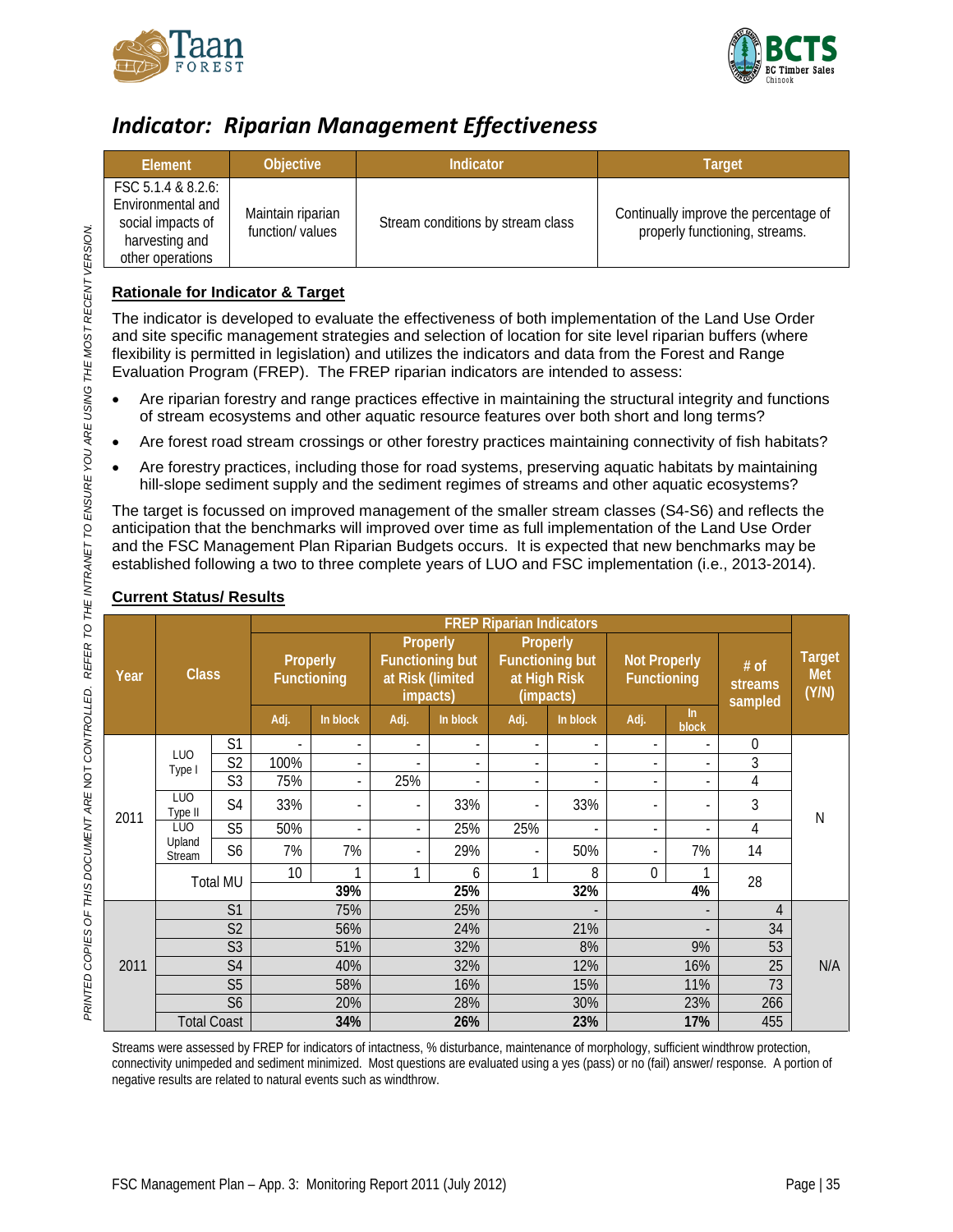



The data reported above for 2011 reflects results of the Forest and Range Evaluation Program (FREP) from 2006-2010, for the Management Unit. 22 cutblocks were sampled.

Specific procedures for FREP data collection, including descriptions of the indicators (e.g., 'intact', 'undisturbed', etc.) are described within the FREP Riparian Management Effectiveness indicator protocols and can be accessed on the [FREP website.](http://www.for.gov.bc.ca/hfp/frep/publications/reports.htm)

In comparison of the results for the Management Unit in relation to the rest of the coast (34 % properly functioning, 26% properly functioning but with limited impacts, 23% properly functioning but with impacts and 17% not properly functioning), the Management Unit is demonstrating better performance.

The primary forestry-related causes were: road-associated generation and transport of fine sediments, low levels of Riparian Management Area (RMA) tree retention, windthrow, falling and yarding trees across streams, and harvest-related machine disturbance in the RMA (FREP Report #27).

Low tree retention was cited most often for S6 headwater stream reaches (65% of affected sites), followed by S4 fish-bearing streams (40%) and non-fish-bearing S5 streams (36%). Low tree retention was also identified as a cause of impacts for several S2 and S3 stream reaches where mandatory reserves were left in place. For these sites, low tree retention in the outer management zone of the RMAs was a main factor contributing to excessive windthrow in the streamside reserve zone. On streams without reserves, impacts associated with low retention were primarily attributed to reduced LWD supply to streams and (or) significant changes to the composition of the riparian vegetation and its form, vigour, or recruitment and the consequences for the aquatic environment (FREP Report #27).

Indicators of maintenance of morphology and large woody debris show very positive results (100%).

### **Summary of Management Strategies**

Riparian management is legislated under the Land Use Order and through the overlap requirements under the *Forest and Range Practices Act* which are implemented through the Forest Stewardship Plan and site level planning. In addition, Group Members maintain standard operating procedures/ field procedures to guide operations in harvesting and road building related to sediment management, streamside protection, required machine free zones, etc.

In addition to the legal requirements, there are specific riparian retention requirements under the FSC Certification. The certification Group Members have completed a Riparian Assessment according to the FSC requirements and have assessed the overlap and gaps between the legal requirements and those under FSC. Specific management strategies to address the identified gaps for Upland Streams (S5/S6) and ocean edges have been included in the FSC Management Plan. This is implemented through site level planning.

FREP recommends the following best management practices to improve the monitoring results for streams and fish management (FREP Report #27):

- Limiting the introduction of logging-related woody debris in channels (leave natural debris in place);
- Avoiding physical contact with the streambed and stream banks (e.g., through falling and yarding away from channels whenever feasible);
- Retaining riparian vegetation, at minimum, non-merchantable trees, understory, and smaller vegetation within 10 m of the channel;
- Minimizing fine sediment delivery to channels from roads and stream crossings throughout the entire road life cycle; and
- focussing best practices on those S6 streams connected to downstream fish habitat and (or) downstream water quality concerns will likely result in the most improved outcomes for the least cost

Within the Management Unit, FREP data indicates that the following areas are of concern to riparian management effectiveness:

• S4, S5 and S6 streams – low retention, machine disturbance, falling and yarding across streams and stream crossings demonstrated erosion and sedimentation into the streams (road surface and cut/ fill slope).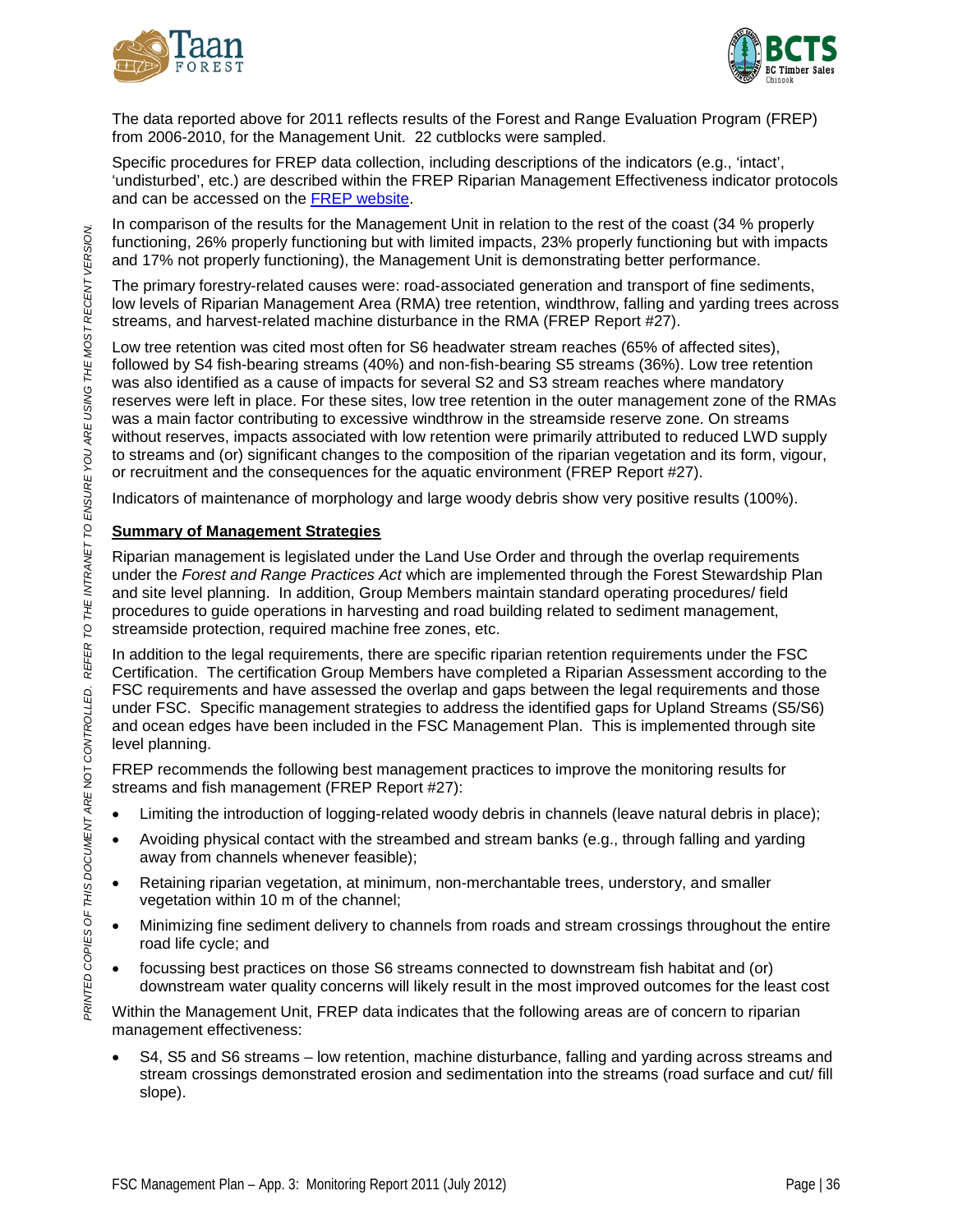



Implementation of Group Management system procedures and FSC requirements in the FSC Management Plan address several of the recommended best practices above and should contribute to reducing the impacts: SOPs require crews to leave natural LWD in place in the streams (e.g., do not disturb embedded large woody debris), falling and yarding away prescriptions (where possible to implement), FSC machine free zones and understory vegetation retention of 7m (except for crossings) and FSC requirements for riparian buffers on the portions of S5 and S6 streams that are located directly upstream of fish habitat (250m).

Road and Bridge inspection and maintenance schedules should also contribute to minimizing fine sediment delivery to channels from road and stream crossings throughout the entire road life cycle.

Further monitoring will demonstrate whether current procedures under Group Member Management Systems and under the Land Use Order are effective in improving the results of the riparian management (particularly sedimentation and cross stream falling/ yarding).

### *Adaptive Management Strategies*

Consideration of adaptation of falling and yarding prescriptions on S4-S6 streams to be less generalized by using the 'Fall and yard away where possible". Examples include for specific streams and situations where it is feasible to be more specific and utilize "fall and yard away" or "fall to span and lift away, yard across only where deflection is adequate to ensure the stream bank is not impacted".

#### **Database & Reporting Parameters**

FREP Riparian Effectiveness Monitoring – Information Management System database (exported reports received from MFLNRO for the Management Unit) and Report #27. Specific parameters for data collection and analysis are recorded under the FREP procedures for each indicator. Explanatory notes are also provided within the exported data reports (MS Excel).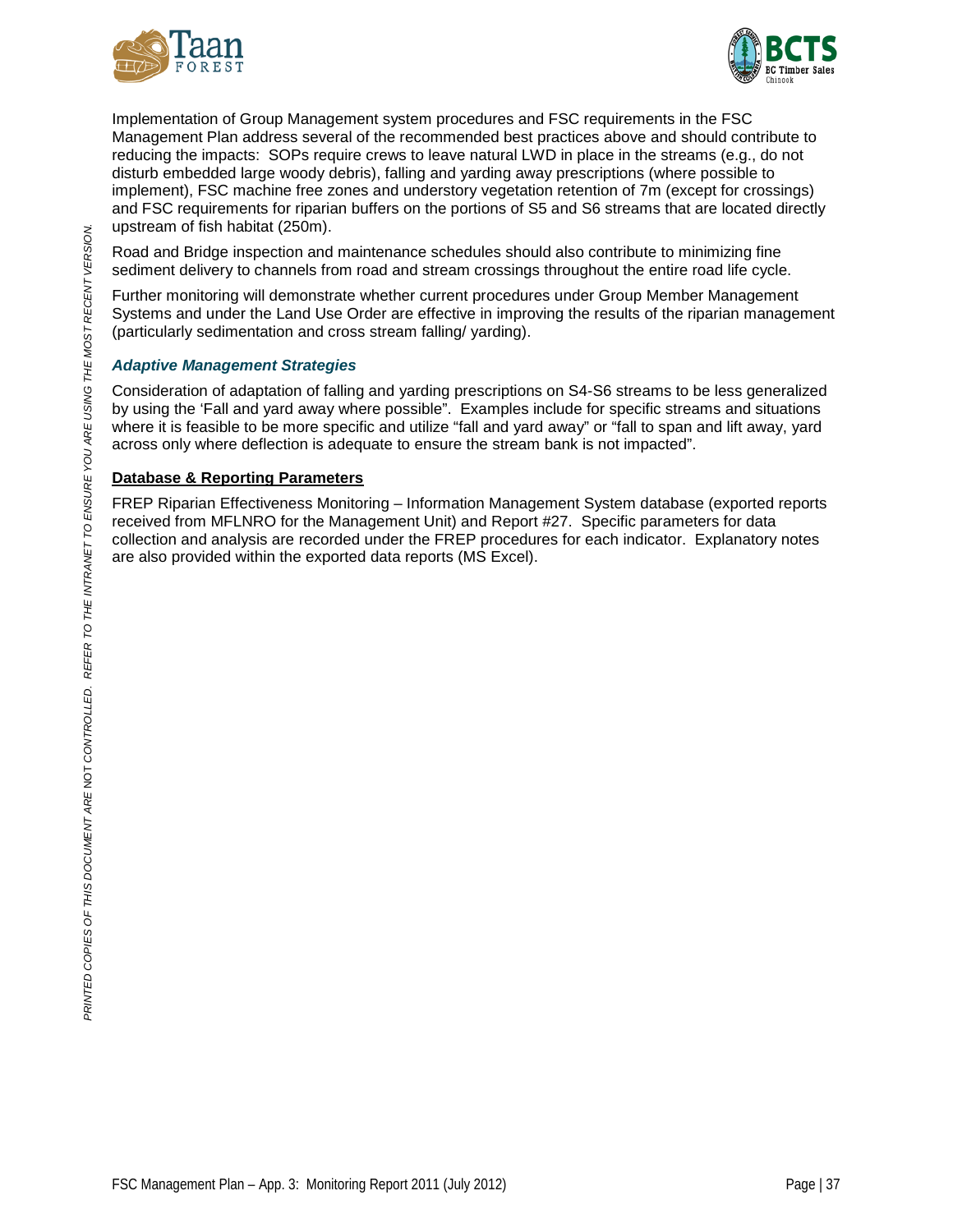



### <span id="page-39-0"></span>*Indicator: FSC Riparian Budgets – Watershed Level*

| <b>Element</b>                                                                                  | <b>Objective</b>                     | Indicator                                                         | Target                                        |
|-------------------------------------------------------------------------------------------------|--------------------------------------|-------------------------------------------------------------------|-----------------------------------------------|
| FSC 5.1.4 & 8.2.6:<br>Environmental and social<br>impacts of harvesting and<br>other operations | Maintain riparian function/<br>value | % of FSC riparian budgets<br>maintained at the watershed<br>level | 100% (for both fish and non-<br>fish streams) |

### **Rationale for Indicator & Target**

The indicator and the target is based on FSC Requirements for riparian budgets. Operational implementation of the new management strategies for stand level riparian budgets (and incorporation of the indicator monitoring for operational implementation below) and improvements in data/ mapping information should facilitate improvements over time and achievement of the target.

### **Current Status/ Results**

| Year | Total # of<br><b>Watersheds</b> | $#$ of<br><b>Watersheds)</b><br>that meet FSC<br><b>Budgets for</b><br>fish streams | $#$ of<br><b>Watersheds</b><br>that meet FSC<br><b>Budgets for</b><br>non-fish<br>streams | $%$ of<br><b>Watersheds</b><br>meeting FSC<br><b>Budgets for</b><br>fish streams | $%$ of<br>Watersheds<br><b>Meeting FSC</b><br><b>Budgets for</b><br>non-fish<br>streams | <b>Target Met</b><br>(Y/N) |
|------|---------------------------------|-------------------------------------------------------------------------------------|-------------------------------------------------------------------------------------------|----------------------------------------------------------------------------------|-----------------------------------------------------------------------------------------|----------------------------|
| 2011 | 282                             | 258                                                                                 | 224                                                                                       | 91.5                                                                             | 79.4                                                                                    |                            |

A detailed summary table is available by request to Taan Forest (data files are quite large and were not included within this report).

It is anticipated that errors in site series information in the forest inventory data resulted in underestimates of the contributions of the riparian buffers under the Land Use Order for Type I and Type II streams (fish streams). Recommendations for future analysis include correcting or using alternate methods that may be more accurate. The analysis will be updated and corrected during 2012 and the updated results will be incorporated into the FSC Management Plan, operational implementation and this monitoring report.

### **Summary of Management Strategies**

The overall objective is to ensure that FSC Riparian Budgets are met at the watershed level, providing for flexibility to vary riparian retention by stream class within each watershed (i.e., focussing retention on key areas/ streams within the watershed).

FSC Riparian Budget requirements are implemented and maintained at two levels: watershed level and stand level. In general, the riparian requirements for FSC are largely met through the Land Use Order requirements for Type I and II streams. The FSC Riparian Assessment identified some gaps between the LUO and FSC requirements for upland streams/ lakes and ocean edges.

Specific stand level requirements have been implemented through the FSC Management Plan to address the gaps and implement stand level retention requirements for these areas and ensure that at the stand level, 100% of the FSC Riparian Buffer requirements are met. A cutblock Riparian Budget Tracker has been developed to ensure that FSC requirements are maintained at the cutblock level.

Further work will be done in 2012 or 2013 to evaluate the updated mapping information and analysis criteria and determine if further analysis work can fill the gaps to demonstrate FSC requirements can be met at the watershed levels using the analysis. In the interim, stand level riparian management strategies have been developed to ensure FSC riparian budgets can be met at the stand level.

As we gain more information, correct data errors, fine tune analysis methods and monitor the implementation and effectiveness, that management strategies will likely evolve over the next few years.

### *Adaptive Management Strategies*

The next update to the Riparian Assessment will also include a review of the parameters used and the potential to refine criteria to allow for improved watershed level analysis that may negate the need for a cutblock level assessment.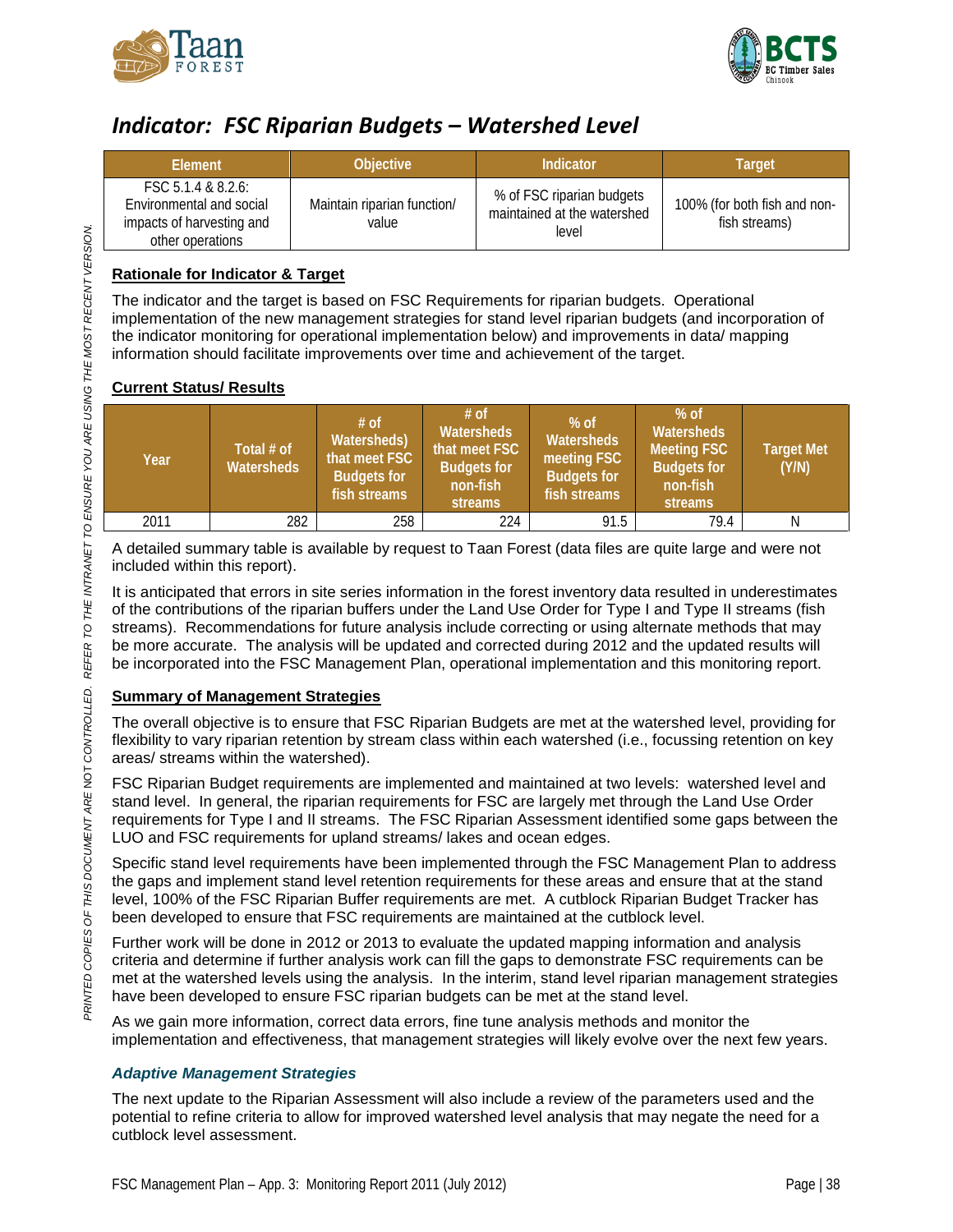



### **Database & Reporting Parameters**

Analysis and data for 2011 was generated through the FSC Riparian Assessment report, and is recorded within the report tables 16 and 17. In addition, Group Members have developed and are implementing a cutblock level Riparian Budget Tracker in order to assist in recording/ tracking of information at the cutblock level to fill the 'gaps' in the watershed level data (refer to the report for details).

Specific parameters for conducting the analysis, as well as recommendations for improvements for the next analysis are recorded within the Riparian Assessment report.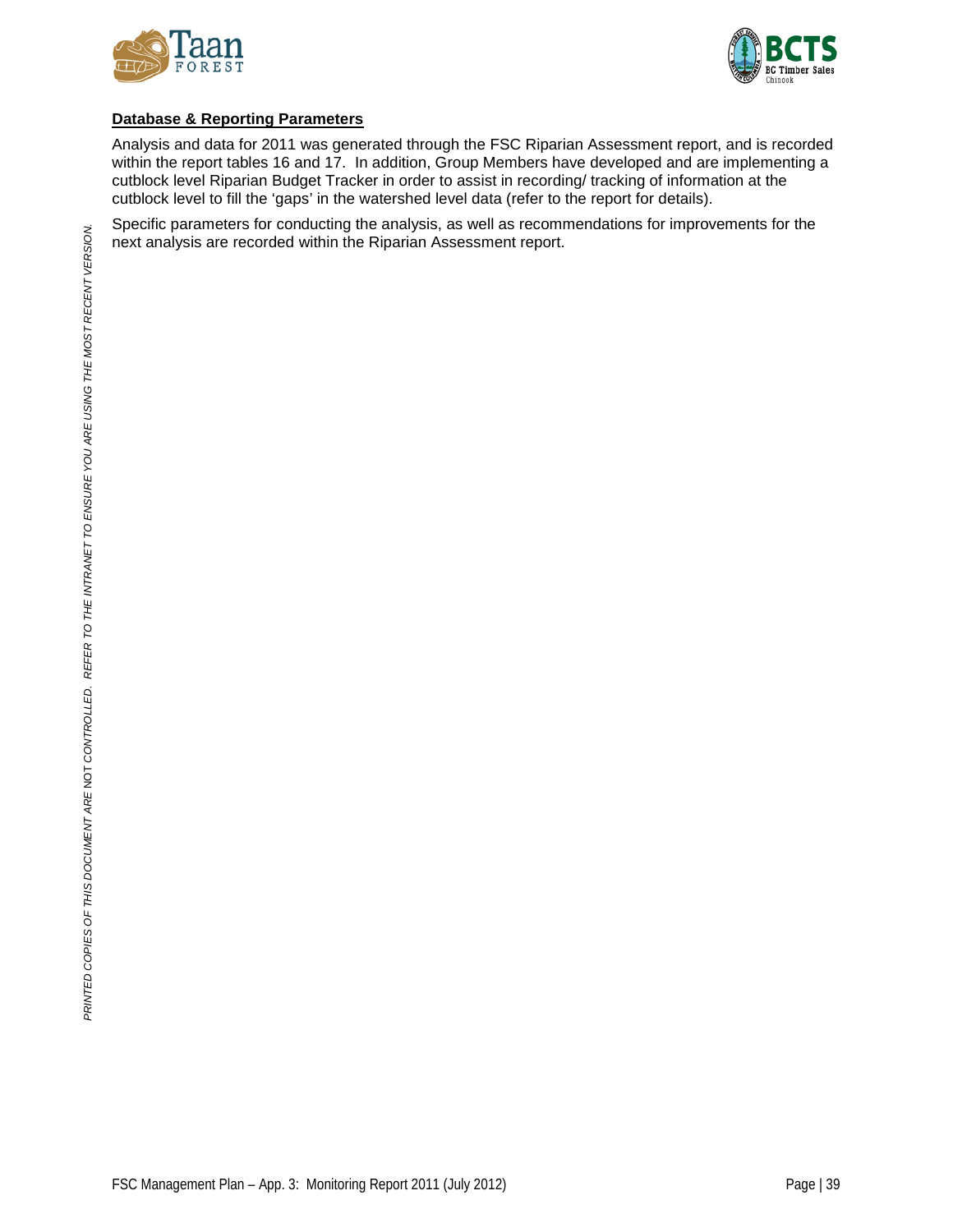



### <span id="page-41-0"></span>*Indicator: FSC Riparian Budgets – Stand Level*

| Element                                                                                         | <b>Objective</b>                     | Indicator                                              | <b>Target</b> |
|-------------------------------------------------------------------------------------------------|--------------------------------------|--------------------------------------------------------|---------------|
| FSC 5.1.4 & 8.2.6:<br>Environmental and social<br>impacts of harvesting and<br>other operations | Maintain riparian function/<br>value | % of Riparian budgets<br>maintained at the stand level | 100%          |

### **Rationale for Indicator & Target**

The indicator is based on FSC Requirements for riparian budgets, that have been applied at the stand level to assist implementation of management strategies (i.e., FSC requires maintenance of riparian budgets at the watershed level). The target is based on demonstrating that stand level riparian retention fills the gaps in the results for demonstrating that Group Members are achieving the FSC requirements at the watershed level.

### **Current Status/ Results**

| Year | <b>Group Member</b> | $#$ of Cutblocks<br><b>Harvested</b> | # of Site Plans<br>Reviewed | % Conformance<br>with Stand Level<br><b>Riparian Budgets</b> | Target Met (Y/N) |  |
|------|---------------------|--------------------------------------|-----------------------------|--------------------------------------------------------------|------------------|--|
|      | Taan                | N/A                                  | N/A                         | N/A                                                          | N/A              |  |
| 2011 | <b>BCTS</b>         | N/A                                  | N/A                         | N/A                                                          |                  |  |

The cutblock Riparian Budget management strategies and Tracker were not finalised and implemented until March 2012. Reporting on this indicator is therefore not available for 2011.

### **Summary of Management Strategies**

The overall objective is to ensure that FSC Riparian Budgets are met at the watershed level, providing for flexibility to vary riparian retention by stream class within each watershed (i.e., focus retention on key areas/ streams within the watershed).

FSC Riparian Budget requirements are implemented and maintained at two levels: watershed level and stand level. In general, the riparian requirements for FSC are largely met through the Land Use Order requirements for Type I and II streams. The FSC Riparian Assessment identified some gaps between the LUO and FSC requirements for upland streams (S5, S6, lakes) and ocean edges. Specific stand level requirements have been implemented through the FSC Management Plan to address the gaps and implement stand level retention requirements for these areas.

As part of the Adaptive Management plan and per the Riparian Assessment recommendations, an investigation is to be completed in 2012 on a sample (10-20%) of development areas to assess implementation of the Riparian Budget requirements at the stand level. The review will include the Site Plan and related assessment reports, Harvest Plan and the Riparian Budget Tracker and evaluate how the flexibility of implementing the riparian buffers is applied (i.e., effectiveness of choices made by planners) and whether calculations are being completed correctly. The results of the investigation will determine and assign action plans if further work is needed and if additional investigations are required to assess effectiveness of implementation. Additional field work follow up may also be considered to help evaluate effectiveness of planning decisions in placement of riparian reserve and management zones. Use of the FREP process/ indicators should be considered.

### *Adaptive Management Strategies*

Taan is exploring the potential to generate the cutblock level riparian budget assessment through the use of GIS rather than the manually completed Excel Worksheet. The next update to the Riparian Assessment will also include a review of the parameters used and the potential to refine criteria to allow for improved watershed level analysis that may negate the need for a cutblock level assessment.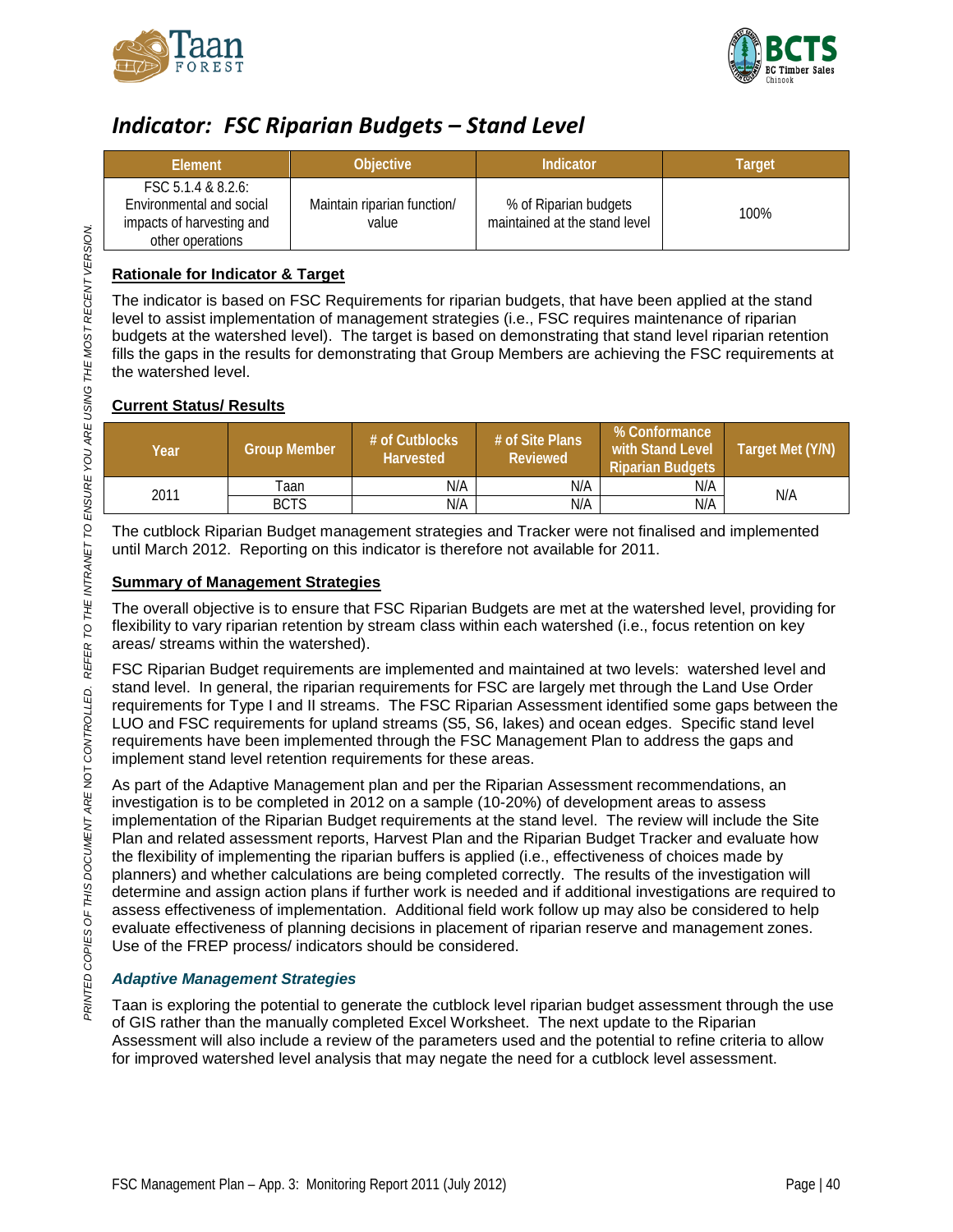



### **Database & Reporting Parameters**

Data will be maintained within completed cutblock Riparian Budget Trackers and maintained in Group Member files. The Site Plan also contains a section related to documentation of due diligence for meeting FSC requirements, including the FSC Riparian Budgets. Group Members will also explore data management/ database options for tracking the information collected at a larger scale (an action item has been added to the Taan Corporate Tracker and BCTS has begun preliminary work on exploring database development to track FSC specific requirements from the Site Plan).

These results will be compared with the overall change to the status of the watershed level benchmarks over time to assess effectiveness of the riparian budget management strategies.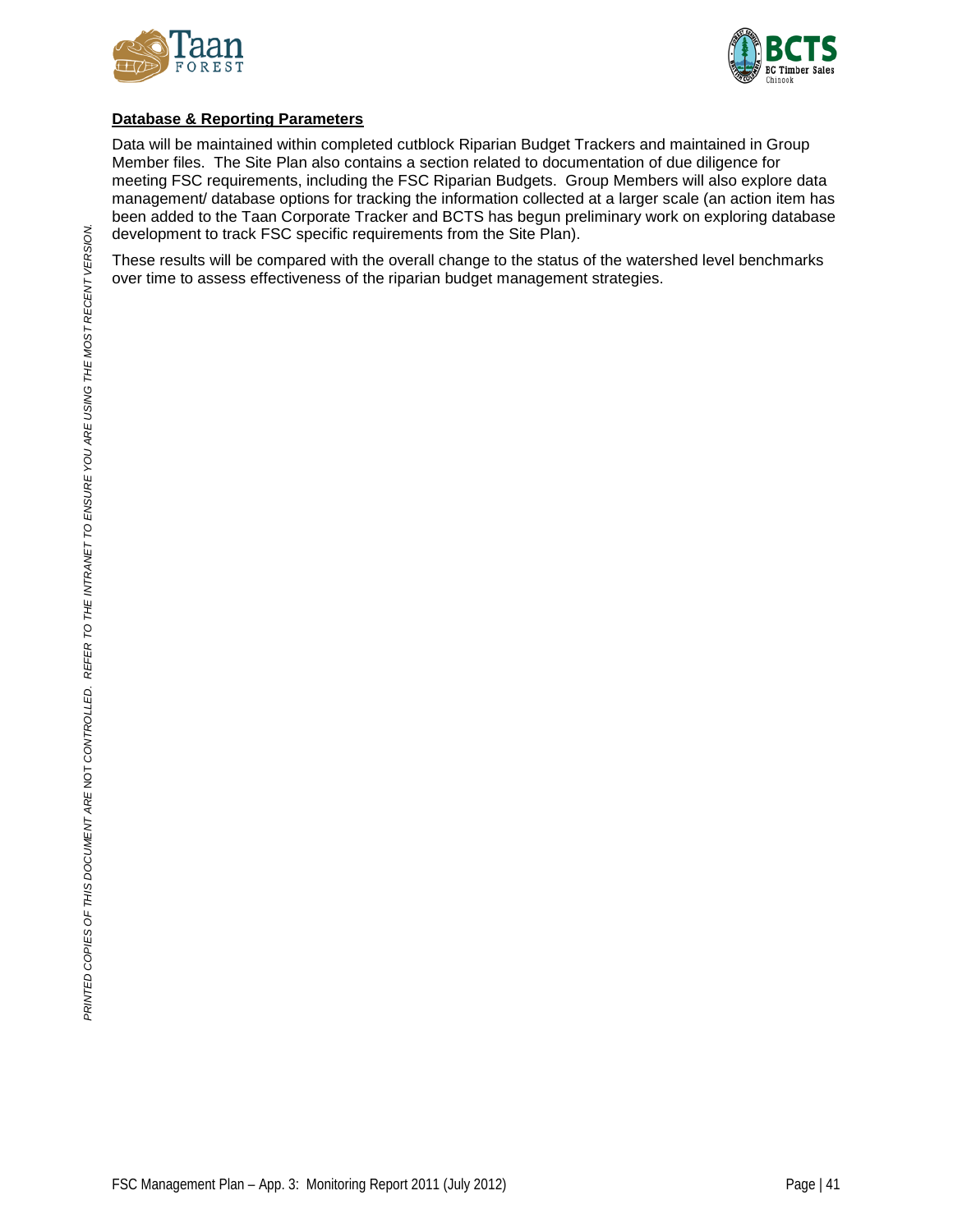



### <span id="page-43-0"></span>*Indicator: Water Quality Effectiveness*

| Element                                                                                            | Objective                                                                                           | Indicator                                                                                                                                                      | <b>Target</b>                                                                                                   |
|----------------------------------------------------------------------------------------------------|-----------------------------------------------------------------------------------------------------|----------------------------------------------------------------------------------------------------------------------------------------------------------------|-----------------------------------------------------------------------------------------------------------------|
| FSC 5.1.4 & 8.2.6:<br>Environmental and<br>social impacts of<br>harvesting and other<br>operations | Provide multiple<br>benefits/ mitigate<br>environmental &<br>social cost; maintain<br>water quality | Level of fine sediment generated from forest<br>harvesting, road construction/ maintenance/<br>deactivation and landslides within cutblocks<br>and road prisms | $\geq$ 90% of areas measured<br>have very low-low potential<br>for amount of fine sediment<br>entering a stream |

### **Rationale for Indicator & Target**

The indicator is developed to assess water quality effectiveness in relation to impacts from harvesting and road activities on the Management Unit and is based on the indicator and data reported by the Forest and Range Evaluation Program (FREP) from their water quality effectiveness monitoring. The target is based on current benchmarks for Haida Gwaii, considering current management practices under the *Forest and Range Practices Act* and Group Member Management Systems (it is anticipated that under the new Riparian Budget management strategies under the FSC Management Plan, that improvements may occur over the next few years, particularly on the non-fish stream class).

The FREP program uses the following criteria to assess water quality effectiveness:

- the connectivity, or ability to transport generated fine sediments, from the identified surface to a natural drainage, whether a stream, river, or lake;
- the area of exposed soil and active road (or other disturbed) surface drained by overland flow towards a water body. This included road surfaces, ditches, cut banks, slope failures, and any other forestryrelated disturbance features; and
- the relative degree to which the identified surfaces may erode and generate sediment.

|      |                        |                 | Potential for the Amount of Fine Sediment Entering a Stream (%) |          |      |                  |                        | <b>Target</b> |
|------|------------------------|-----------------|-----------------------------------------------------------------|----------|------|------------------|------------------------|---------------|
| Year | Group<br><b>Member</b> | <b>Very Low</b> | Low                                                             | Moderate | High | <b>Very High</b> | # of Sites<br>Assessed | Met<br>(Y/N)  |
| 2011 | Management<br>Unit     | 58%             | 34%                                                             | 8%       | 0%   | 0%               | 62                     |               |
|      | Coast                  | 38%             | 37%                                                             | 22%      | 2%   | 1%               | 1,282                  | N/A           |
|      | <b>BC</b>              | 34%             | 36%                                                             | 25%      | 4%   | 1%               |                        | N/A           |

### **Current Status/ Results**

The data reported above for 2011 reflects results of the Forest and Range Evaluation Program (FREP) from 2006-2010, for the Management Unit. 62 sites/ locations were assessed for sediment levels (in some cases several sites were assessed in one cutblock).

Ratings of very low to low represent effective management strategies ranging down to high-very high potential reflecting management strategies that are not effective at minimizing sediment inputs to streams. In comparison with the water quality results from the coast region and for the province, the Management Unit is demonstrating better results in effectiveness of water quality management.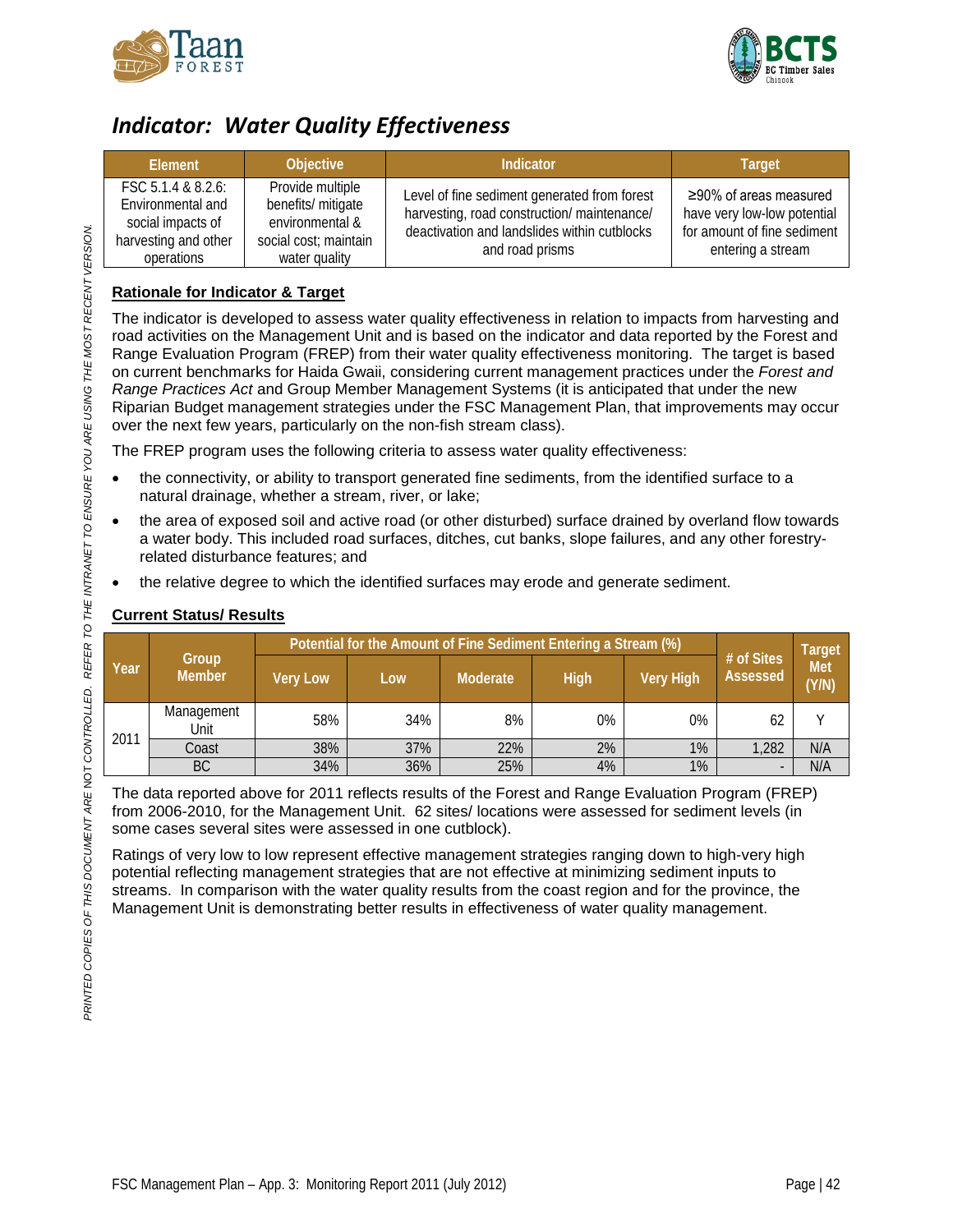



The thresholds used by FREP to assign water quality impact ratings were as follows (copied from FREP Extension Note #22):

| <b>VOLUME</b><br>OF FINES*<br><b>GENERATED (M3)</b> | <b>SITE</b><br><b>CLASS</b> | <b>SITE</b><br><b>DESCRIPTION</b>                                                                                                                                                    | <b>TYPICAL</b><br><b>SITE</b>                                                                | <b>EFFECTIVENESS</b><br><b>OF MANAGEMENT</b> |
|-----------------------------------------------------|-----------------------------|--------------------------------------------------------------------------------------------------------------------------------------------------------------------------------------|----------------------------------------------------------------------------------------------|----------------------------------------------|
| 40.2                                                | Very Low                    | Site does not generate significant amounts of<br>sediment. Reflects best management practices.                                                                                       | Most deactivated<br>roads; recent, well-<br>engineered crossings                             | <b>Very High</b>                             |
| $0.2 - 0.99$                                        | Low                         | Site generating some sediment but would<br>still be within the range considered normal<br>for background levels.                                                                     | Light to moderate<br>used, well-managed,<br>industrial roads                                 |                                              |
| $1 - 4.99$                                          | Moderate                    | Site generating measureable levels of fine<br>sedimentation and, under special situations,<br>of interest to watershed managers.                                                     | Moderate to heavy<br>used industrial roads<br>under a range of<br><b>conditions</b>          |                                              |
| $5 - 19.99$                                         | <b>High</b>                 | Site generating unacceptable levels of fine<br>sediment having a significant impact on water<br>quality in a watershed. Remedial action required<br>to reduce water quality impacts. | Heavily used main<br>lines built more<br>than 20 years ago<br>in sensitive location          |                                              |
| $-20$                                               | <b>Very High</b>            | Site generating very high levels of fine sediment<br>with major consequences for water quality<br>within a watershed. Remedial action critical for<br>protection of water resources. | Stope failure caused<br>by road or harvesting.<br>Poor location and (or)<br>water management | <b>Very Low</b>                              |

 $*$   $\leq$  1 mm in diameter.

### **Summary of Management Strategies**

FREP concluded that the conditions most associated with water impacts at sites repeatedly emphasized the importance of artificial drainage management and ensuring that disturbed sites are either quickly revegetated or armoured.

Group Member Management Systems include appropriate planning and field procedures relating to minimizing sedimentation and maintaining water quality (e.g., road locations, stream crossing design and construction, culvert placement, erosion and sediment control through grass seeding and armouring, road maintenance/ deactivation etc.). Availability of rock material for armouring can be a challenge in some areas Haida Gwaii.

Internal pre-works, inspections and audits also monitor adherence to the procedures. Effectiveness monitoring is completed through the Forest and Range Evaluation Program (FREP).

### *Adaptive Management Strategies*

Consider conducting an on-site review of the specific cublocks and stream locations identified within the Management Unit as moderate sedimentation potential to assess potential for rehabilitation as well as whether changes to management strategies could have improved the results.

### **Database & Reporting Parameters**

FREP Water Quality Effectiveness Monitoring – Information Management System database (exported reports received from MFLNRO for the Management Unit) and Extension Note #22.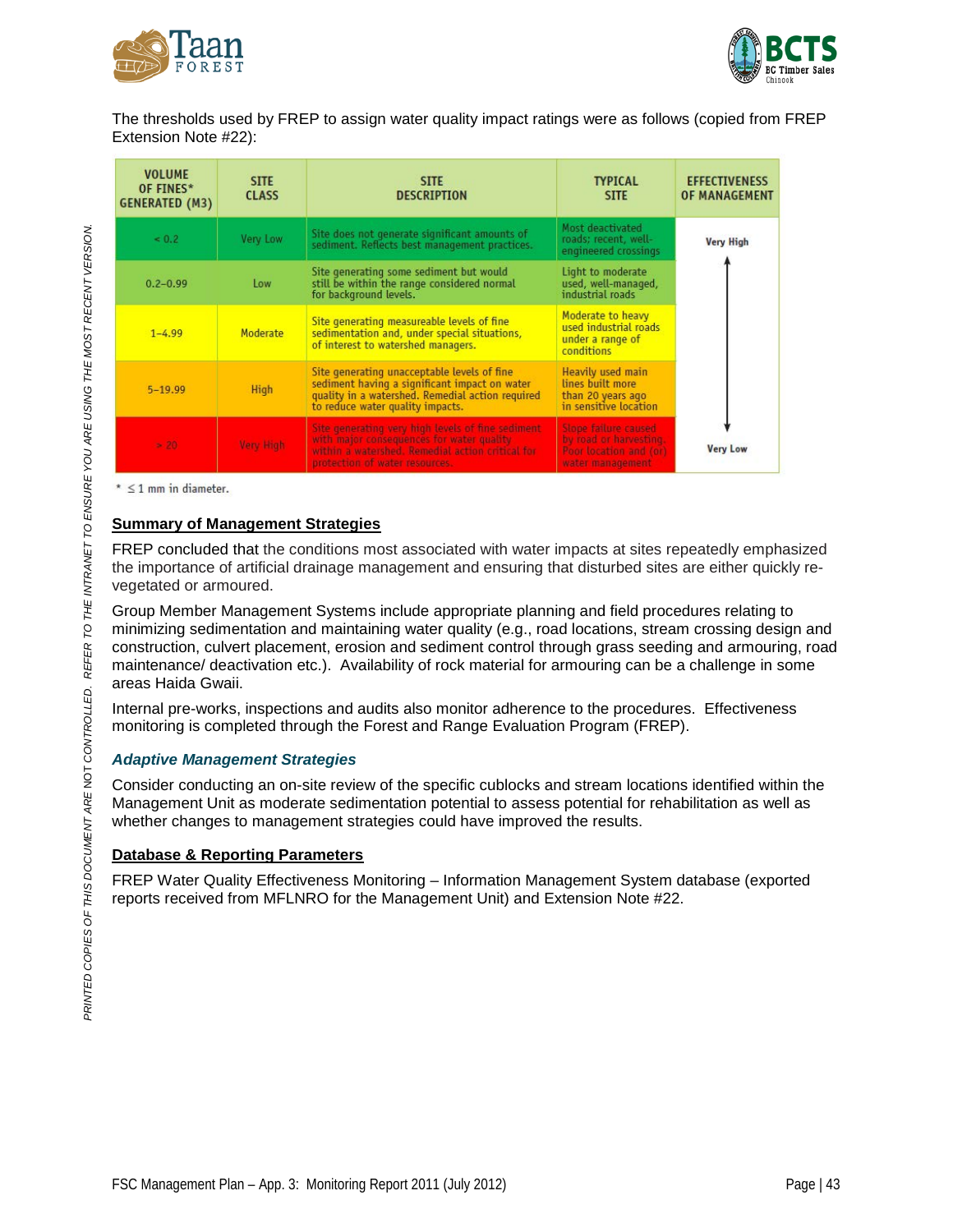



### <span id="page-45-0"></span>*Indicator: Research & Monitoring Projects*

| <b>Flement</b>                                                                                  | <b>Objective</b>                                                      | Indicator                                                                                 | Target                                            |
|-------------------------------------------------------------------------------------------------|-----------------------------------------------------------------------|-------------------------------------------------------------------------------------------|---------------------------------------------------|
| FSC 5.1.4 & 8.2.7:<br>Environmental and social<br>impacts of harvesting and<br>other operations | Provide multiple benefits/<br>mitigate environmental &<br>social cost | # of Haida Gwaii research<br>and/ or monitoring projects<br>participated in, or supported | Report on participation and<br>cooperation levels |

### **Rationale for Indicator & Target**

The indicator was developed as part of the evaluation of impacts for forest management on social and environmental values, considering potential measures to mitigate the impacts. Participation or cooperation in advances in local research and monitoring is one venue to assess impacts. The target is a vague reference to reporting and communicating such participation and specific numerical targets have not been set at this time to account for variables affecting participation such as available projects and funding capacity.

### **Current Status/ Results**

| Year                  | Group<br><b>Member</b> | # of Haida Gwaii Research & Monitoring Projects Supported                                                                                                                                                                                                                                                                                                                                                                                                                                                                                                                                                                                                                                                                                                                                                                                                                                                             | Target Met (Y/N) |
|-----------------------|------------------------|-----------------------------------------------------------------------------------------------------------------------------------------------------------------------------------------------------------------------------------------------------------------------------------------------------------------------------------------------------------------------------------------------------------------------------------------------------------------------------------------------------------------------------------------------------------------------------------------------------------------------------------------------------------------------------------------------------------------------------------------------------------------------------------------------------------------------------------------------------------------------------------------------------------------------|------------------|
| 2011 (and<br>earlier) | Taan                   | -Preliminary discussions underway to complete a LIDAR trial to<br>improve inventory information and forest planning. Target is<br>summer 2012.<br>-Research and monitoring regarding the economic and<br>employment components of the Taan Strategic Plan - specifically<br>Bioenergy technology assessments (40-50 person days and<br>\$5,000 in expenditures); on island Music Blank manufacturing<br>opportunities (20 person days and \$2,000 in expenses); on island<br>6<br>manufacturing trial of moulding material from Hemlock planning for<br>2012; and working with FP Innovations on Bioenergy Biomass<br>assessments scheduled for completion March 31, 2012 (costs<br>approximately \$3,500).<br>-MFLNRO Assisted Migration Adaptation Trial (AMAT) - province<br>wide climate change trial, thee test sites on Haida Gwaii. Note<br>that this research project was cancelled in late 2011/ early 2012. | Υ                |
|                       | <b>BCTS</b>            | -Support for the Ecosystem Based Management principles<br>through application to two operating areas on Haida Gwaii to help<br>understand the impacts at the operational level to help support the<br>Land Use Planning process that led to the Land Use Objectives<br>Order<br>-UBC Windthrow models - Haida Gwaii (& other areas)<br>-Goshawk and Marbled Murrelet field surveys and development of<br>6<br><b>General Wildlife Measures</b><br>-Honna Watershed Sedimentation Study<br>-Chanterelle Mushroom Study<br>-Development of VEGMAN software to enable active and on-going<br>monitoring of plantations to ensure legal targets and timelines will<br>be met.                                                                                                                                                                                                                                             | Υ                |

In 2012, Group Members also plan on exploring opportunity to support/ cooperate with the Forest and Range Evaluation Program.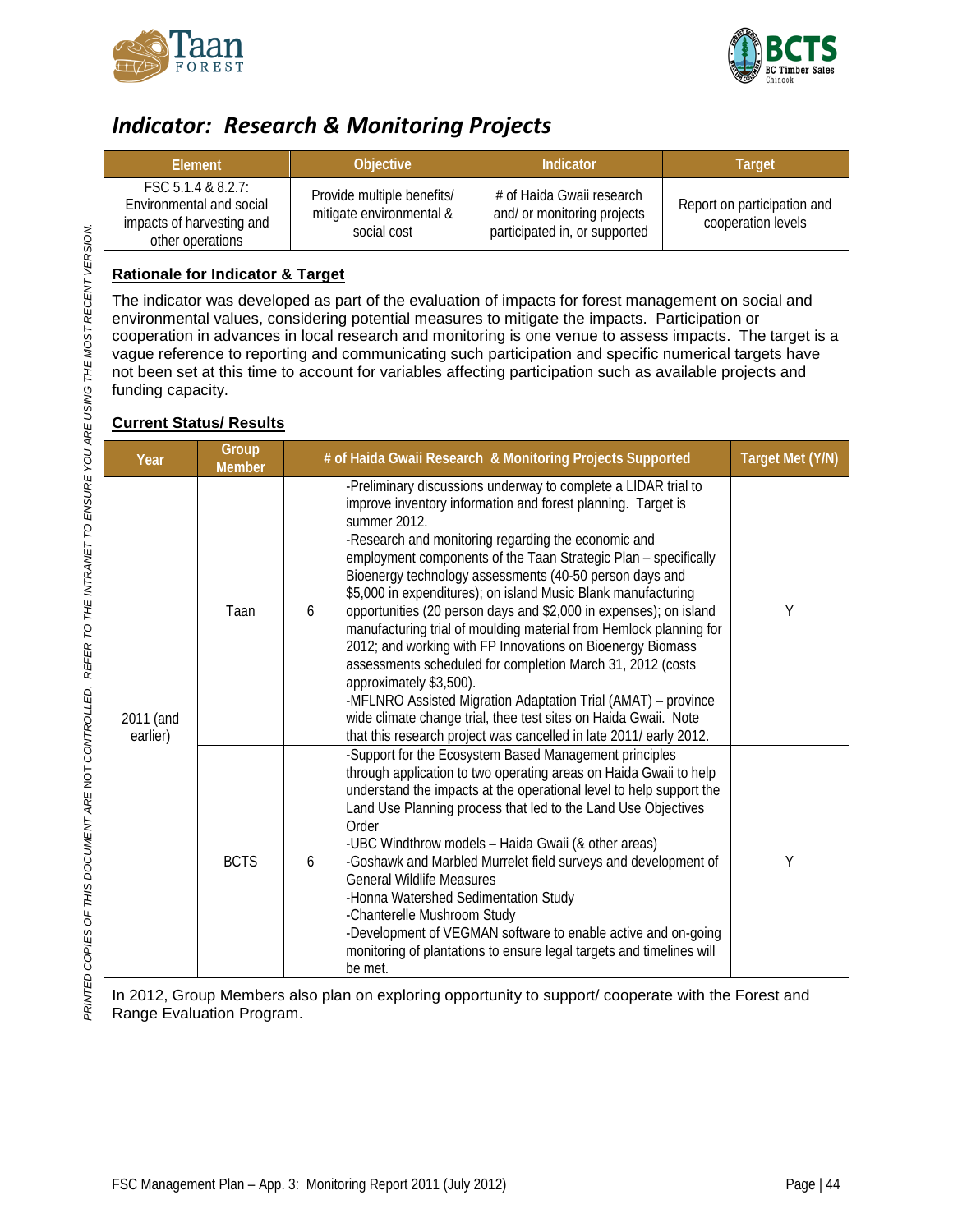



### **Summary of Management Strategies**

Group Members are generally committed to providing support (including in-kind support) for research projects located within, or with applicability to, Haida Gwaii, where sufficient resources exist to provide support. Priority will be allocated to Haida Gwaii specific research projects, particularly to those that are conducted through association or participation of local groups/ organisations.

BCTS also supports the Ministry of Forests research programs at the regional and provincial levels for forest health, geosciences and silviculture.

#### *Adaptive Management Strategies*

Not applicable at this time.

### **Database & Reporting Parameters**

Updates to support for research projects are completed through communications of Group Member representatives.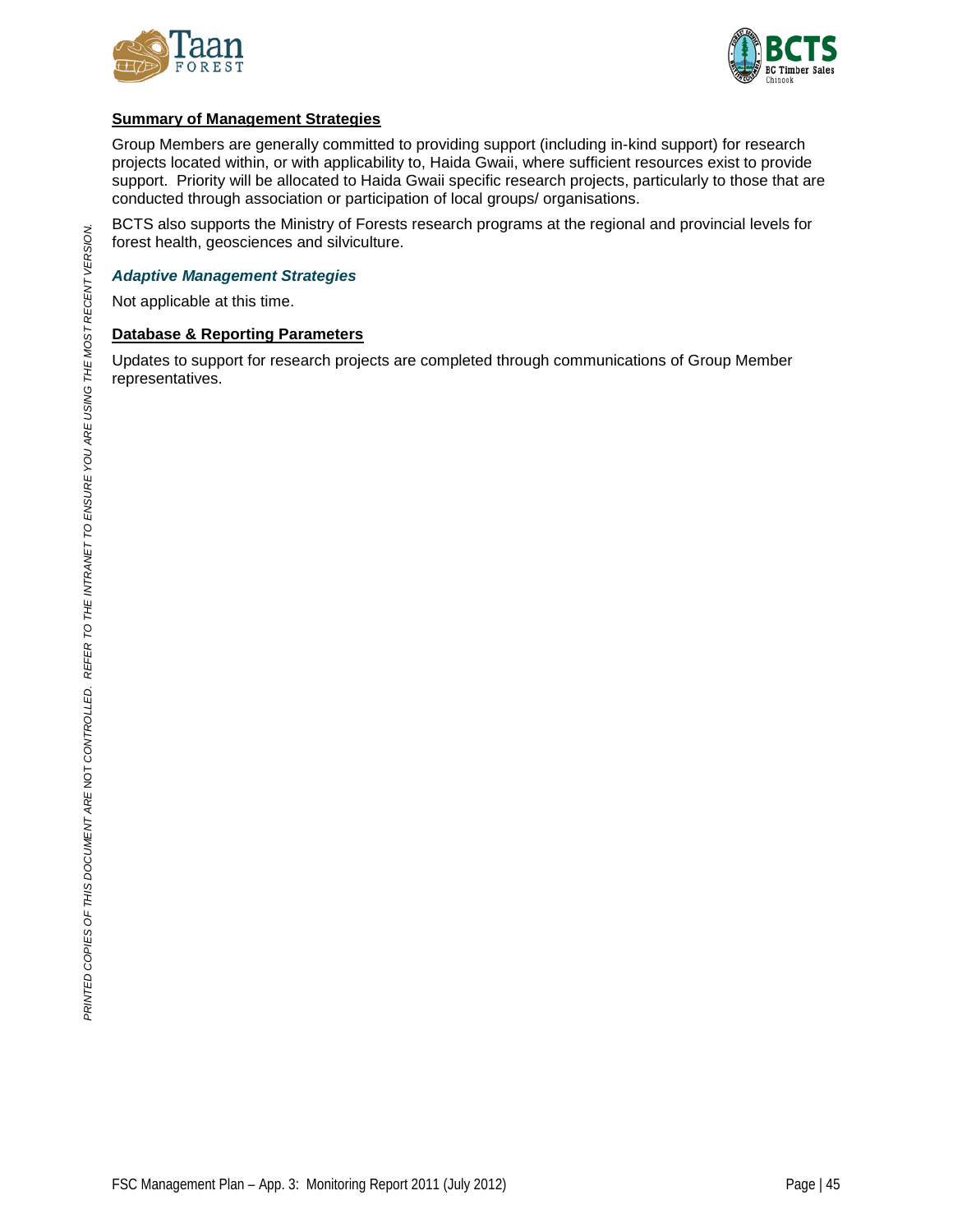



### <span id="page-47-0"></span>*Indicator: Government Revenue*

| Element                                                                                                | <b>Objective</b>                                   | Indicator                                        | Target                                                                            |
|--------------------------------------------------------------------------------------------------------|----------------------------------------------------|--------------------------------------------------|-----------------------------------------------------------------------------------|
| FSC 5.1.4, 8.2.7 & 8.2.9:<br>Environmental and social<br>impacts of harvesting and<br>other operations | Provide multiple benefits/<br>mitigate social cost | \$ paid to government<br>(stumpage, taxes, etc.) | 100% of required payments<br>are completed in a timely<br>manner (within 30 days) |

### **Rationale for Indicator & Target**

The indicator is intended to provide information related to support for social objectives through revenue that is payable to government as a result of Group Member forest operations. The target is based on legal requirements to submit required payments on time, corporate objectives, as well as FSC requirements for stumpage payments to be current.

### **Current Status/ Results**

| Year | Group<br><b>Member</b> | \$ Paid to Government | \$ Outstanding Payments | Target Met (Y/N) |
|------|------------------------|-----------------------|-------------------------|------------------|
|      | Taan                   | 545,073               | 0.00                    |                  |
| 2011 | <b>BCTS</b>            | 1.093.851             | 379,891.70              | \/*              |

A detailed breakdown of the expenditures is available on file.

\*Note: "For BCTS, Outstanding Payments" are defined as payments that are due by December 31<sup>st</sup> of the reporting year and not received. The dollar value shown is gross revenue not net revenue and is the amount of stumpage paid by BCTS Licensees not BCTS. There is no connection between outstanding billing and fiscal years as harvesting can extend over multiple years. Also until a sale is Logging Complete there is no need to pay the stumpage so there is no ability to report on outstanding payments to the crown.

Outstanding payments are defined as more than 30 days overdue.

### **Summary of Management Strategies**

There are no specific management strategies related to payments to government other than to ensure that all payments to government are made within allowable timeframes (per legal requirements, corporate objectives and FSC requirements).

### *Adaptive Management Strategies*

Not applicable at this time.

### **Database & Reporting Parameters**

The Taan accounting software (Quickbooks) contains all of the accounts receivable and accounts payable records. A report is generated annually to summarize the total payments to government for CPP, EI, Taxes, Stumpage and License Payments.

The Ministry of Forests, Lands and Natural Resource Operations, [Forest Revenue Branch](http://www.sbr.gov.bc.ca/applications/frb_acct_rec/frb_ar.asp?SetID=0&Pge=B) maintains a web page dedicated to reporting on status of accounts receivable by licensee. The web page contains a current report that can be easily printed showing status of payments.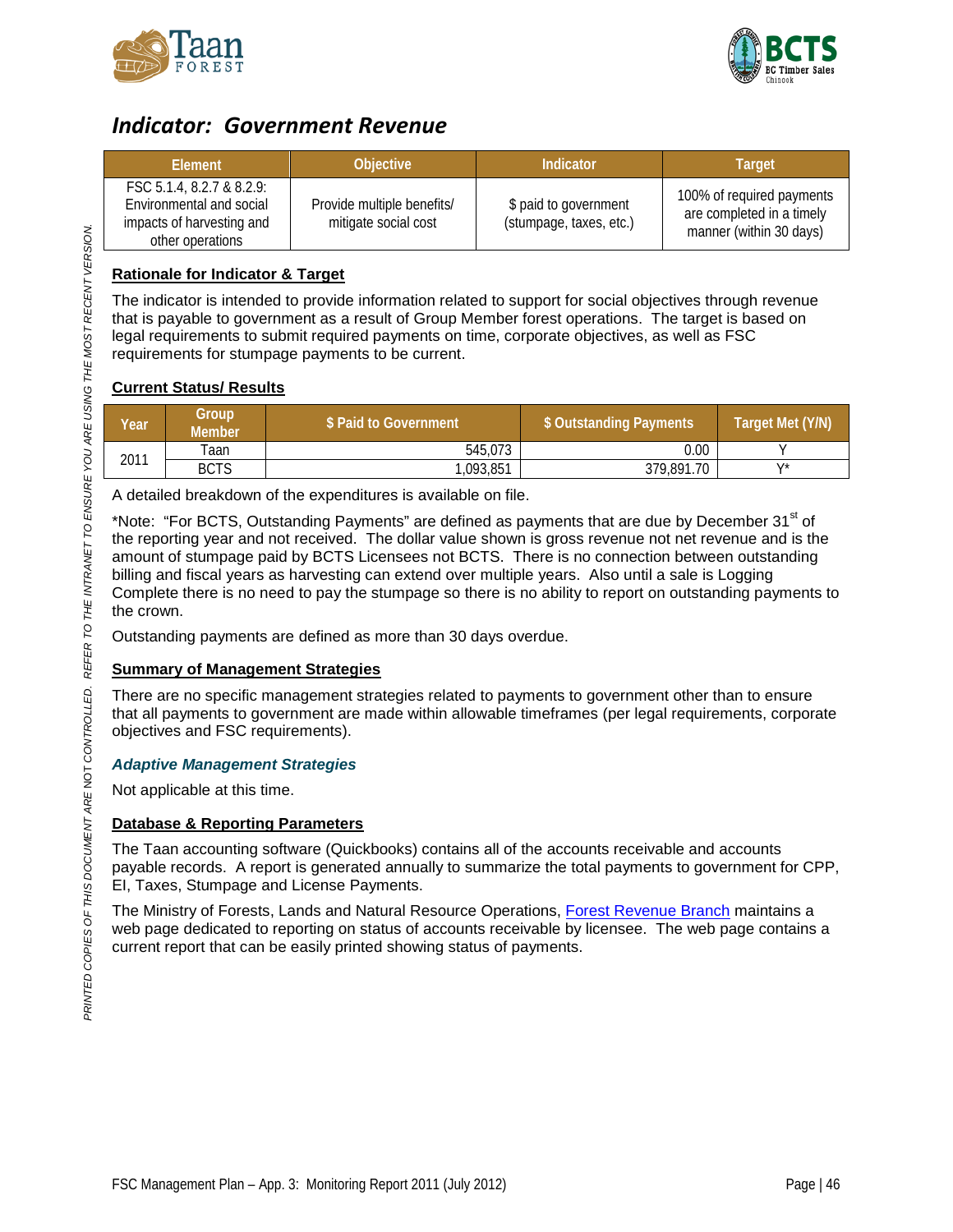



### <span id="page-48-0"></span>*Indicator: Local Support & Agreements*

| Element                                                                                         | <b>Objective</b>                                   | <b>Indicator</b>                                                                                                                                | <b>Target</b>                                                           |
|-------------------------------------------------------------------------------------------------|----------------------------------------------------|-------------------------------------------------------------------------------------------------------------------------------------------------|-------------------------------------------------------------------------|
| FSC 5.1.4 & 8.2.7:<br>Environmental and social<br>impacts of harvesting and<br>other operations | Provide multiple benefits/<br>mitigate social cost | Donations made to Haida<br>Gwaii organizations/ groups<br>$($ or in-kind)$; # of$<br><b>Agreements/ Joint Ventures</b><br>with local businesses | Report on support/ donation<br>levels; maintain completed<br>agreements |

### **Rationale for Indicator & Target**

The indicator was developed as part of the evaluation of impacts for forest management on social and values, considering potential measures to mitigate the impacts. Participation or cooperation in advances in local support for promoting local employment is one venue and is one of the primary objectives of the Haida Nation, the Haida Development Corporation and Taan Forest. The target is a vague reference to reporting and communicating such participation and specific numerical targets have not been set at this time to account for variables affecting participation such as available projects and funding capacity.

### **Current Status/ Results**

| Year | Group<br><b>Member</b> | \$/In-Kind Support for Local Groups                                                                                                                                                                                                                                                                        | # of Agreements/ Joint Ventures<br>with Local Businesses                                                              | Target Met (Y/N) |
|------|------------------------|------------------------------------------------------------------------------------------------------------------------------------------------------------------------------------------------------------------------------------------------------------------------------------------------------------|-----------------------------------------------------------------------------------------------------------------------|------------------|
| 2011 | Taan                   | Skidegate Band Council - Skidegate<br>Days<br>Village of Port Clements<br>Skidegate Junior Saints<br>Moresby Island Management Committee<br>Edge of the World Music Festival<br>Slim Pickings - 2011 Graduation<br>Training Program for development of on-<br>island Scaling Services<br>Total: 11, 760.00 | Timber Supply Agreement-Old<br>Masset FLP & Abfam Enterprises<br>Skidegate Band Council - Pole<br>Plant (in progress) | γ                |
|      | <b>BCTS</b>            | $\Omega$                                                                                                                                                                                                                                                                                                   | $\Omega$                                                                                                              |                  |

Old Massett Forestry Limited Partnership and Abfam Enterprises (Abfam) have recently signed a Joint Venture Agreement for the purposes of upgrading and operating the Abfam sawmill in Port Clements. Supplemental to this agreement is a ten-year term Timber Supply Agreement for Taan to provide roughly  $60,000<sup>3</sup>$  annually.

Taan is also working towards a joint venture and Timber Supply Agreement with the Skidegate Band Council to develop a pole plant within the Management Unit. As of February 2012, construction to develop the site is underway and the agreement is almost complete. Discussions are also underway regarding potential for joint ventures and agreements in regards to a bio-energy or co-generation facility. Research and monitoring is underway to complete bioenergy technology assessments and cooperative work with FP Innovations (refer to the Research & Monitoring Indicator for details).

Taan has also agreed to work with the Northwest Community College towards creating an on-island cabinet making course in Masset by assisting in sourcing the logs and lumber required for the program.

BCTS and Taan are also working towards developing a management agreement in regards to forest planning and harvesting within the BCTS chart areas of the TSA.

BCTS Chinook has not provided any in-kind support for local groups in the reporting year of 2011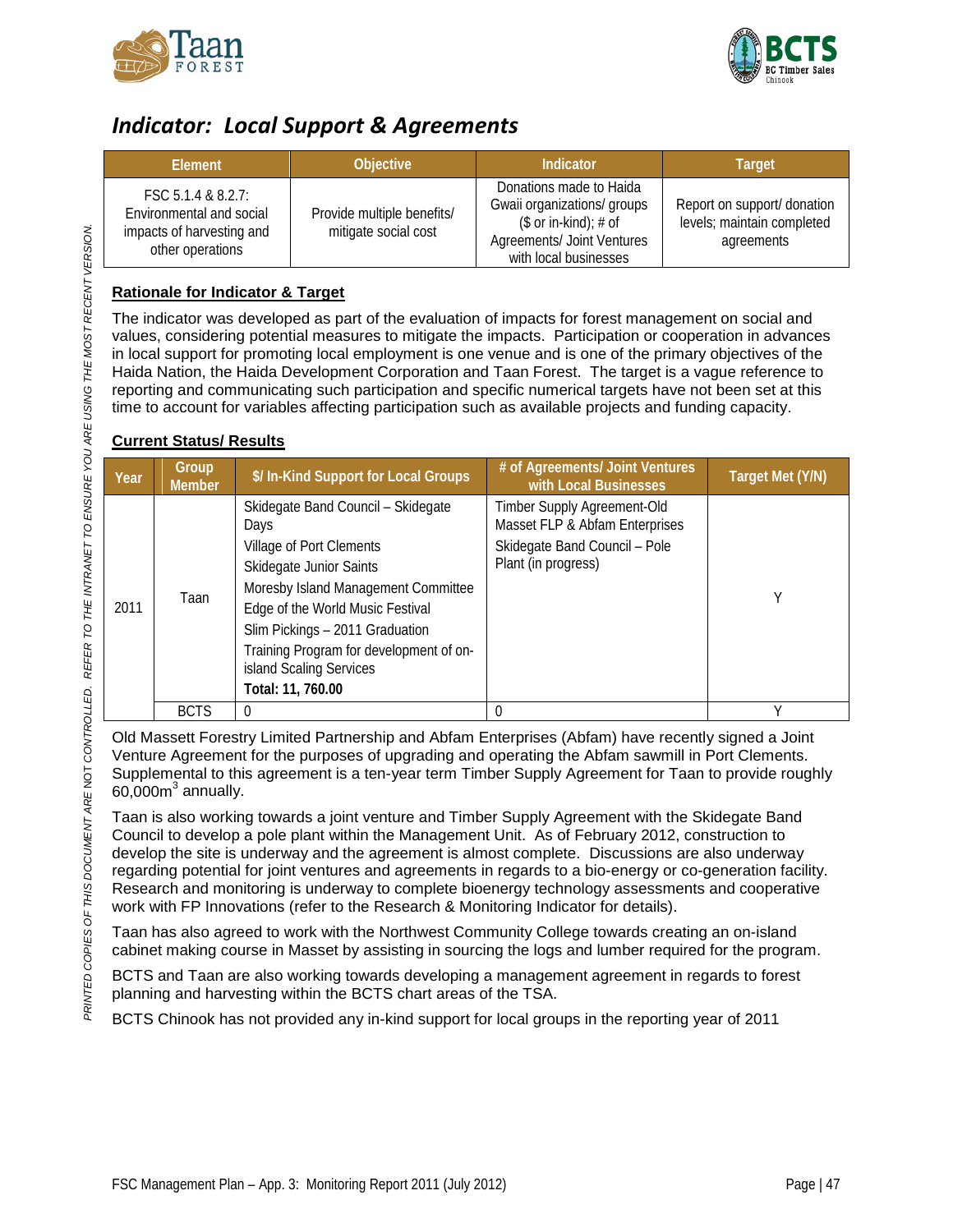



### **Summary of Management Strategies**

Group Members are committed to building a strong local economy that provides employment and benefits to the local communities. This includes providing support to local organisations/ groups, where possible.

#### *Adaptive Management Strategies*

Not applicable at this time.

#### **Database & Reporting Parameters**

Monetary contributions are tracked and reported from the Group Member accounting software.

Records relate to in-kind support are maintained on file and communicated by Group Member representatives, as applicable.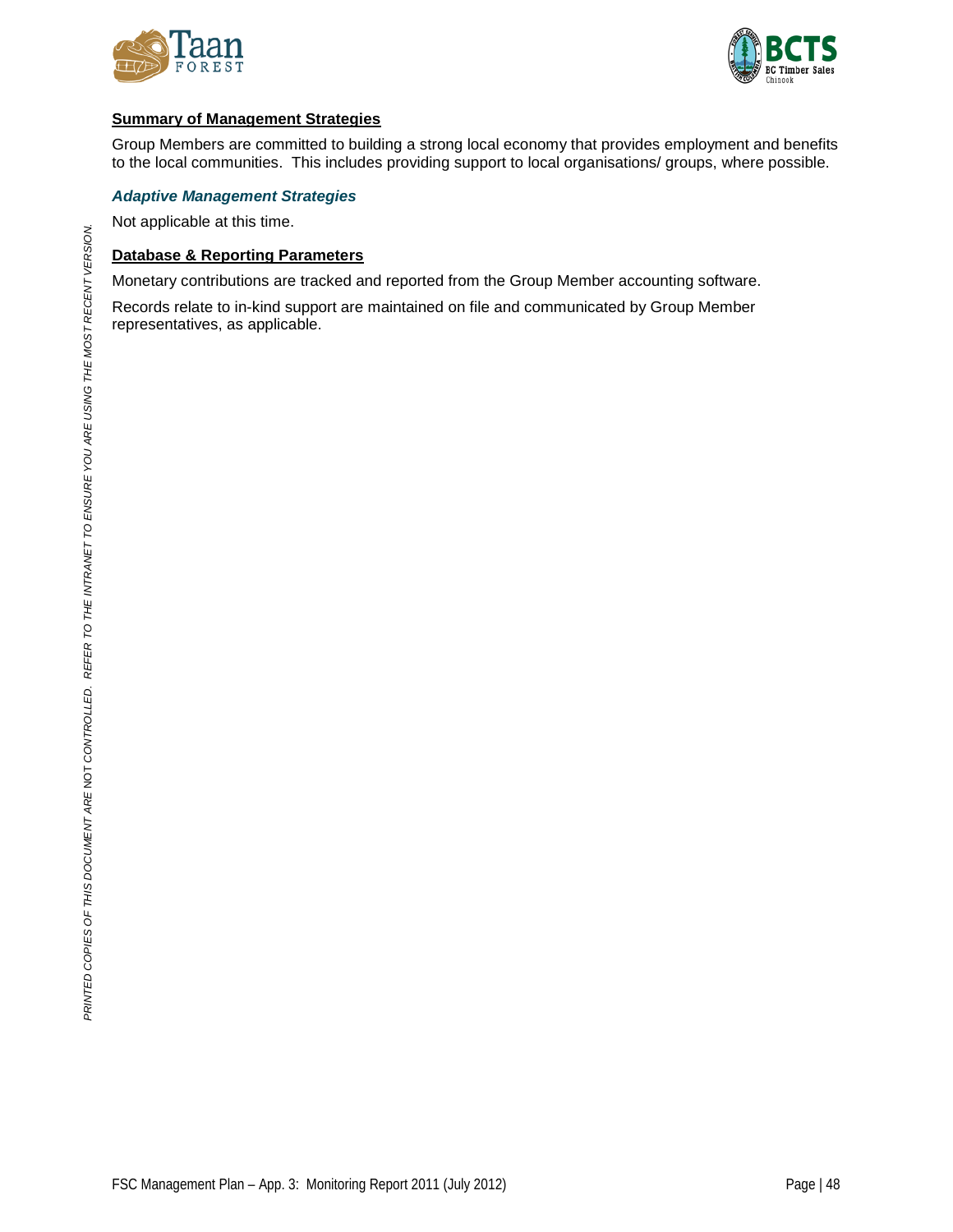



### <span id="page-50-0"></span>*Indicator: Local Employment*

| Element                                                                                                | <b>Objective</b>                                   | Indicator                                                                                             | <b>Target</b>                                                                                                                               |
|--------------------------------------------------------------------------------------------------------|----------------------------------------------------|-------------------------------------------------------------------------------------------------------|---------------------------------------------------------------------------------------------------------------------------------------------|
| FSC 4.1.1, 5.1.4 & 8.2.7:<br>Environmental and social<br>impacts of harvesting and<br>other operations | Provide multiple benefits/<br>mitigate social cost | % of employees from Haida<br>Gwaii; % of contractors from<br>Haida Gwaii (based on<br>exposure hours) | Employment opportunities<br>are advertised locally and<br>preference is given to local<br>hires (provided other<br>qualifications are met). |

### **Rationale for Indicator & Target**

The indicator is based on FSC requirements and Group Member objectives to support and promote local employment. The target reflects variables that cannot be directly controlled by Group Members such as available skilled/ qualified workforce in some aspects of forest management.

### **Current Status/ Results**

| Year | Group<br><b>Member</b> | % Local<br><b>Employees</b> | % Employees<br><b>Haida Nation</b> | % Local<br><b>Contractors</b> | <b>% Contractors</b><br><b>Haida Nation</b><br>employment | <b>Target Met</b><br>(Y/N) |
|------|------------------------|-----------------------------|------------------------------------|-------------------------------|-----------------------------------------------------------|----------------------------|
| 2011 | Гааn                   | 43                          |                                    | 89                            | 44                                                        |                            |
|      | <b>BCTS</b>            | 14                          |                                    | 69                            | Not available                                             |                            |

In 2011, Taan employed seven staff and also supported the Council of the Haida Nation summer student program by allowing one student to 'shadow' the engineering/ planning crews. Job postings were also advertised for two junior level positions in the Planning Team (engineering and forestry) early in 2012 and three local people were hired in July 2012 (increasing the local employment from 43% to 60%).

BCTS has 28 fulltime employees in its organization. Of these 28 employees 4 work full time on Haida Gwaii. There are no Haida employed by BCTS Chinook on Haida Gwaii. In terms of local contractors, BCTS Chinook has 4 multiphase contractors. The two largest; Chartwell Consultants (CCL), Ltd and Infinity Pacific Stewardship Group (IPSG) have no Haida employees. The planting contractor is from Haida Gwaii.

### **Summary of Management Strategies**

Group Members are committed to supporting local employment and ensuring that employment opportunities include preference to Haida Gwaii residents, while considering knowledge, experience and skill set. Refer to the FSC Management Plan, Local Employment section for details.

In particular, Taan Forest is a company under the Haida Enterprise Corporation (HaiCo) which has three principal objectives, one of which is to provide employment, career and business opportunities for Haida people.

### *Adaptive Management Strategies*

Not applicable at this time.

### **Database & Reporting Parameters**

Taan maintains employment statistics as part of the corporate tracker for Accident Frequency Rate (C10- 02). Employment (and accidents) are reported monthly and typically updated on a quarterly basis.

In March 2012, BCTS implemented a safety statistics tracking mechanism that includes statistics on local employment. The worksheets will be used to generate reporting on this indicator (contractors will submit quarterly to BCTS).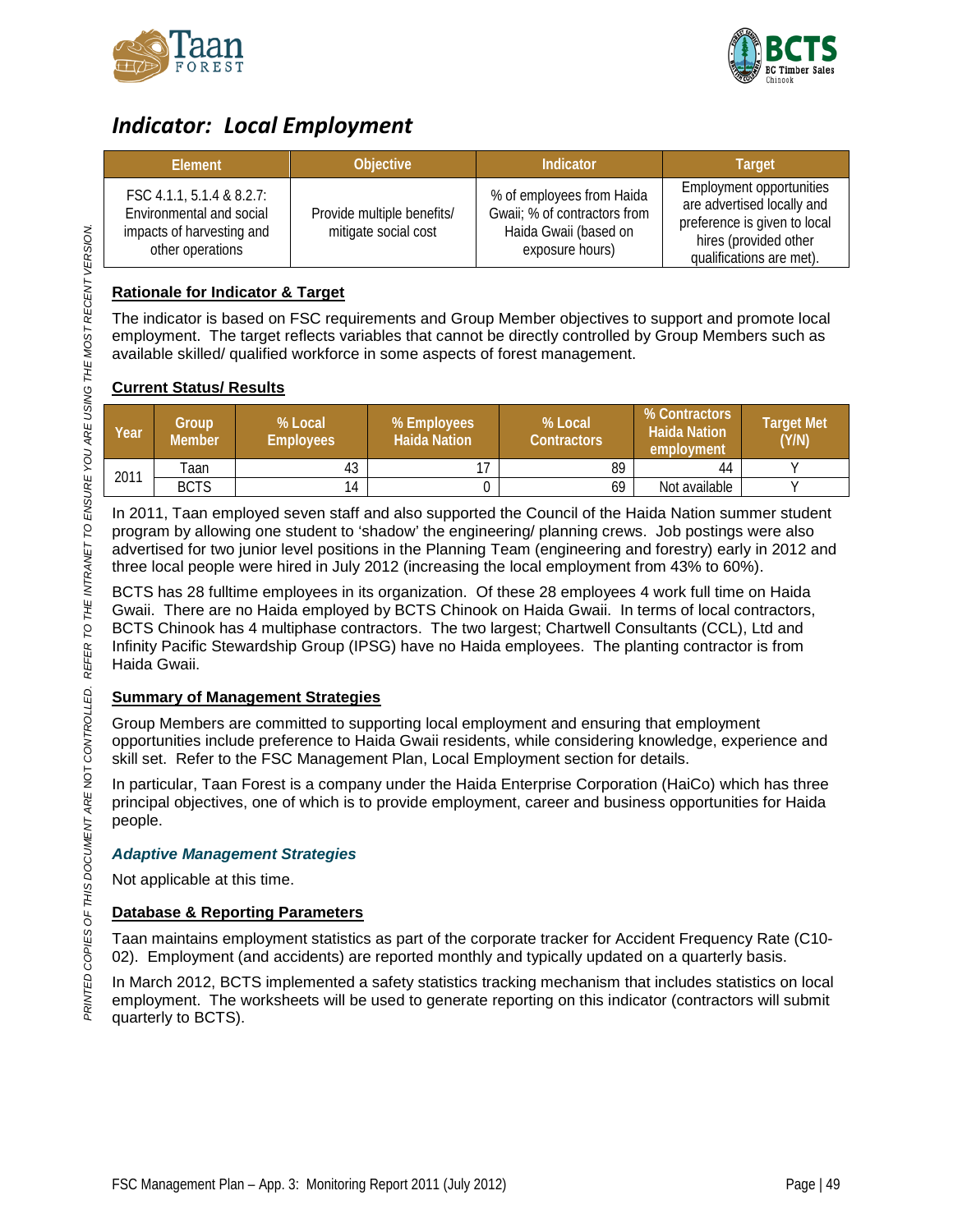



### <span id="page-51-0"></span>*Indicator: Local Supplies & Services*

| <b>Element</b>              | Objective <sup>1</sup>     | Indicator                     | <b>Target</b>                |
|-----------------------------|----------------------------|-------------------------------|------------------------------|
| FSC 5.1.4, 8.2.7 and 8.2.9: |                            | <b>Expenditures for local</b> | Preference is given to local |
| Environmental and social    | Provide multiple benefits/ | supplies and services;        | supplies and services (all   |
| impacts of harvesting and   | mitigate social cost       | Monumental Cedar provided     | other qualifications being   |
| other operations            |                            | to the Cultural Wood Program  | equal)                       |

### **Rationale for Indicator & Target**

The indicator is based on FSC requirements and Group Member corporate objectives to support local supplies and services. However, the target reflects the challenges associated with operating in a remote location such as Haida Gwaii and considers that some supplies and services may not be locally available and significant variations in price may exist between Haida Gwaii and other locations.

### **Current Status/ Results**

| Year | <b>Group Member</b> | <b>Expenditures for Haida Gwaii</b><br><b>Supplies and Services</b> | i Monumental Cedar'<br><b>Provided to the Cultural</b><br><b>Wood Program</b> | Target Met (Y/N) |
|------|---------------------|---------------------------------------------------------------------|-------------------------------------------------------------------------------|------------------|
| 2011 | Taan                | 52%                                                                 | 0 pieces                                                                      |                  |
|      | <b>BCTS</b>         | unavailable                                                         | $8 \text{ m}^3$                                                               | Not available    |

In 2011, the local vendors for Taan increased from 25 to 34. The harvest profile of the cutblocks in 2011 did not provide any options for the cultural wood program. However, the plans for 2012 include some cutblocks that will contribute volume to the program.

BCTS is not able to provide these statistics for column #1 at this time but systems are being developed to be able to report on this indicator next year.  $8 \text{ m}^3$  of monumental cedar were provided to the Haida Nation from TSLA68535.

### **Summary of Management Strategies**

Group Members are committed to supporting the procurement of local supplies and services wherever feasible and economical. Refer to the FSC Management Plan, Local Supplies and Services section for details.

### *Adaptive Management Strategies*

Not applicable at this time.

### **Database & Reporting Parameters**

Reports generated annually from Group Member accounting software to demonstrate annual expenditures for local supplies and services by vendor. Local contract services for forest planning, harvesting and road construction etc. are also included. Volume provided to the cultural wood program is communicated by Operations personnel (likely by piece size and not volume).

BCTS has just begun the process of collecting this information from their contractors and Licensees, as well as, in-house staff expenditures while traveling to Haida Gwaii for FSC related activities. As part of a Continuous Improvement mandate a new reporting structure will be in place for 2012 reporting requirements.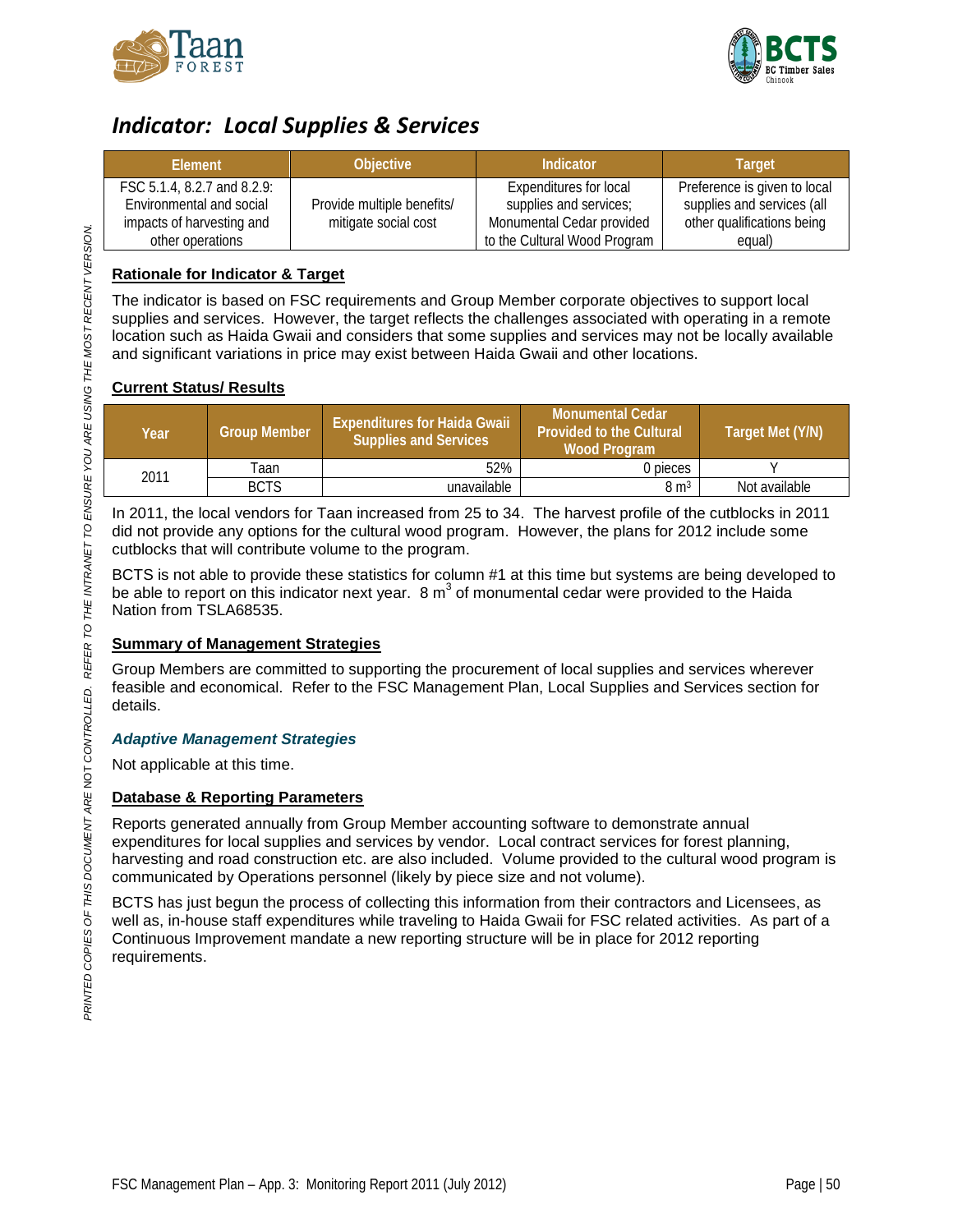



### <span id="page-52-0"></span>*Indicator: Accident Frequency Rate*

| Element                                      | <b>Objective</b>                                                      | Indicator                        | Target                                          |
|----------------------------------------------|-----------------------------------------------------------------------|----------------------------------|-------------------------------------------------|
| FSC 5.1.4 & 4.2.2 Accident<br>frequency rate | Provide multiple benefits/<br>mitigate environmental &<br>social cost | Accident frequency rate<br>(AFR) | $MIR \leq 8.00$<br>AFR / 100,000 $m^3 \le 1.04$ |

### **Rationale for Indicator & Target**

The indicator is based on FSC requirements and Group Member Corporate objectives to demonstrate low accident frequency rates. Little information is available on what constitutes a 'low' accident rate. Ultimately, the true target for accident rates is zero. However, this is difficult to achieve so in the spirit of continual improvement, a surrogate low accident rate was used as a target. A target for the MIR was also included as another measure to demonstrate accident rates, as this is the typical method used by industry to calculate accident frequency rates. At this time, group members have determined an MIR of 8.0 and an accident frequency rate of one third of the provincial forestry average (as communicated by the BC Forest Safety Council as a possible measure) will be used for demonstrating a low accident rate.

The 2011 provincial average accident rate for the Forest Industry (Harvesting) is 3.12 per 100,000  $m<sup>3</sup>$ harvested volume, and has been steadily improving since 2007, as communicated by a BC Forest Safety Council Representative via email communication. One third of 3.12 is 1.04.

### **Current Status/ Results**

| Year | Group<br><b>Member</b> | <b>Medical Incident</b><br>Rate (MIR) | <b>Accident Frequency Rate</b><br>/100,000m <sup>3</sup> Harvested | <b>BC Forestry</b><br>(Harvesting) Average<br>(AFR /100,000m <sup>3</sup> ) | Target Met (Y/N) |
|------|------------------------|---------------------------------------|--------------------------------------------------------------------|-----------------------------------------------------------------------------|------------------|
|      |                        | Taan – 0.00                           | 0.00                                                               |                                                                             |                  |
| 2011 | Taan                   | Contractor – 7.09                     | 1.61                                                               | 3.12                                                                        |                  |
|      | <b>BCTS</b>            | N/A                                   | 1.65                                                               |                                                                             |                  |

In 2001, contractors for Taan contractors reported three incidents that qualify for MIR Tracking, one motor vehicle accident resulting in medical treatment for stitches, one chest pain resulting in medical treatment, and one lost time repetitive stress/ reoccurring injury. Taan contractors also reported one motor vehicle accident involving impact with a deer, no injuries were sustained.

In 2011, BCTS did not have a system in place for tracking medical incident rate, rather an accident frequency rate was calculated using the data from WorkSafe BC and Forest Safety Council, based on harvesting rates. A new system was implemented spring 2012 and will be used in future reporting to include MIR calculations specific to BCTS. BCTS statistics include both staff, contractors and licensees.

### **Summary of Management Strategies**

Taan maintains a Corporate Management System (CMS) that includes management for both safety and environmental considerations (consistent with legal requirements). Under the CMS, pre-works and internal inspections are completed for each development area to confirm employees and contractors are meeting the requirements.

Taan also includes provisions within contracts for adherence to safety and environmental legal requirements and maintenance of a safety program.

BCTS has a corporate policy that requires all contractors to be SAFE certified under the BC Forest Safety Council. Requirements of the certification include meeting all legal requirements, periodic inspections, safety meetings, etc.

Safety statistics are received on a regular basis by Group Members and are reviewed during data inputs to calculate accident rates. In the event that high accident rates are occurring, they will be reviewed and discussed to develop action plans in order to ensure that preventative action is occurring promptly.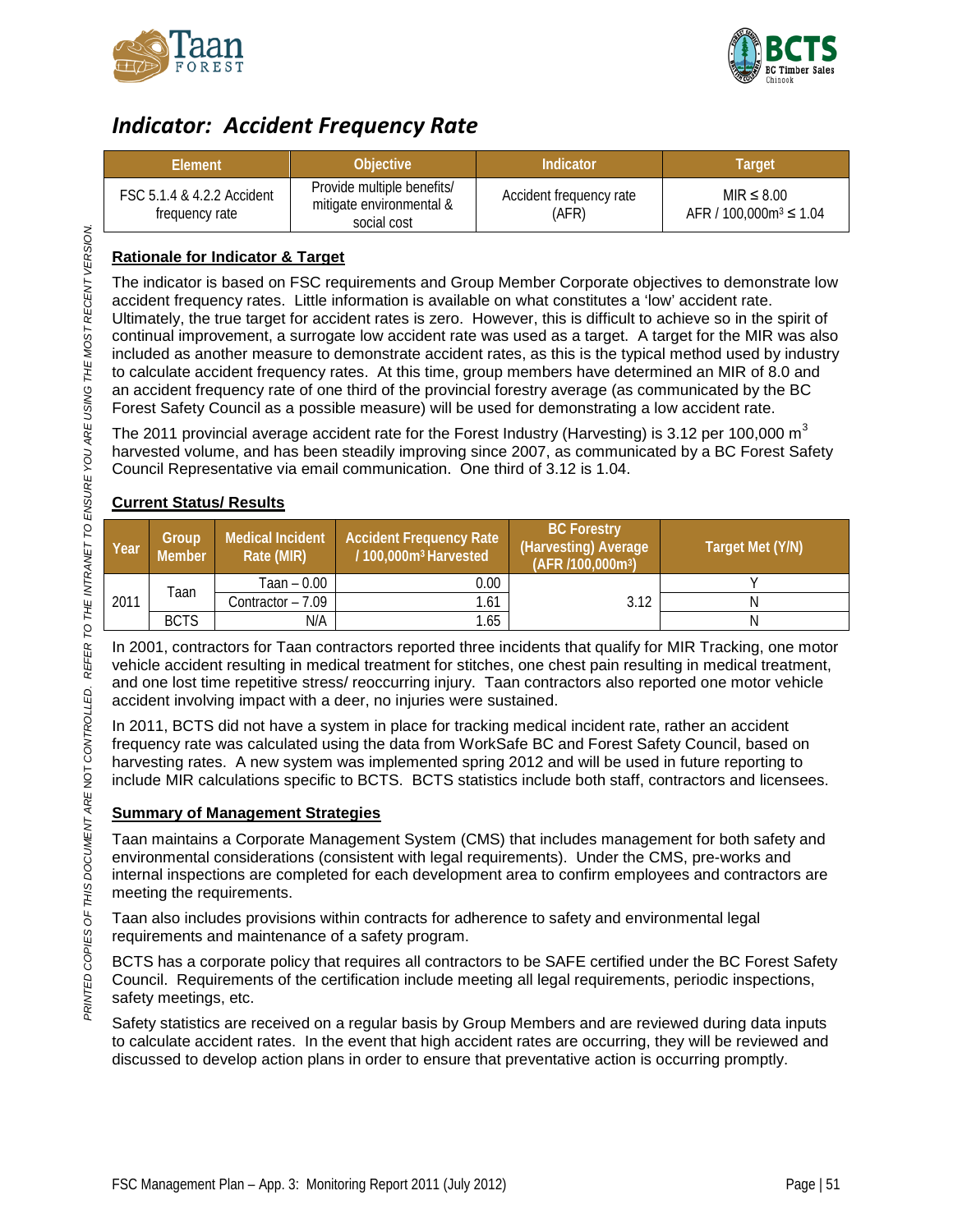



### *Adaptive Management Strategies*

Not applicable at this time. Accident rates are scheduled to be reviewed and discussed at the 2012 Management Review Meeting to consider ideas and strategies to improve accident rates.

### **Database & Reporting Parameters**

MIR is calculated using the industry standard formula of the sum of medical treatment, restricted work cases and lost time cases x 200,000/ total exposure hours. Note that fatalities are classified as Lost Time accidents.

Taan maintains an accident frequency spreadsheet (updated quarterly) that includes employee and contactor accident statistics (File C10-02).

BCTS has recently implemented a safety statistic reporting system (updated quarterly) that will provide for more detailed reporting for 2012.

Calculations are also completed on an annual basis using the MIR statistics to tally the number of MIR category accidents in relation to the total volume harvested in order to facilitate comparison of the accident frequency rate with the statistics provided by the BC Forest Safety Council.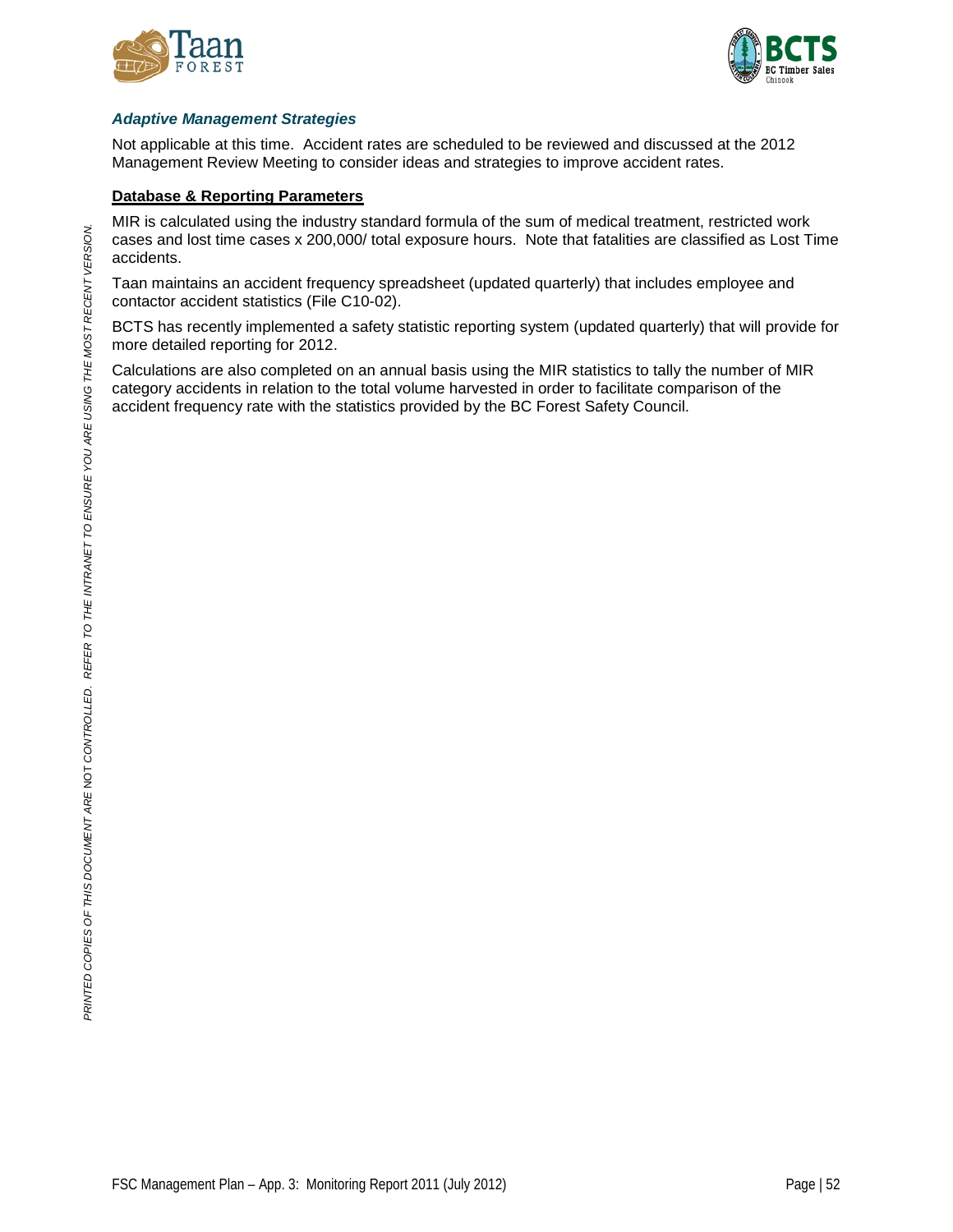



### <span id="page-54-0"></span>*Indicator: FSC Consultation*

| Element                                                                                         | <b>Objective</b>                                   | Indicator                                                                                                                                                                            | <b>Target</b>                                                                   |
|-------------------------------------------------------------------------------------------------|----------------------------------------------------|--------------------------------------------------------------------------------------------------------------------------------------------------------------------------------------|---------------------------------------------------------------------------------|
| FSC 5.1.4 & 8.2.7:<br>Environmental and social<br>impacts of harvesting and<br>other operations | Provide multiple benefits/<br>mitigate social cost | # of complaints and/ or<br>disputes received by<br>Stakeholders or Haida Nation<br>related to forest resources<br>and other impacts (e.g.,<br>noise, traffic, smoke, access,<br>etc. | 100% of comments,<br>complaints and disputes are<br>resolved in a timely manner |

### **Rationale for Indicator & Target**

The indicator is intended to represent overall level of satisfaction of local residents regarding forest management activities. It incorporates general complains and issues as well as a general summary of the outcome of FSC consultation and whether any formal disputes have been submitted to Group Members. The target is intended to reflect corporate objectives and FSC requirements to obtain general "free and informed consent" from local residents and rights holders.

### **Current Status/ Results**

| Year | Group<br>Member | <b>FSC Consultation - Comments Received</b> | Complaints<br>Received | <b>Disputes</b><br>Received | Target Met (Y/N) |
|------|-----------------|---------------------------------------------|------------------------|-----------------------------|------------------|
|      | aan             | Mount Moresby Adventure Camp                | l (VPC)                |                             | $\lambda$ /*     |
| 2011 | <b>BCTS</b>     | Village of Port Clements (VPC)              | (resident)             |                             |                  |

Consultation with Mount Moresby Adventure Group is on-going regarding addressing their values and concerns for the Mosquito Lake area. Management strategies have been added to the FSC Management Plan to ensure future consultation occurs, particularly in the event that forest management activity is planned for the Mosquito Lake Area.

\*The Village of Port Clements raised a complaint/ concerns in 2011 relating to local employment, community support and a request for on-going communication in the form of a minimum of two public meetings with Taan per year. To date, public meetings have not been held, but the two parties have met on various occasions to discuss concerns and future planning. Additional meetings are planned for 2012. A public meeting is planned for the fall of 2012 (after the purchase of TFL 60 is finalised).

BCTS Chinook was contacted by a resident of Haida Gwaii who wanted to know why wood was moving off island rather than being processed on island. It was explained that the FSC Standard states that fibre must be made available to for local purchase but a fair market value. In cases where fair market value is not being offered, the wood may be moved off island.

General comments were also raised to Rainforest Alliance regarding inorganic waste in the forests as a result of the seedling protector cones. These concerns are incorporated into [Indicator:](#page-57-0) Inorganic Waste - [Seedling Protectors.](#page-57-0)

### **Summary of Management Strategies**

The FSC Management Plan contains the management strategies in relation to FSC Consultation, including definitions of terms and a dispute resolution process. A 'Dispute' refers to a formal complaint received in writing from a person or person's rights or interests are directly affected by a Group Member's forest management activities, after regular consultative avenues have been explored to resolve the differences. A complaint is intended to refer to concerns expressed either in writing or verbally during FSC consultation or otherwise (e.g., road conditions, smoke, logging traffic speed, etc.)

Information received in relation to specific complaints and/ or disputes will be considered for additional indicator development in future revisions to the FSC Monitoring Plan and Annual Report, where applicable (e.g., seedling protector waste management was raised in 2011 to Rainforest Alliance through the FSC Consultation process and forwarded to the Group Manager and has been developed into a separate indicator to monitor progress).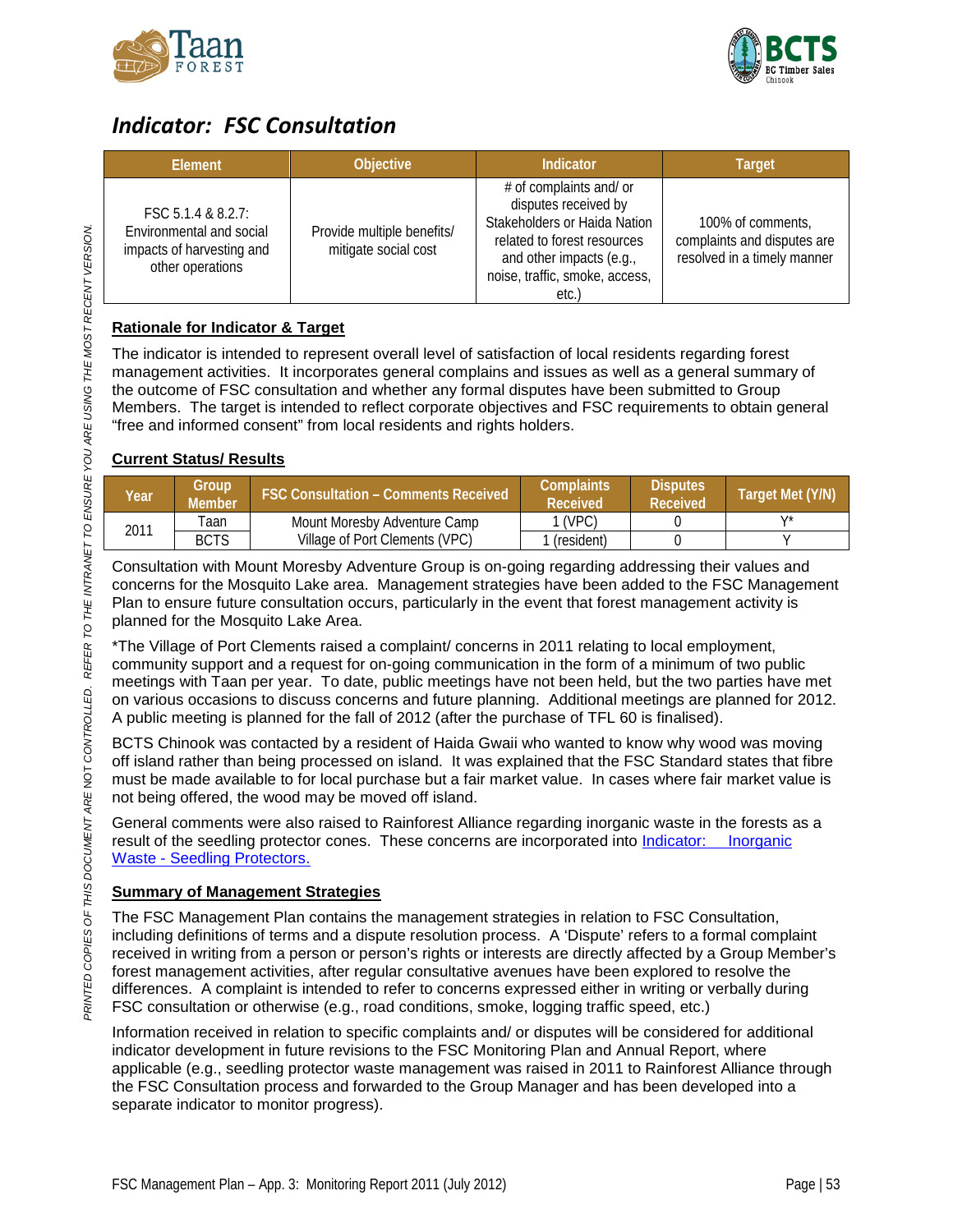



### *Adaptive Management Strategies*

Not applicable at this time.

#### **Database & Reporting Parameters**

FSC Consultation records are maintained on file by the Group Manager (Taan) and tracked for follow up within the Corporate Tracker. Group Members may also receive and record/ file comments, concerns, complaints or disputes in relation to the FSC Certification and/ or forest management activities. In the event that Group Members receive any complaints or disputes, they must communicate any concerns to the Group Manager and provide updates on progress towards resolution.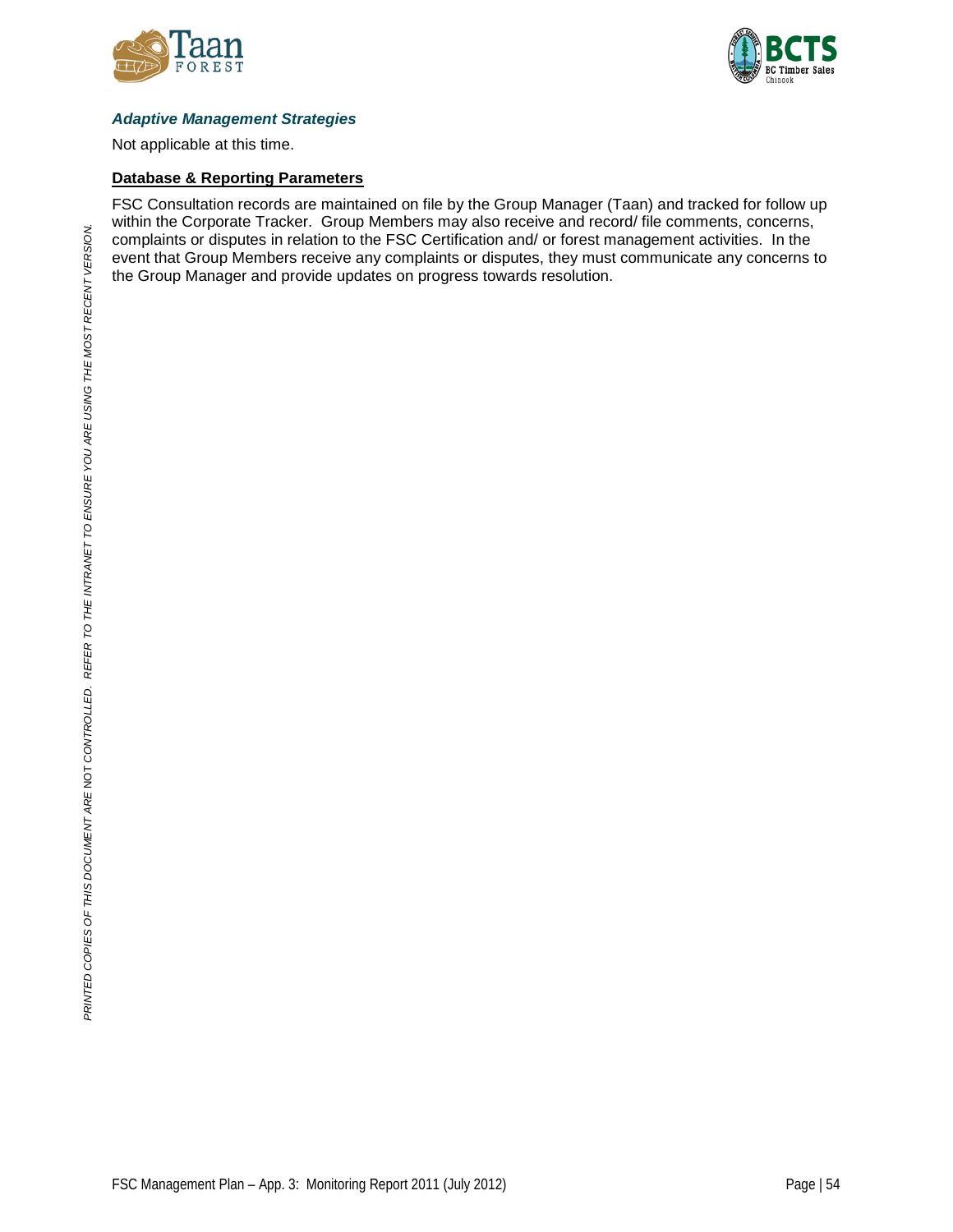



### <span id="page-56-0"></span>*Indicator: Dryland Sort Wood Waste*

| Element                                                                                        | <b>Objective</b>                                                                | Indicator                                        | Target                                                       |
|------------------------------------------------------------------------------------------------|---------------------------------------------------------------------------------|--------------------------------------------------|--------------------------------------------------------------|
| FSC 5.1.4 8.8.2.8<br>Environmental and social<br>impacts of harvesting and<br>other operations | Mitigate environmental &<br>social cost; manage waste<br>and other contaminants | Volume of waste disposal<br>(e.g., m3, Kg, etc.) | DLS waste disposal is $\leq 10\%$<br>of the volume harvested |

### **Rationale for Indicator & Target**

The indicator was selected as one of the available measures of waste generated by Taan Forest in response to social and environmental 'costs' or impacts of forest operations. The target is based on the results for 2011 but is based on a function of the total volume harvested to help account for the low harvest level in 2011. Dryland sort waste is not measured for BCTS, as the wood is owned by the Timber Sale holder upon harvesting.

### **Current Status/ Results**

| Year | Group<br>Member. | Waste Type                     | Quantitv | $%$ of<br>Volume<br><b>Harvested</b> | Method of<br><b>Disposal</b> | <b>Farget Met</b><br>(Y/N) |
|------|------------------|--------------------------------|----------|--------------------------------------|------------------------------|----------------------------|
| 2011 | Taan             | Dryland Sort (DLS) Wood Debris | .368.4   | '.3%                                 | .andfill                     |                            |

In 2011, the quantity of DLS waste as a function of the total volume harvested (186,050m<sup>3</sup>) was 7.3% and the average length of waste generated from the DLS was 17m and average top was 20.6cm.

### **Summary of Management Strategies**

Taan hires a local contractor to transport waste related to the dryland sorts to authorized landfill sites (e.g., Ferguson). Taan is currently exploring bioenergy opportunities that have the potential to contribute to reductions in waste from the DLS and in the woods.

All TSL holders are required to remove any waste and/or contaminates off site to an acceptable facility. BCTS does not track this indicator at this time.

Inorganic wastes related to tree seedling protectors are reported under a separate indicator.

### *Adaptive Management Strategies*

Not applicable at this time.

### **Database & Reporting Parameters**

Taan maintains records related to waste removal from the Dryland Sort in relation to the contract provisions related to the waste removal. A Netscale Report (scaling database) is produced annually to show the total volume of waste from the DLS debris.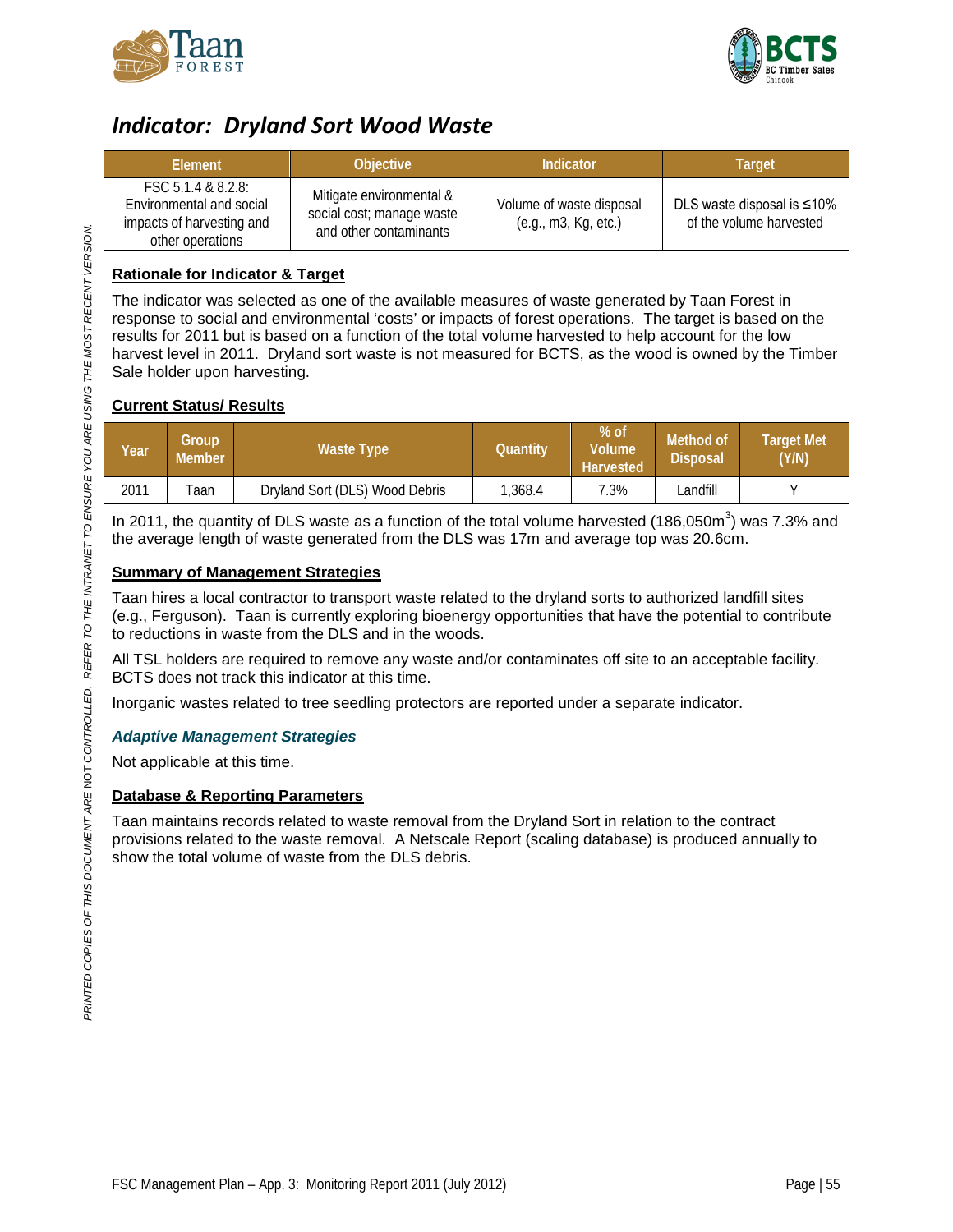



### <span id="page-57-0"></span>*Indicator: Inorganic Waste - Seedling Protectors*

| Element                                                                                                       | Objective                                                                       | Indicator                                                        | <b>Target</b>                                                                                                   |
|---------------------------------------------------------------------------------------------------------------|---------------------------------------------------------------------------------|------------------------------------------------------------------|-----------------------------------------------------------------------------------------------------------------|
| FSC 5.1.4, 8.1.3, 8.2.7 &<br>8.2.8: Environmental and<br>social impacts of harvesting<br>and other operations | Mitigate environmental &<br>social cost; manage waste<br>and other contaminants | Complete inventory of<br>backlog areas with cones<br>established | Develop action plans for<br>removal over the next 5<br>years. Demonstrate<br>implementation of removal<br>plans |

### **Rationale for Indicator & Target**

The indicator is intended to directly respond to concerns of local residents related to inorganic waste related to the seedling protectors, and specifically, the older cutblock areas where cones are still present on the trees but are no longer required to protect the seedlings from browse damage (i.e., the seedling height has extended beyond the top height of the cones). The target is based on a continual improvement scenario at this time rather than a definitive target, as the full inventory of current regenerating areas with cones established is still in progress.

### **Current Status/ Results**

| Year | Group<br><b>Member</b> | Inventory of Total<br>Area containing<br><b>Seedling</b><br>Protectors (ha) | Total Inventory of<br><b>Seedling</b><br><b>Protectors</b><br>established | # of Seedling<br><b>Protectors</b><br>Removed | # of Seedling<br><b>Protectors Re-</b><br>used | <b>Target Met</b><br>(Y/N) |
|------|------------------------|-----------------------------------------------------------------------------|---------------------------------------------------------------------------|-----------------------------------------------|------------------------------------------------|----------------------------|
|      | Taan                   | In progress                                                                 | In progress                                                               | 88,700                                        | 50,000                                         | N                          |
| 2011 | <b>BCTS</b>            | After $2003 =$<br>1,467.6                                                   | 513,235                                                                   | 44,343                                        | 44,000                                         | N                          |

Historical information on existing seedling protector cones (inventory) is currently in progress. BCTS has prepared an inventory of seedling protectors for areas planted after 2003, but has yet to complete an inventory of older reforestation areas. Taan just received the Cengea Resources database records for TFL 60 on July 19, 2012. A report will be generated very soon regarding the seedling protector inventory.

Taan completed one cone removal project in 2011 and is currently completing another in July 2012.

From 2003 to 2011, BCTS also completed maintenance activities on 963.9ha (roughly 337,085 protectors), a portion of which would have included removal.

### **Summary of Management Strategies**

During FSC Consultation in 2011, concerns were raised by local residents regarding non-biodegradable plastic wastes in the forest of Haida Gwaii as a result of use of the seedling protectors in the regenerated cutblocks (concerns raised to Rainforest Alliance).

Due to the significant deer population on Haida Gwaii, seedling protectors are required in order to ensure regeneration of cedar and cypress are achieved per the legal stocking standards and objectives under the Land Use Order. Local residents have expressed concern regarding seedling cone protectors, in relation to in-organic wastes in the forest.

The FSC Management Plan includes management strategies for waste in the Management Unit.

Progress is underway in 2011 and 2012 to gather information regarding inventory of past seedling cone installations in order to establish priorities for removal and where possible, re-use of the cones. A work plan will be developed in 2012. Group Members may also explore potential cooperation with the Haida Gwaii Youth Stewardship Program for cone removal projects.

Discussion with MFLNRO in July 2012 indicate there may be some LBIP funding available for cone removal project for older areas that have been previously reported as free growing and no longer require protection from deer browse.

The Cowichan Lake Research Center is also working on a breeding program to select for qualities that make the cedar less desirable to deer populations. They are planning some research trials on Vancouver Island.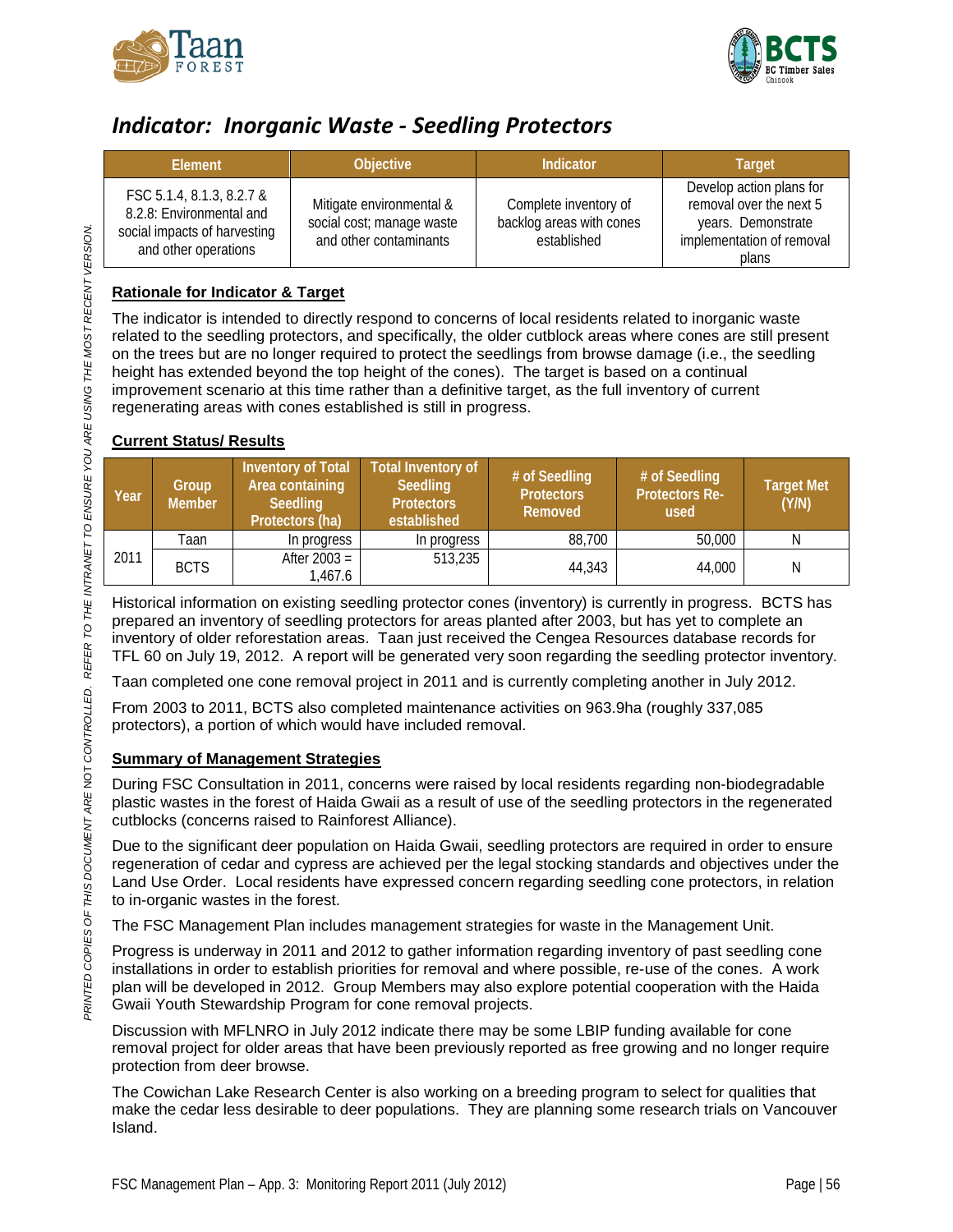



### *Adaptive Management Strategies*

Group Members are exploring the potential to utilize some different seedling protector products (e.g., different biodegradable ratings, etc.). Taan has also contacted Researchers in Lake Cowichan regarding potential to establish trials in Haida Gwaii for the new cedar/ cypress seedlings that have been bred to reduce the palatability to deer.

### **Database & Reporting Parameters**

Reports are generated out of the Group Member's silviculture tracking database (Cengea), silviculture planting activities reports. In 2011, Taan inventory includes a summary of reports provided by WFP for the TFL 60 areas. This inventory was used to guide cone removal projects in 2011 and 2012.

In 2011, BCTS used reports generated out of the MOFLNRO RESULTS database for areas planted with cedar (as all planted cedar requires seedling protectors to be established).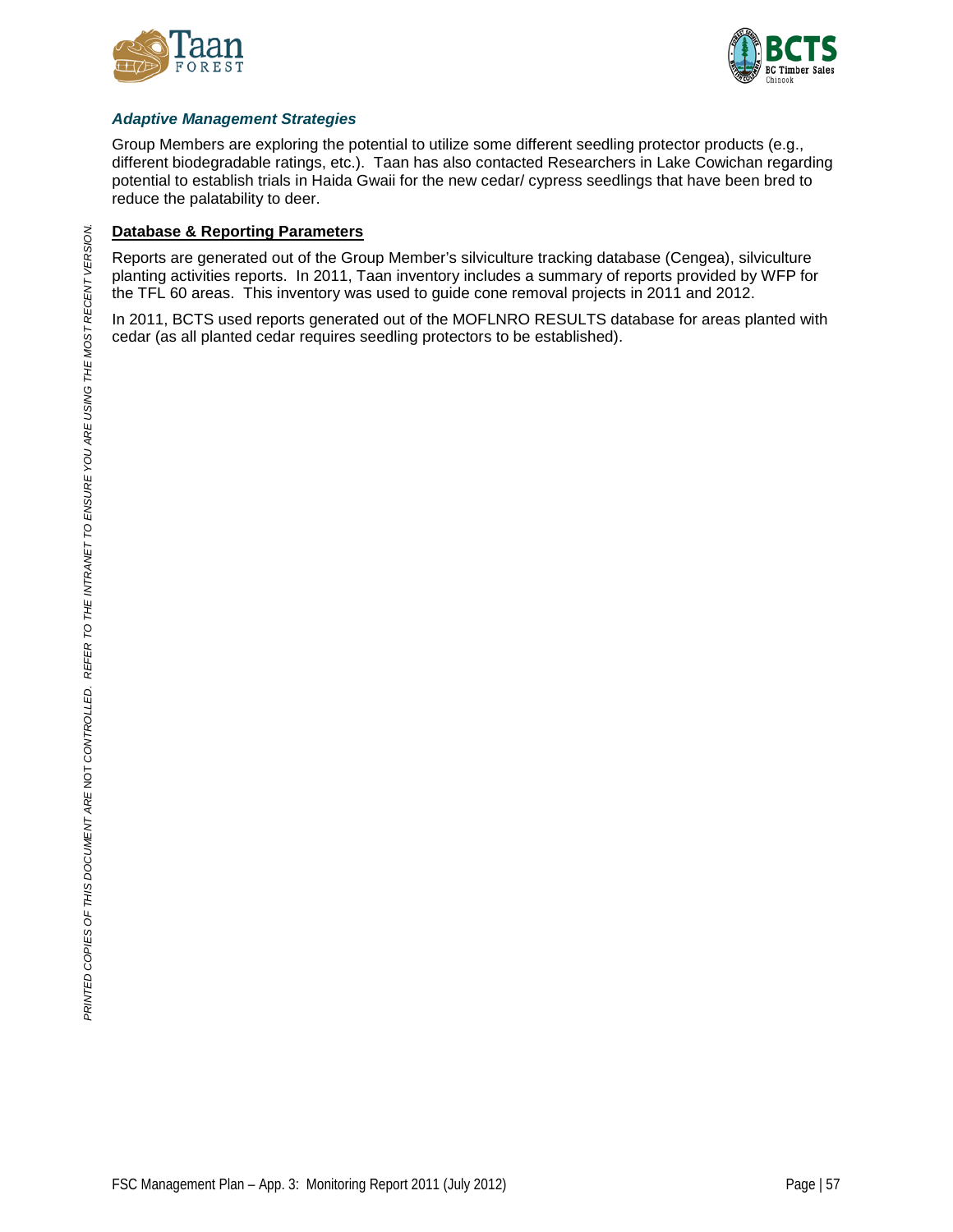



### <span id="page-59-0"></span>*Indicator: Carbon Credits (Under Development)*

| Element                                                                                 | <b>Objective</b>                                                                | Indicator                     | Target            |
|-----------------------------------------------------------------------------------------|---------------------------------------------------------------------------------|-------------------------------|-------------------|
| FSC 5.1.4: Environmental<br>and social impacts of<br>harvesting and other<br>operations | Mitigate environmental &<br>social cost; manage waste<br>and other contaminants | # of carbon credits generated | Under development |

### **Rationale for Indicator & Target**

Under development.

### **Current Status/ Results**

Under development.

### **Summary of Management Strategies**

This indicator is currently under development.

The Haida Enterprise Corporation (HaiCo) and the Council of the Haida Nation are exploring opportunities related to carbon credits. BCTS Chinook is also looking into this issue and will cooperate with Taan and/or the Haida Nation moving forward.

### *Adaptive Management Strategies*

Not applicable at this time.

### **Database & Reporting Parameters**

Report on progress via communication updates from the Taan President.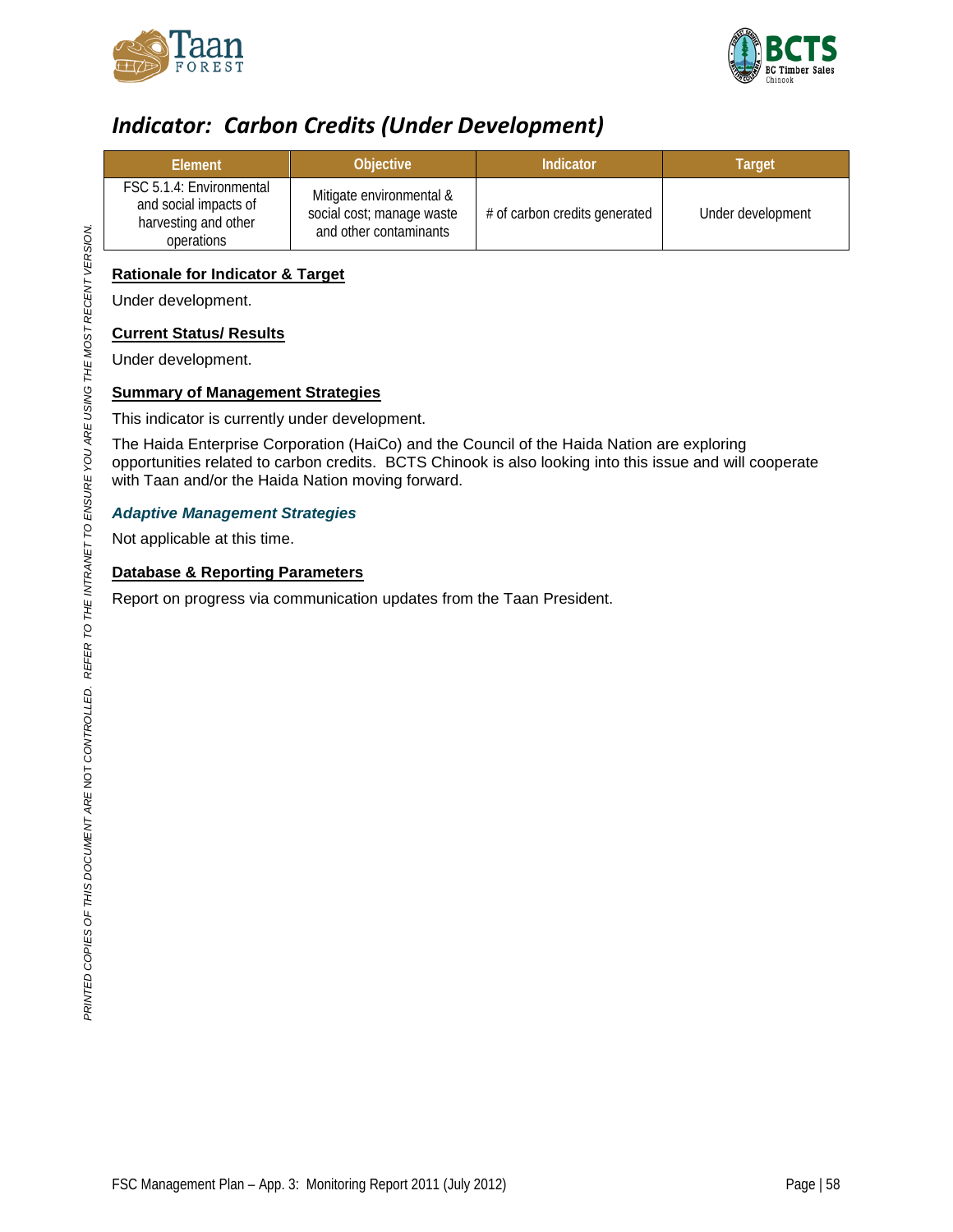



# <span id="page-60-0"></span>*Costs, Productivity & Efficiency*

### <span id="page-60-1"></span>*Indicator: Forest Management Efficiencies*

| <b>Flement</b>                                              | <b>Objective</b>                                   | Indicator                 | Target                                              |
|-------------------------------------------------------------|----------------------------------------------------|---------------------------|-----------------------------------------------------|
| FSC 5.1.4 & 8.2.9: Costs.<br>productivity and efficiency of | Efficient forest management<br>(evaluate costs and | # of completed pro-formas | Pro-formas are completed<br>and evaluated for every |
| forest management                                           | production)                                        |                           | development area                                    |

### **Rationale for Indicator & Target**

Cost and margins are evaluated on a regular basis by ach group member as a normal function of business management processes during cutblock planning and cutting permit/ road permit preparations. This indicator is one representation of how development costs are evaluated in relation log markets to determine whether development of specific areas is economical or not. Decisions on specific margins of loss or gain for each development area are made by upper management of each group member. The target is generic in nature to demonstrate that group members are assessing costs and margins on a regular basis to ensure efficiencies. The indicator was selected as one means to demonstrate that costs are evaluated, as it does not contain confidential information of actual costs for forest management.

### **Current Status/ Results**

| Year | <b>Group Member</b> | # Pro-Formas | Target Met (Y/N) |
|------|---------------------|--------------|------------------|
|      | Taan                |              |                  |
| 2011 | <b>BCTS</b>         |              |                  |
|      | Taan                |              |                  |
| 2010 | <b>BCTS</b>         | ں ו          |                  |

In 2011, 38 areas were assessed for margins in the TFL and 7 areas were evaluated in the Haida Tenure.

### **Summary of Management Strategies**

Group Members record and monitor costs, productivity and efficiency of forest management activities on a regular basis as part of the corporate business structures and budget process.

In addition to corporate level evaluations, Taan Forest also implements a Pro-Forma evaluation of every cutblock during the planning development stages to determine if harvesting is economical based on projected costs and value. Then a final pro-forma evaluation is completed following completion of planning.

BCTS follows a similar format as Taan and every block goes through an evaluation process to determine economic viability. Blocks may be grouped or dispersed depending upon economics of a block or groups of blocks.

### *Adaptive Management Strategies*

Not applicable at this time.

### **Database & Reporting Parameters**

Taan Pro-Forma worksheets filed under the Tenure Files (Pro-forma folders).

BCTS maintains records of costs and evaluation of sales in their central file system.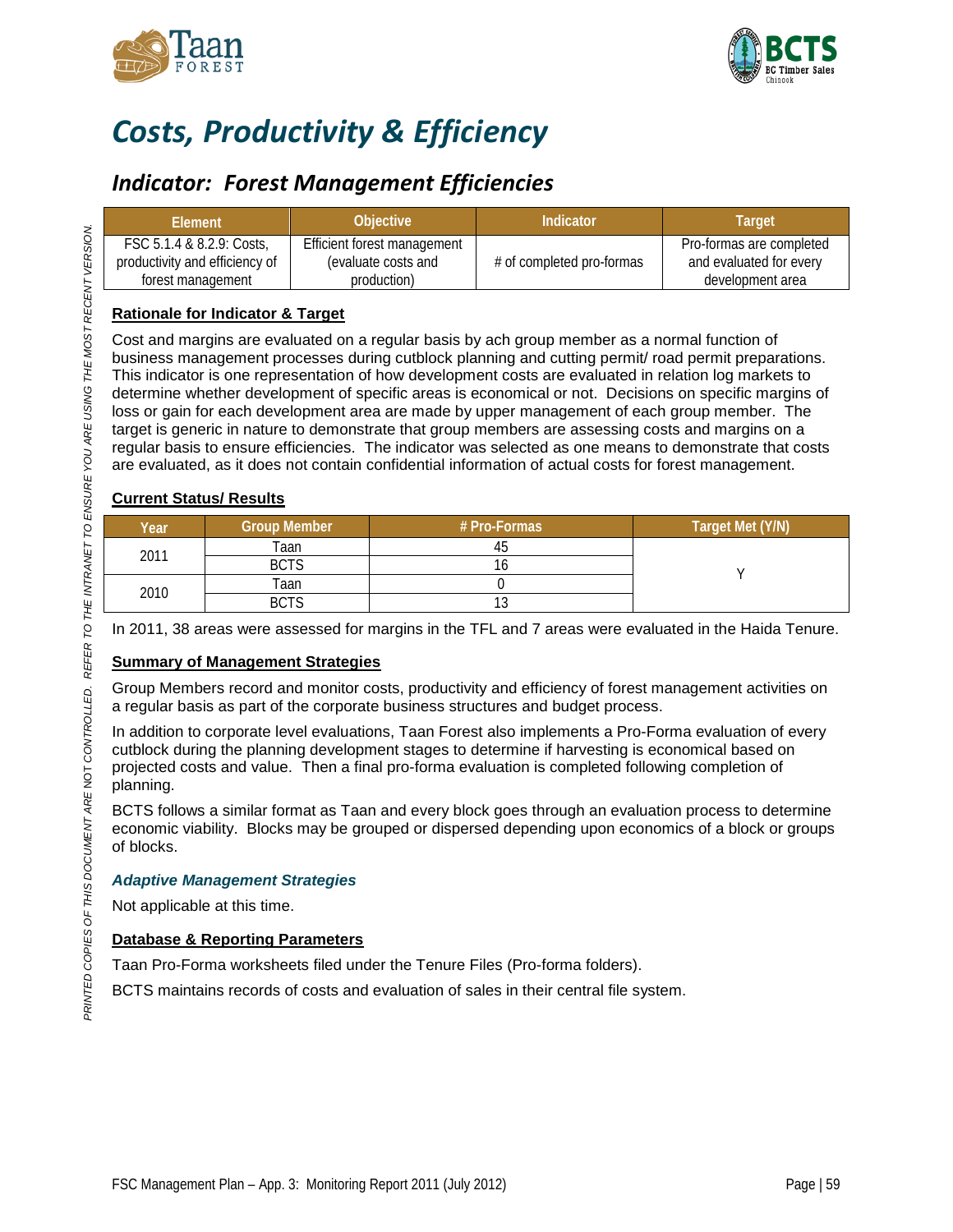



# <span id="page-61-0"></span>*High Conservation Value Forests*

It is important to note that several previous indicators all contribute to monitoring of High Conservation Value Forests such as Species at Risk and watershed/ riparian indicators.

The following indicators have been developed to assess effectiveness of management strategies for protection of landscape level biodiversity and High Conservation Value Forests and specifically address several key indicators of landscape connectivity, ecosystem representation and large landscape level forests.

### <span id="page-61-1"></span>*Indicator: Landscape Level Biodiversity - Overview*

| Element                                                                                               | <b>Objective</b>                                       | Indicator                                                                   | <b>Target</b>                                                                                                                                                                                    |
|-------------------------------------------------------------------------------------------------------|--------------------------------------------------------|-----------------------------------------------------------------------------|--------------------------------------------------------------------------------------------------------------------------------------------------------------------------------------------------|
| FSC 9.4.1, 8.2.3 &<br>$8.2.4$ : High<br><b>Conservation Value</b><br>Forests (HCVF) and<br>attributes | Maintain landscape level<br>biodiversity effectiveness | Seral stage, interior forest,<br>roads in THLB, NCLB and<br>protected areas | Maintain at least 30% of an LU in<br>old seral, minimize roads (ensure<br>careful road planning to avoid<br>unnecessary roads), and maintain<br>a geographic distribution of forest<br>interior. |

### **Rationale for Indicator & Target**

The indicator is intended to provide a coarse filter overview of landscape level biodiversity and is based on the indicator being developed by the Forest and Range Evaluation Program (FREP) for landscape level biodiversity effectiveness. The status of basic indicators such as seral stage, forest interior, and roads in the main land classes (THLB, NCLB, and Protected Areas), gives a broad indication of the vulnerability or risk level of an LU. Until FREP develops targets or baselines, the target is to maintain at least 30% of an LU in old seral, minimize roads (ensure careful road planning to avoid unnecessary roads), and maintain a geographic distribution of forest interior. This is an overview indicator and most of these measures are developed further in subsequent indicators (see representation, connectivity and intact forests below)

### **Current Status/ Results**

Under development.

### **Forecast**

Work is under way to develop forecasting models into the future to assess potential impacts to the current status as a result of forest management activities in order to assess the effectiveness of management strategies in ensuring the targets are met in the future. Results of the forecasts may drive changes to the management strategies through the adaptive management process.

### **Summary of Management Strategies**

Under development.

### *Adaptive Management Strategies*

Under development.

### **.Database & Reporting Parameters**

Some preliminary data for Haida Gwaii was provided by FREP (email communication) for the first two indicators. However, the data set was not complete, as it was missing the TFL information.

The Group Manager will continue to review the status of the FREP program and provide information as it develops.

In the interim, we have developed our own parameters for GIS analysis to generate our own measures for landscape level biodiversity indicators for seral stage (old forest representation) and forest interior conditions.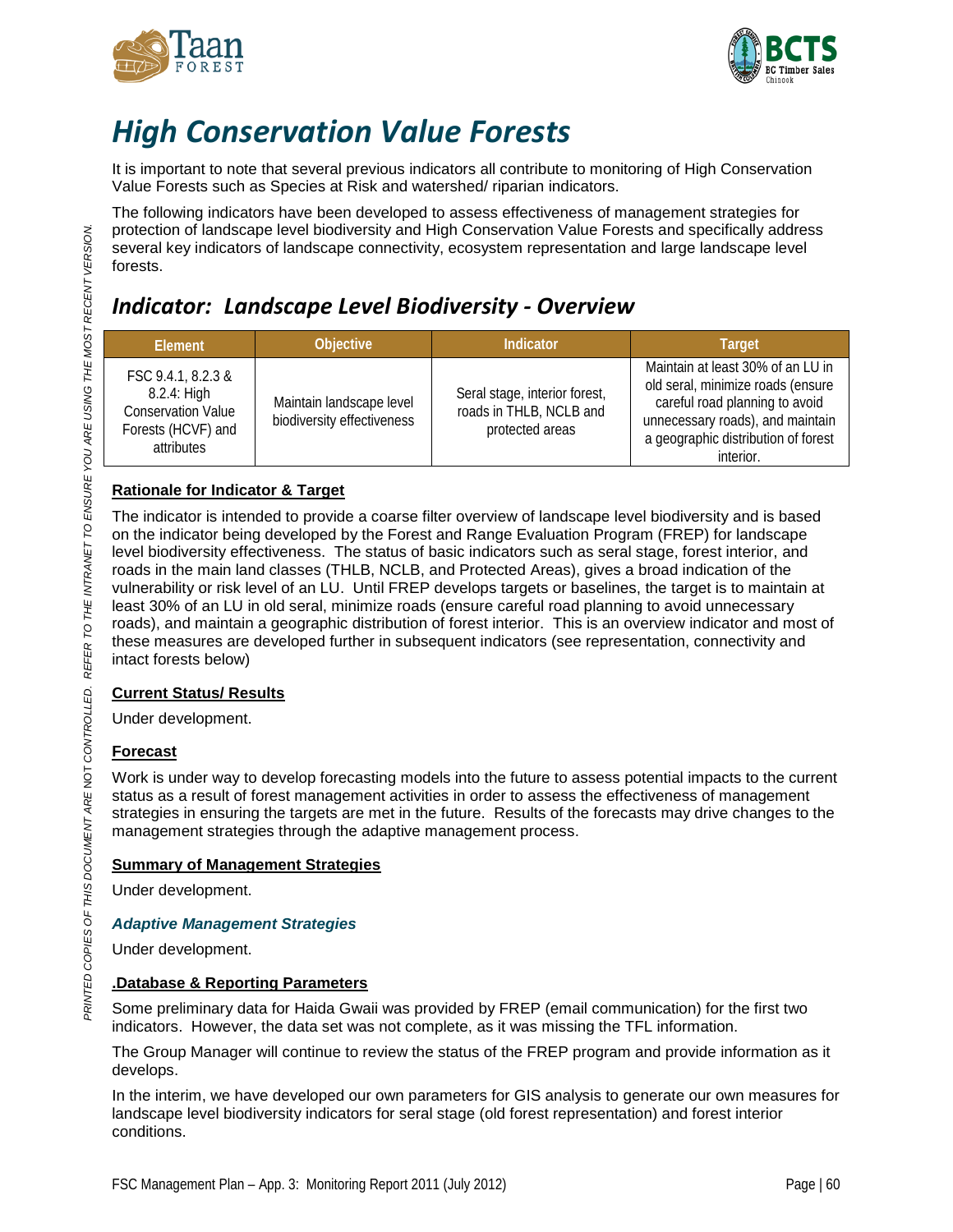



### <span id="page-62-0"></span>*Indicator: Landscape Level Biodiversity - Connectivity*

| Element                                                                                         | <b>Objective</b>                                                                                                                                                                                            | Indicator                                                                 | <b>Target</b>                                                                                                                                                 |
|-------------------------------------------------------------------------------------------------|-------------------------------------------------------------------------------------------------------------------------------------------------------------------------------------------------------------|---------------------------------------------------------------------------|---------------------------------------------------------------------------------------------------------------------------------------------------------------|
| FSC 9.4.1, 8.2.3 & 8.2.4:<br><b>High Conservation Value</b><br>Forests (HCVF) and<br>attributes | Maintain HCVF values of<br>large landscape level intact<br>forests; ensure viable<br>populations of most or all<br>naturally occurring species<br>exist in natural patterns of<br>disturbance and abundance | Connections between<br>reserves at both the<br>landscape and stand levels | Linkages of reserves exist from<br>high to low elevation and from<br>coast to inland. Stand<br>retention creates a permeable<br>matrix for old forest species |

### **Rationale for Indicator & Target**

Connectivity is a term describing the linkages of habitats, species and processes throughout an area that allows the flow of energy, nutrients, organisms, and genes at many scales. Because connectivity includes so many things, measuring connectivity is a complicated endeavour. If we could answer "connected for what" then connectivity becomes more tractable, but when management for all of biodiversity is the goal, then the best approach is to maintain connections at a variety of scales, from landscape to stands. For coastal forests we are most often concerned about connections for old forest species because forestry impacts that habitat more than others. Part of ensuring connectivity is ensuring enough interior habitat for those species sensitive to edges.

### **Current Status/ Results**

*Minimum Connections & Minimum Interior habitat*

Under development.

### **Summary of Management Strategies**

Landscape level connections include linkages of reserves to each other by other reserves as well as linkages provided by the NHLB and by mature and old forest in the THLB. Riparian areas often serve as useful linkages as do coastal strips (in general though, reserves should be large, not narrow). Connections at the stand level include reserved patches and dispersed trees. Patches that help maintain forest influence over the block are most useful, but patches between block (still at the stand level) are also useful. Research on how much habitat is sufficient to allow species to move (or to provide living space for those species that disperse slowly), is very limited. At present, the only practical way to assess connectivity is by visual assessment. Are there connections between/among watersheds? Within watersheds, are reserves connected from ocean to high elevation, do cross-valley corridors exist? At the stand level, is retention well-distributed and does it carry old growth attributes?

### *Adaptive Management Strategies*

Under development.

### **Database & Reporting Parameters**

Spatial maps of reserves that also show non-harvestable areas and late seral forest should be created every 5 years to assess any changes in connectivity. Visual inspection should be undertaken to assess if reserves link from high to low elevation and from coast to inland. FREP stand assessments have data that could be used to begin to assess if stand retention likely creates a permeable matrix for old forest species.

If connections appear low or questionable, then some direct species monitoring may be warranted. There are no high priority species on HG for which connectivity of old forest is a key habitat factor. Sometimes marten are suggested as needing connectivity and recommended for monitoring, but they are not present on Haida Gwaii. Current and future distribution of the old forest lichen *P rainerensis* could be assessed as an indicator of the adequacy of connectivity for a very old growth specific species with (probably) small dispersal distances. It may be too rare to assess and would only be recommended if connections appear low.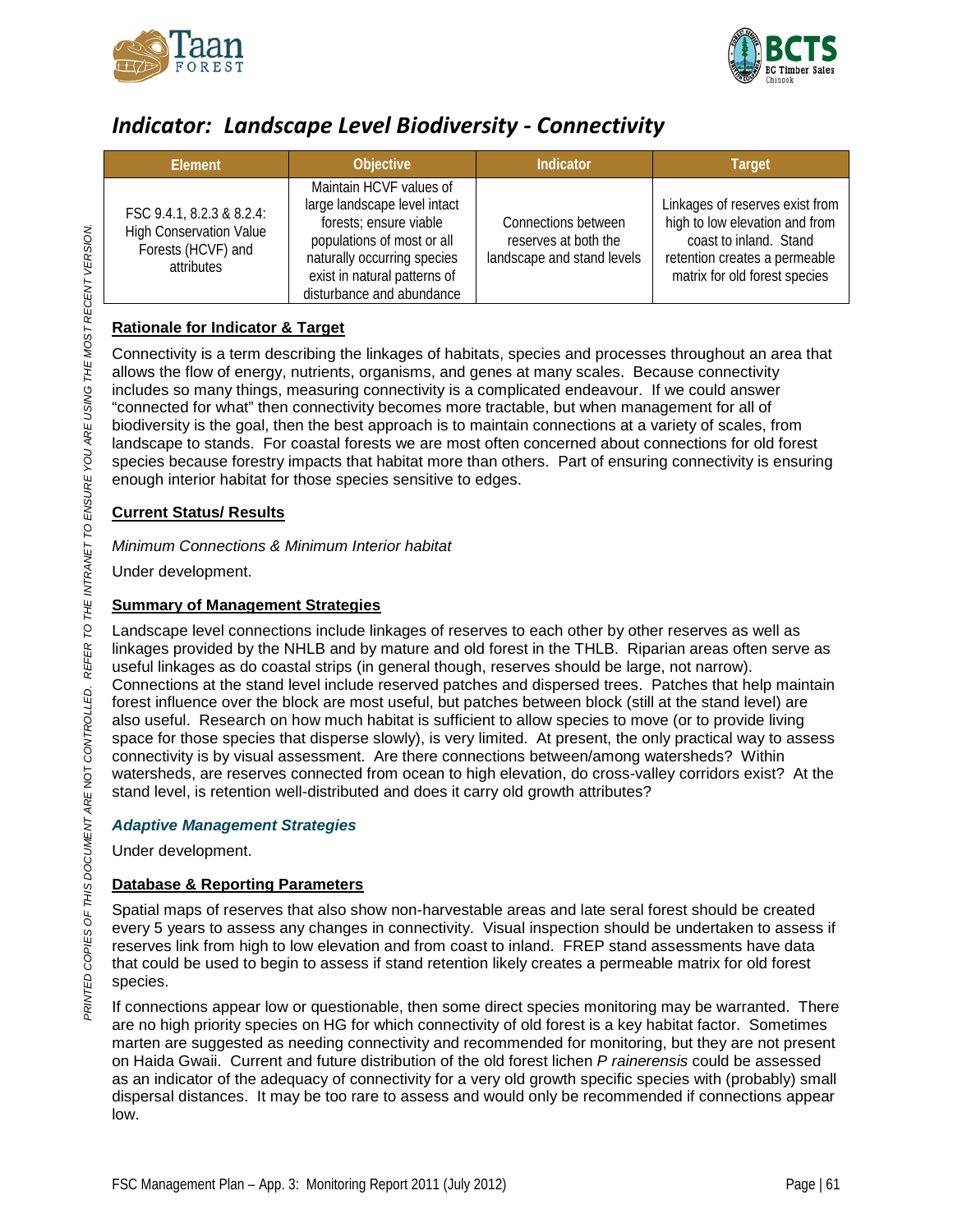



### <span id="page-63-0"></span>*Indicator: Landscape Level Biodiversity - Ecosystem Representation*

| <b>Element</b>                                                                                      | <b>Objective</b>                                                            | <b>Indicator</b>                                                                         | <b>Target</b>                                   |
|-----------------------------------------------------------------------------------------------------|-----------------------------------------------------------------------------|------------------------------------------------------------------------------------------|-------------------------------------------------|
| FSC 6.4.1, FSC 9.4.1, 8.2.3<br>& 8.2.4: High Conservation<br>Value Forests (HCVF) and<br>attributes | Maintain HCVF values/<br>attributes through landscape<br>level biodiversity | Evaluate whether ecosystems are<br>represented across the landscape<br>in time and space | Maintain representation<br>levels as set by LUO |

### **Rationale for Indicator & Target**

One of the key principals of conservation ecology is to keep all the pieces (Aldo Leopold). Representation of each ecosystem in an unmanaged state provides areas where natural processes can proceed, gives us areas to use as benchmarks to assess how managed areas compare, and provides habitat for the variety of plants and animals across the management area. Because of its fundamental role in conservation, the LUO sets targets for representation. Discussion is still ongoing as to what is the best ecological unit to use as a basis for representation – many plants and animals are found in several site series, so site series may be too small a unit. Groupings of site series may be better. The Land Use Order establishes ecosystem representation targets for each site series by Landscape Unit so this method was selected. Regardless of the representation unit chosen, the key concerns are:

- Are there enough reserves?
- Are reserves well distributed from high to low elevation?
- Do they encompass a variety of productivity classes; are most reserves large and functional?
- Are they well-distributed geographically throughout the area of interest?

In colloquial terms the questions follow a series: ok, if you have enough in reserves. Well then, where are they -- in the valley bottoms too, or all rock and ice? Are they large or are they small and dominated by edge effects? Are they well-distributed or are they isolated entities clustered in an unwanted LU?

The question of 'is enough set aside' is addressed by the LUO targets which sets goals of 30% of common ecosystems and 70% of rare ones. The LUO sets targets based on natural disturbance and some precautionary approaches to avoid high risk.

To assess the other questions, representation needs to be evaluated by elevation or landscape pattern, productivity and TEM/PEM classes.

### **Current Status/ Results**

*Ecosystem representation by site series*

Under development.

*Ecosystem representation by productivity class*

Under development.

*Ecosystem representation by elevation class (by LU)*

Under development.

### **Summary of Management Strategies**

The management objectives for landscape level biodiversity are a combination of the legal requirements under the Land Use Order (and related Forest Stewardship Plan-FSP), the *Forest and Range Practices Act* (FRPA), the FSC Management Plan, and Group Member Management Systems (e.g., planning procedures).

In particular, the Land Use Order (and related FSP) contains provisions for ecosystem representation targets for each Landscape Unit, relative to whether the ecosystem is considered common (30% representation targets) or rare (70% representation targets).

Group Members are required to complete analysis and tracking mechanisms in relation to ensuring these targets are met for each Landscape Unit.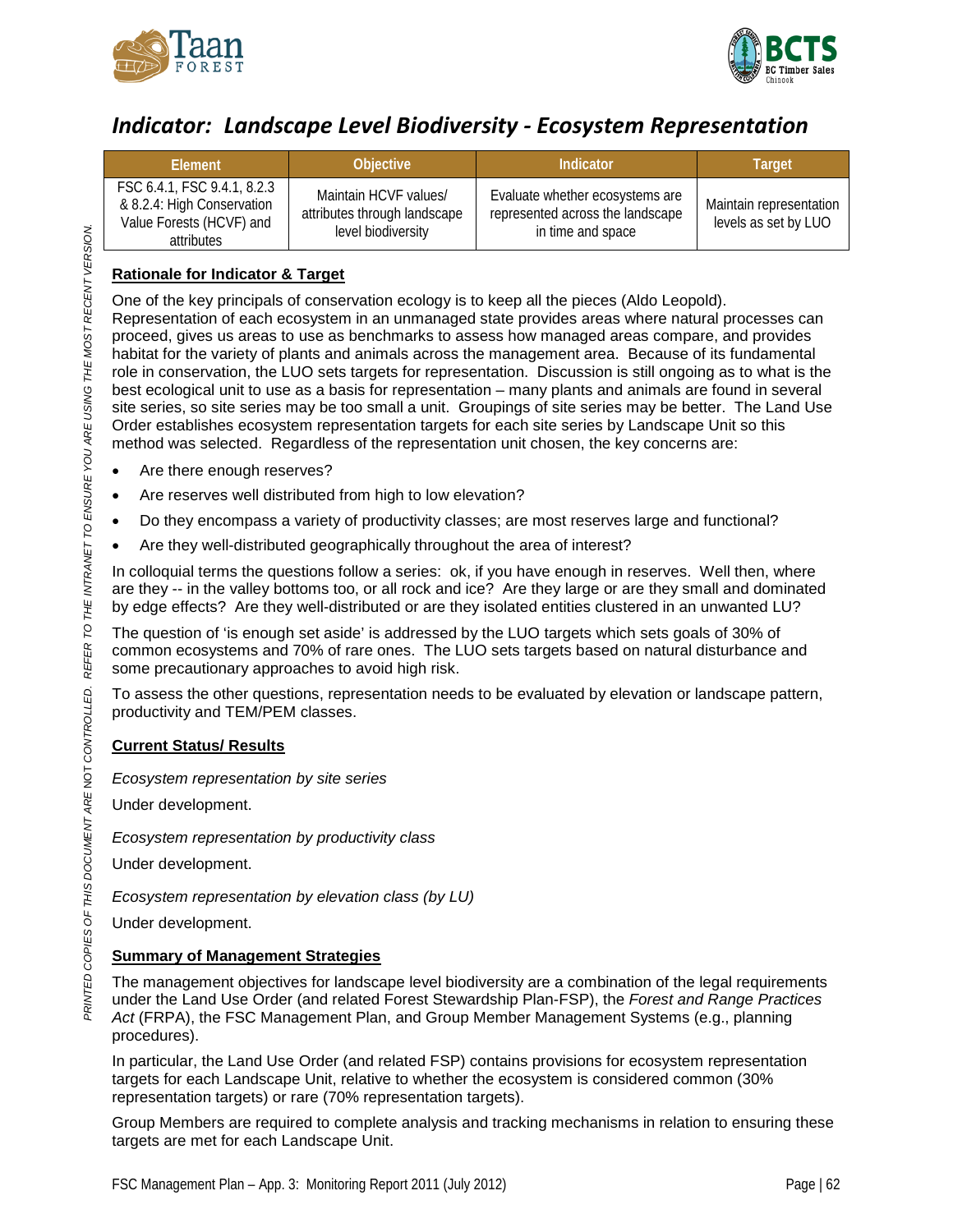



### *Adaptive Management Strategies*

Under development.

#### **Database & Reporting Parameters**

This indicator is analyzed using GIS information and builds on existing analysis work done for the LUO and the FSP related to the Ecosystem Representation targets under the LUO as well as previous work completed for the Environmental Risk Assessment. Additional work was required to generate some information on proportions of ecosystem representation by THLB and NCLB using the most current information from the recent Timber Supply Review (2012).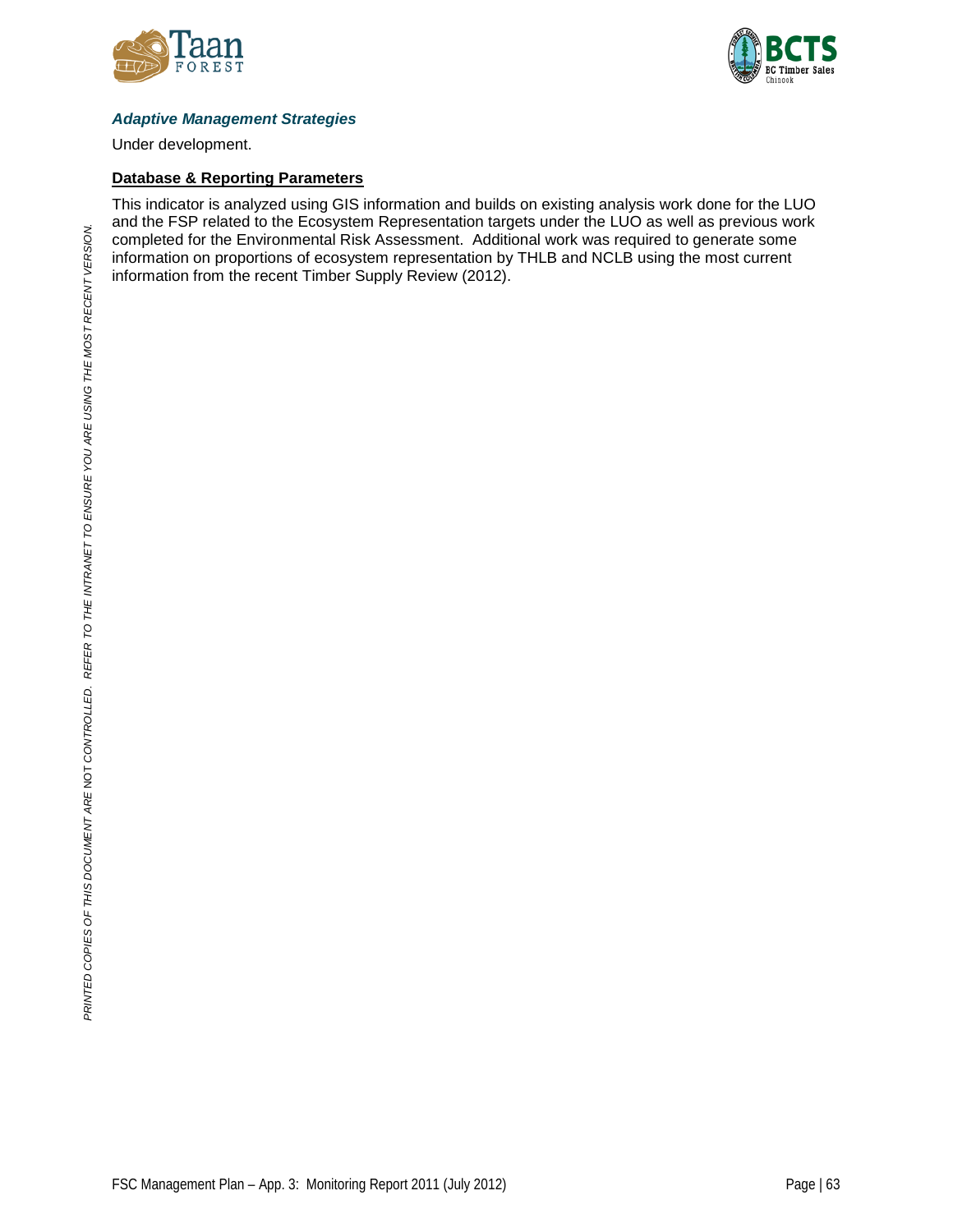



### <span id="page-65-0"></span>*Indicator: HCVF Large Landscape Level Forests (LLLF)*

| Element                                                                                         | <b>Objective</b>                                                                                                                                                                                            | <b>Indicator</b>                             | <b>Target</b>                                       |
|-------------------------------------------------------------------------------------------------|-------------------------------------------------------------------------------------------------------------------------------------------------------------------------------------------------------------|----------------------------------------------|-----------------------------------------------------|
| FSC 9.4.1, 8.2.3 & 8.2.4:<br><b>High Conservation Value</b><br>Forests (HCVF) and<br>attributes | Maintain HCVF values of<br>large landscape level intact<br>forests; ensure viable<br>populations of most or all<br>naturally occurring species<br>exist in natural patterns of<br>disturbance and abundance | % disturbance within LLLF Forest<br>Polygons | $\leq 5\%$<br>(interim, precautionary<br>threshold) |

### **Rationale for Indicator & Target**

The indicator is based on the FSC requirements to identify large landscape level intact forests within the Management Unit as part of the HCVF Assessment and then establish management strategies consistent with the precautionary approach to ensure maintenance of the values. The target is based on the research done by the Group Members (refer to the FSC Management Plan) and the resulting 5% threshold set under the management strategies. It is anticipated that this indicator and target will change over time as results of monitoring and adaptive management are reviewed (continual improvement and adaptive management loop).

The FSC Management Plan describes the three large landscape level forests in more detail, but a summary is provided as follows:

| <b>LLL Forest Patches on the</b><br>Haida Gwaii |         | <b>LLL Forest within Protected</b><br>Areas & Conservancies |        | <b>LLL Forest within the</b><br>MU (ha) |        | <b>LLL Forest within</b><br>other tenures |  |
|-------------------------------------------------|---------|-------------------------------------------------------------|--------|-----------------------------------------|--------|-------------------------------------------|--|
| (ha)                                            | (ha)    | %                                                           | (ha)   | %                                       | (ha)   | %                                         |  |
| 114,440                                         | 112.367 | 99                                                          | 1.054  |                                         |        |                                           |  |
| 62,381                                          | 1,988   |                                                             | 22.069 | 35                                      | 42,300 |                                           |  |
| 71,083                                          | 53,638  | 75                                                          | 17.399 | 24                                      | 46     |                                           |  |

Moreover, the intact forest #1 is not of concern for forest management as 99% of the area is located within protected areas. Intact forest #3 is also largely comprised of protected areas (75%). The third intact forest polygon is of the most concern to be impacted by forest management activities as a very small portion is located within protected areas (3%). Therefore, in terms of monitoring, intact forest #3 is of the most concern.

### **Current Status/ Results**

### *Harvesting*

|      |                     | Harvest Area within Intact Forest Polygons |                  |                  |                  |
|------|---------------------|--------------------------------------------|------------------|------------------|------------------|
| Year | <b>Group Member</b> |                                            |                  |                  | Target Met (Y/N) |
|      |                     | $5\% = 5,721$ ha                           | $5\% = 3,119$ ha | $5\% = 3,554$ ha |                  |
|      | Taan                | 0.C                                        | N/A              | N/A              |                  |
| 2011 | <b>BCTS</b>         | 0.0                                        | 0.0              | $0.0\,$          |                  |
|      | Other Licensees     | N/A                                        | 0.0              | N/A              |                  |
|      | Total Harvested     | 0.0                                        | 0.0              | 0.0              |                  |

A review of plans for 2012 and 2013 was also completed. Taan currently has no harvesting planned within the small narrow section of intact forest located in the north-west section of TFL 60.

BCTS and Husby both have harvesting occurring in the intact forest areas in 2012 and planned for 2013- 2014. The total area harvested/ planned for Intact Forest #2 in 2012 for Husby is 99.8 ha and for 2013 is 111.4 ha. BCTS has a total area of 224.2 ha planned within Intact Forest #2 for 2013-2014 and 311.1 ha planned for Intact forest #3 from 2012-2014. Although harvesting plans are quite extensive, these planned areas are well below the permitted threshold. However, this indicator will need to be monitored very closely over the next year to ensure conformance with the targets and monitor ecosystem representation targets in relation to planned harvesting (i.e., to ensure that ecosystems being harvested within the intact forest polygons are well represented elsewhere in the Management Unit).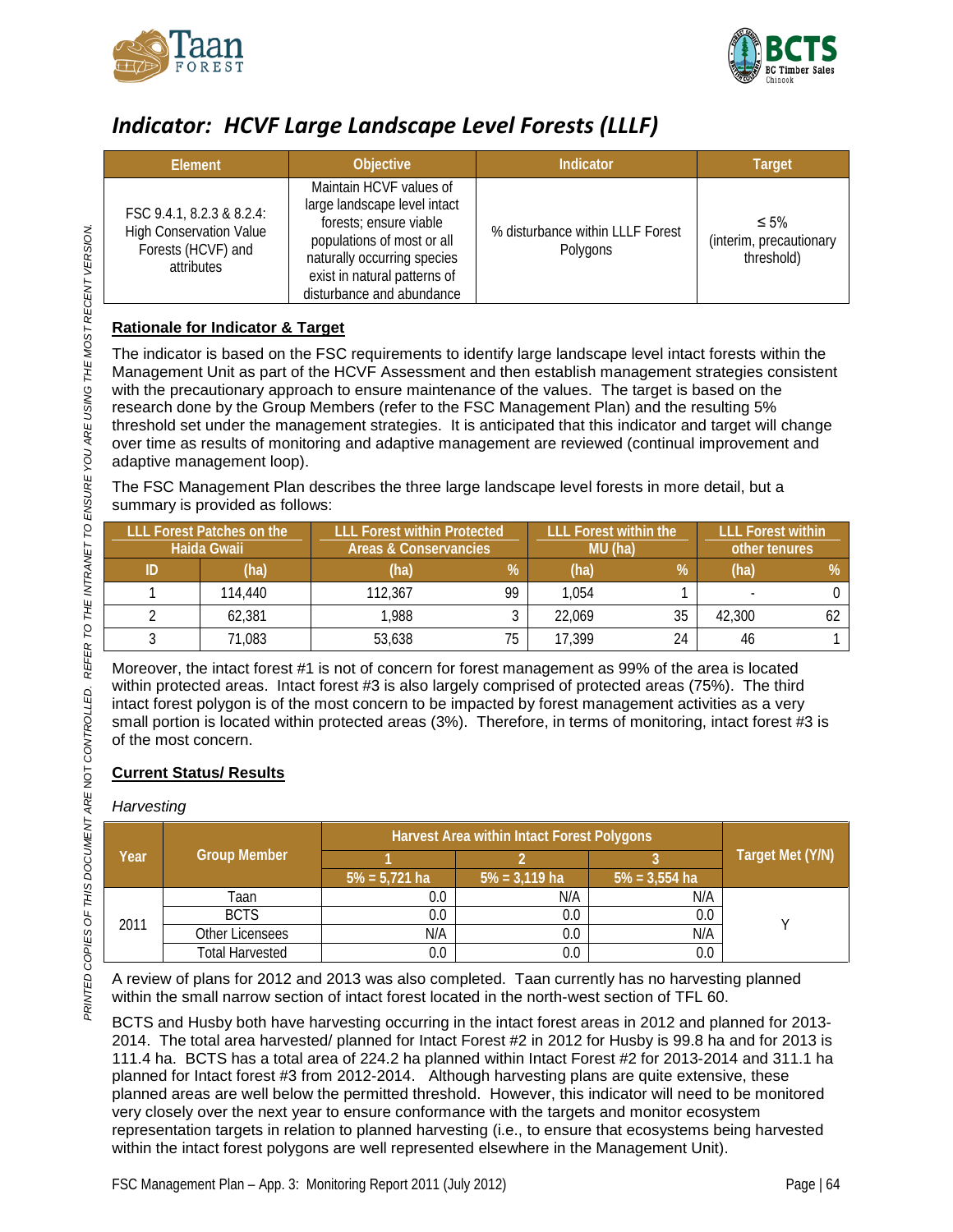



Teal has not harvested in the intact forest polygons and does not have any harvesting plans for 2012 in the intact forest.

*Connections*

Under development.

*Forest Interior*

Under development.

#### **Summary of Management Strategies**

The management objectives for intact forest polygons are a combination of the legal requirements under the Land Use Order (and related Forest Stewardship Plan-FSP), the *Forest and Range Practices Act*  (FRPA), and the FSC Management Plan. The HCVF Assessment determined that special measures are required beyond the legal requirements in order to adhere to the FSC requirements and ensure a precautionary management approach is implemented for large landscape level intact forests.

The FSC Management Plan includes a description of the analysis, methods and research on potential disturbance thresholds for ensuring intactness is maintained. Group Members are required to ensure tracking mechanisms are in place and periodically updated in relation to ensuring these targets are met for each polygon.

#### *Adaptive Management Strategies*

Under development.

Some items to consider regarding adaptation of the management strategies for the large landscape level forests is exploring the potential to utilize helicopter logging to reduce impacts from roads in the intact forest areas (may be uneconomical due to poorer timber types or may not be feasible due to other constraints such as equipment, fuel, etc.). Also need to re-consider setting some thresholds or targets and management strategies in relation to roads such as minimizing the amount of roads, widths, etc. and deactivation/ rehabilitation of roads no longer required for use. Evaluate the potential for comparing bird surveys from the two types of Large Landscape Forests – intact and less intact as part of effectiveness monitoring.

Further work is needed to evaluate the portion of the intact forest polygons that are located within the non-contributing land-base and not likely to be harvested. Additional work will also be required to evaluate the ecosystem representation within the intact forest areas that are being targeted for harvest in comparison to representation in the rest of the Management Unit.

### **Database & Reporting Parameters**

Group Members Planning Leaders provide interim reporting on this indicator using the GIS analysis work and forward planning of harvesting areas. Specific parameters are recorded within the FSC Management Plan – HCVF Large Landscape Level Forests. An action item has been developed within the Corporate Tracker to ensure that a system for periodic review/ communication is developed and implemented.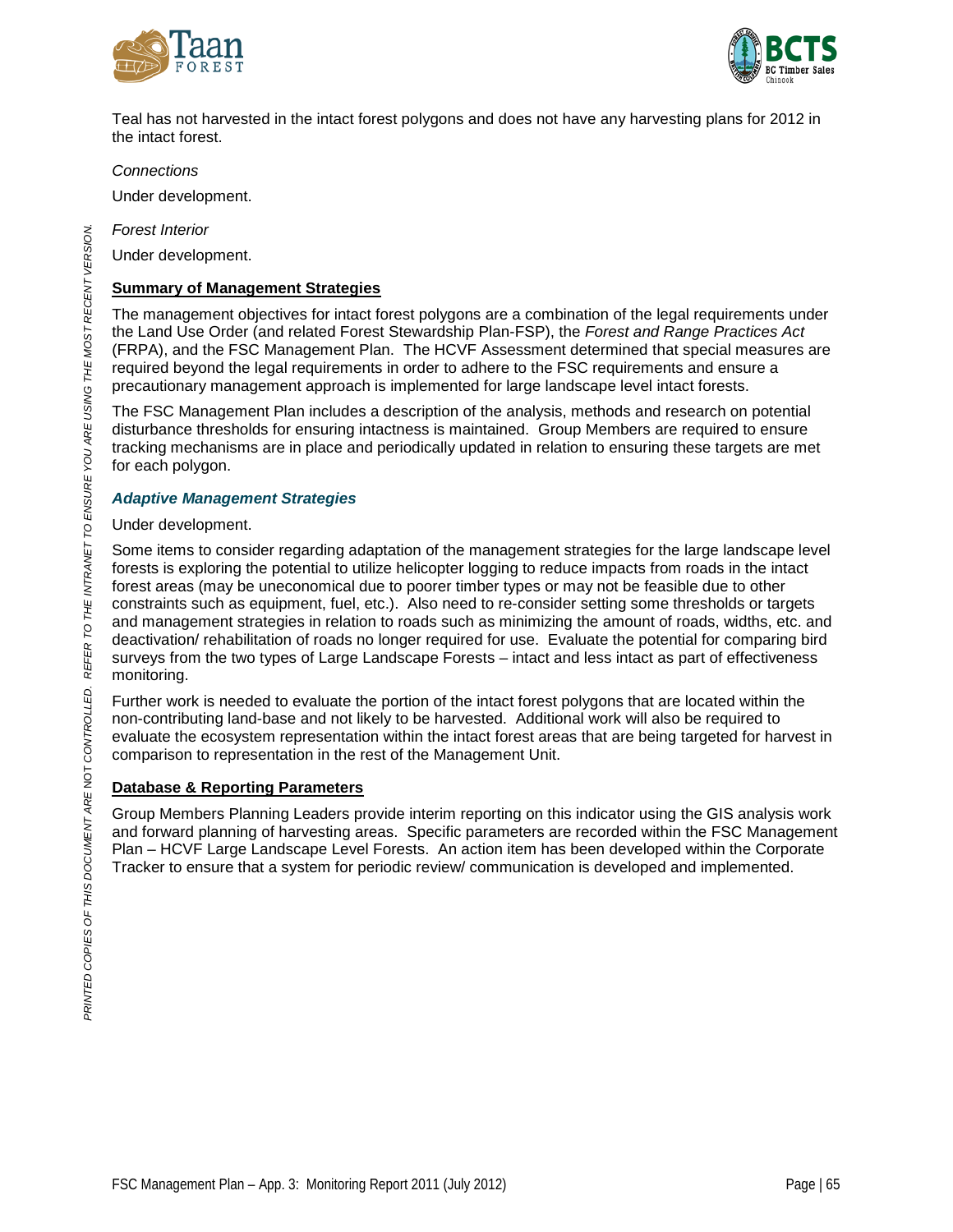



### <span id="page-67-0"></span>*Indicator: Invasive Species*

| <b>Flement</b>                                                                      | <b>Objective</b>                    | Indicator                                                                                             | Target                                                                |
|-------------------------------------------------------------------------------------|-------------------------------------|-------------------------------------------------------------------------------------------------------|-----------------------------------------------------------------------|
| FSC 8.2.6 & 9.4: High<br><b>Conservation Value Forests</b><br>(HCVF) and attributes | Maintain HCVF values/<br>attributes | # of invasive plant<br>occurrences reported; # of<br>assessments completed on<br>new occurrence areas | Ensure monitoring and<br>reporting of invasive plants is<br>occurring |

### **Rationale for Indicator & Target**

The indicator was developed based on recommendations made from the peer review of the High Conservation Value Forest Assessment to monitor new introductions, eradications and spread of existing invasive species.

A symposium was held in 2002 to discuss introduced species to Haida Gwaii and in particular, focussed on the Sitka mule deer in relation to ecosystem impacts. Recent studies by RGIS also indicate that deer browse have significantly impacted song bird populations on Haida Gwaii. The Land Use Order Background Report (2003) describes introduced species of key relevance to the Land Use Planning process and includes beaver, rats, racoon, Sitka deer, Japanese knotweed, scotch broom, gorse, Canada thistle, marsh thistle, wall lettuce and English ivy.

Invasive plants are only part of invasive species concerns, but are the most directly related to, and can be impacted by, forest management activities. Therefore, this indicator has been developed to focus on invasive plants. The target does not contain a specific threshold, but is designed to encourage active monitoring and reporting of new sightings.

### **Current Status/ Results**

| Year | Group<br><b>Member</b> | # of Invasive Plant<br><b>New Sightings</b> | # of Invasive Plant<br>New Occurrences<br>Reported | # of Assessment<br>Completed on New<br><b>Occurrence Sites</b> | Target Met (Y/N) |
|------|------------------------|---------------------------------------------|----------------------------------------------------|----------------------------------------------------------------|------------------|
| 2011 | Taan                   |                                             |                                                    |                                                                |                  |
|      | <b>BCTS</b>            |                                             |                                                    | Planned for 2012                                               |                  |

Follow up is required in 2012 to request reports from the Invasive Plants database for use to complement the monitoring report. The database can provide reports on reported new sightings as well as species reported and locations/ GPS points.

### **Summary of Management Strategies**

The following invasive plants have been identified as high priority species: gorse, scotch boom, Japanese knotweed, Himalayan knotweed, yellow flag iris, common tansy, meadow hawkweed, orange hawkweed, spotted hawkweed, marsh plume thistle and tansy ragwort.

Forest managers in BC are required under the *Forest and Range Practices Act* (FRPA) to include measures to prevent the introduction and spread of invasive plants through their Forest Stewardship Plans (FSP). The Haida Gwaii FSP (approved November 2011) includes measures for a list of identified high priority invasive species, and includes training in identification, monitoring and reporting to the provincial database (IAPP), grass seeding and roadside brushing as well as considerations for recommending for sanitation and disposal activities (e.g., machine washing).

The presence of invasive plants are first assessed at the development/ planning stage of the cutblock through the Site Plan process (field work and documentation to address all FSP requirements, including invasive plants). New sightings are reported to MFLNRO via the IAPP database/ Report a Weed process. If any special instructions are required to work crews regarding prevention of spread, etc. they are reviewed during the pre-work meetings.

Routine inspections and survey such as regeneration surveys, planting inspections, road maintenance, etc. are all potential avenues to identify and report new sightings.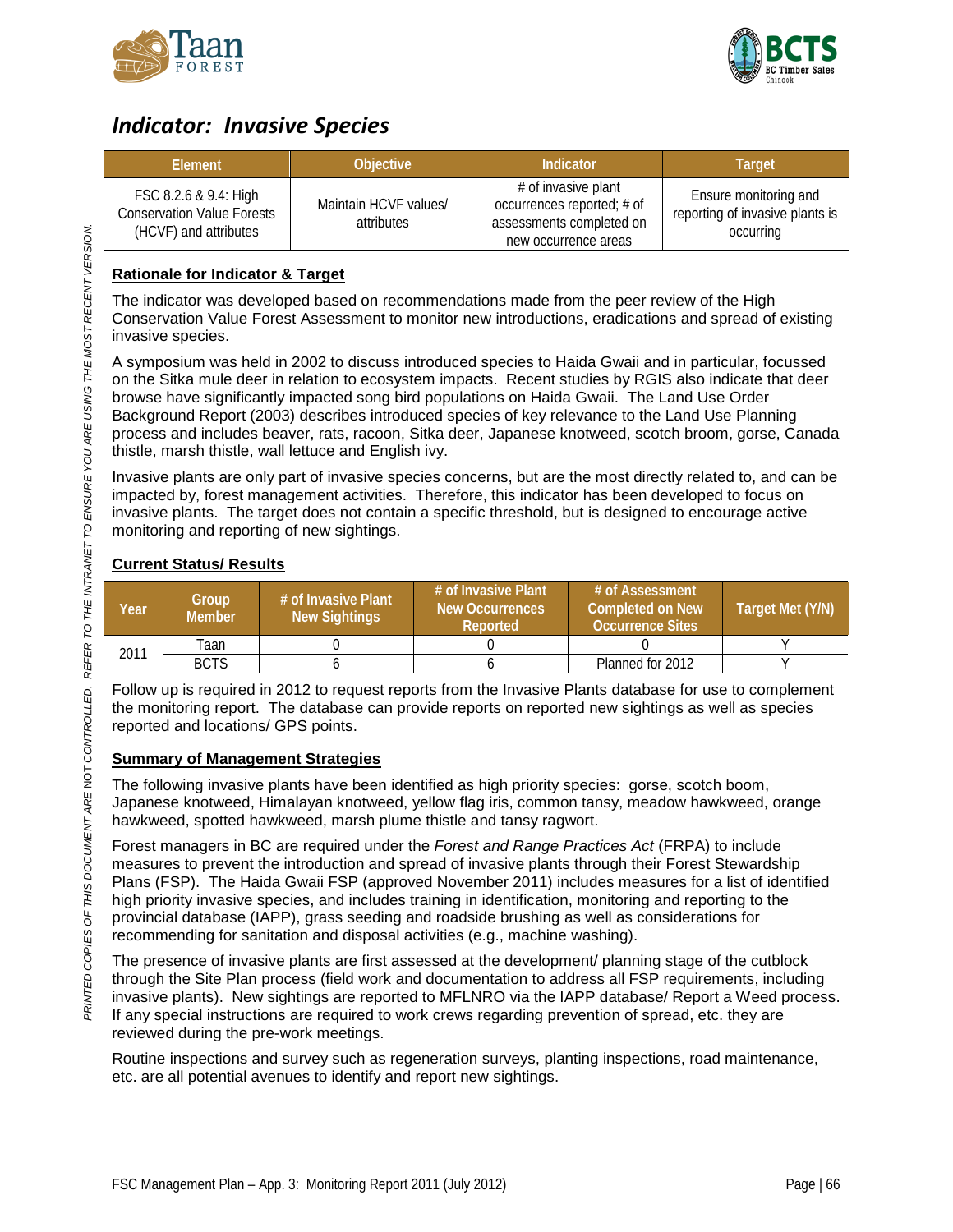



### *Adaptive Management Strategies*

Follow up with communications with MFLNRO representatives and Invasive Plants Council regarding access to reports from the IAPP database. A report was received in July 2012 listing the invasive plants added/ surveyed in 2011 and 2012 for all of Haida Gwaii. Review GPS points in relation to the Management Unit.

### **Database & Reporting Parameters**

The Ministry of Forests, Lands and Natural Resource Operations (MFLNRO) Invasive Alien Plants Program and Invasive plants database (IAPP Application) has the capability to generate exports of data. Group Members can obtain access to the database or can request reports periodically from the IAPP contacts (listed on the website.). New sightings, including species details and reporting 'agency'/ licensee are available. Reported of treated areas are also available (web link is provided below).

Under the FSP, Group Members are required to report new sightings of invasive plants to the IAPP Application, 'Report A Weed' process:<http://www.for.gov.bc.ca/hra/plants/index.htm> or directly to the Northwest Invasive Plants Council: [http://www.nwipc.org/.](http://www.nwipc.org/)

[The Research Group on Introduced Species \(RGIS\)](http://rgis.cefe.cnrs.fr/RGIS%20(Research%20Group%20on%20Introduced%20Species)%20-%20Home.html) was founded in 1996 to conduct research and publicize information on the effects of introduced species on natural ecosystems within Haida Gwaii. It works in collaboration with several other groups such as federal and provincial governments and environmental groups. Several reports and publications are available on their website.

The Council of the Haida Nation may also maintain a database and management plan for introduced species (this was referenced in the 2002 Introduced Species Symposium but has not yet been confirmed).